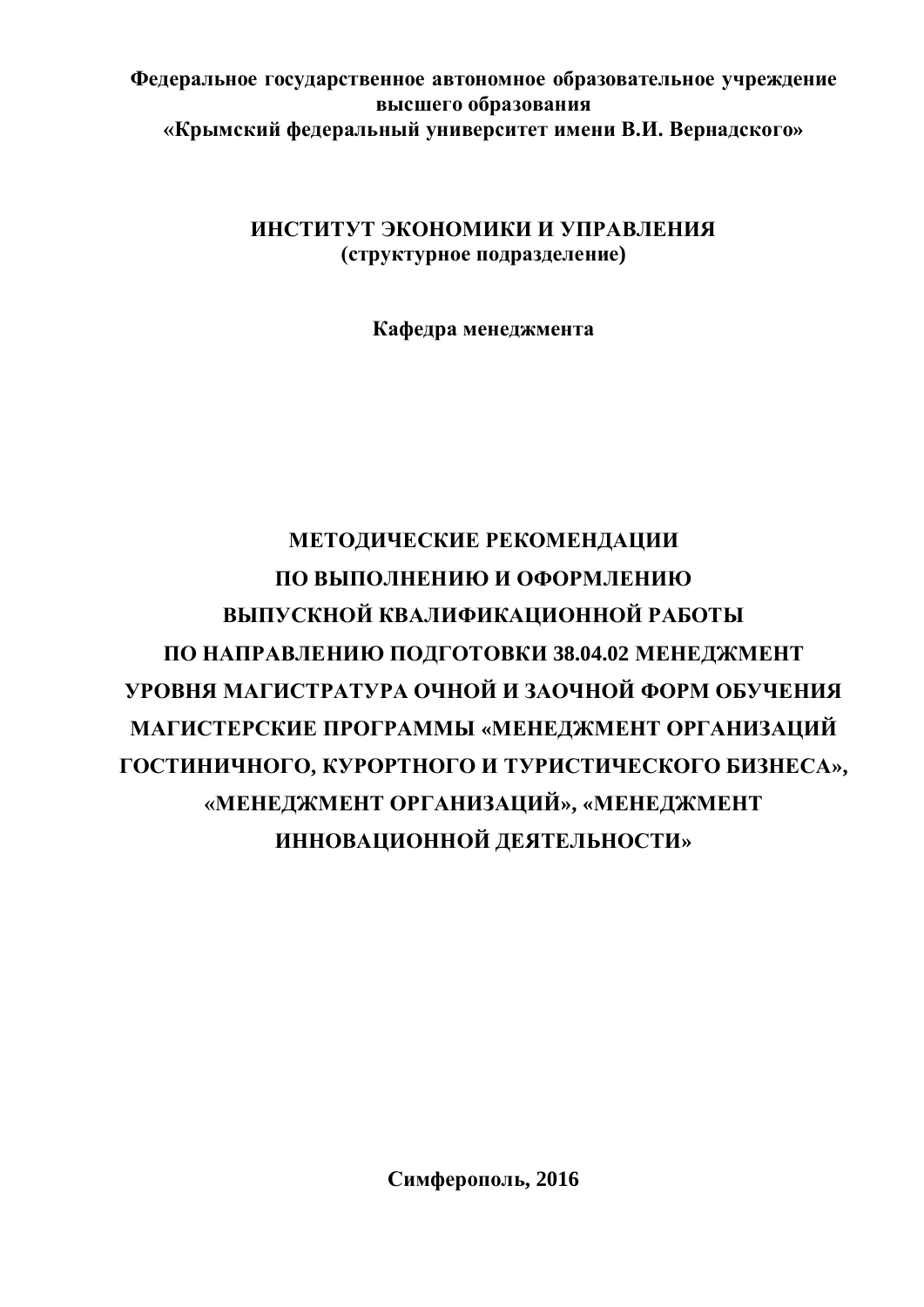ɍȾɄ 371.671 ȻȻɄ 74.58 M-54

Методические рекомендации по выполнению и оформлению выпускной квалификационной работы по направления подготовки 38.04.02 Менеджмент уровня магистратура очной и заочной форм обучения магистерские программы «Менеджмент организаций гостиничного, курортного и туристического бизнеса», «Менеджмент организаций», «Менеджмент инновационной деятельности» / В.М. Ячменева, М.В. Высочина, Н.А. Фокина, Е.Ф. Ячменев. – Симферополь: ФГАОУ ВО «КФУ им. В.И. Вернадского», 2016. – 64 с.

Одобрено и рекомендовано к печати учебно-методической комиссией Института экономики и управления 17.11.2016 г., Протокол  $\mathbb{N}^{\circ}$  2.

Разработчики:

Ячменева В.М., д.э.н., профессор, зав. кафедрой менеджмента Института экономики и управления (структурное подразделение)

Высочина М.В., к.э.н., доцент кафедры менеджмента Института экономики и управления (структурное подразделение)

Фокина Н.А., к.э.н., доцент кафедры менеджмента Института экономики и управления (структурное подразделение)

Ячменев Е.Ф., к.э.н., доцент кафедры менеджмента Института экономики и үправления (структурное подразделение)

Ответственный за выпуск – зав. кафедрой менеджмента, д.э.н., профессор, Ячменева В.М.

В методических рекомендациях рассмотрены особенности и основные требования, предъявляемые к выпускным квалификационным работам, представлены рекомендуемые структура и содержание ВКР, описана методика выполнения разделов работы, приведены правила оформления, порядок защиты и критерии оценивания ВКР.

> ɍȾɄ 371.671 **ББК 74.58** M-54

© Ячменева В.М., Высочина М.В., Фокина Н.А., Ячменев Е.Ф., 2016 © ФГАОУ ВО «КФУ им. В.И. Вернадского», 2016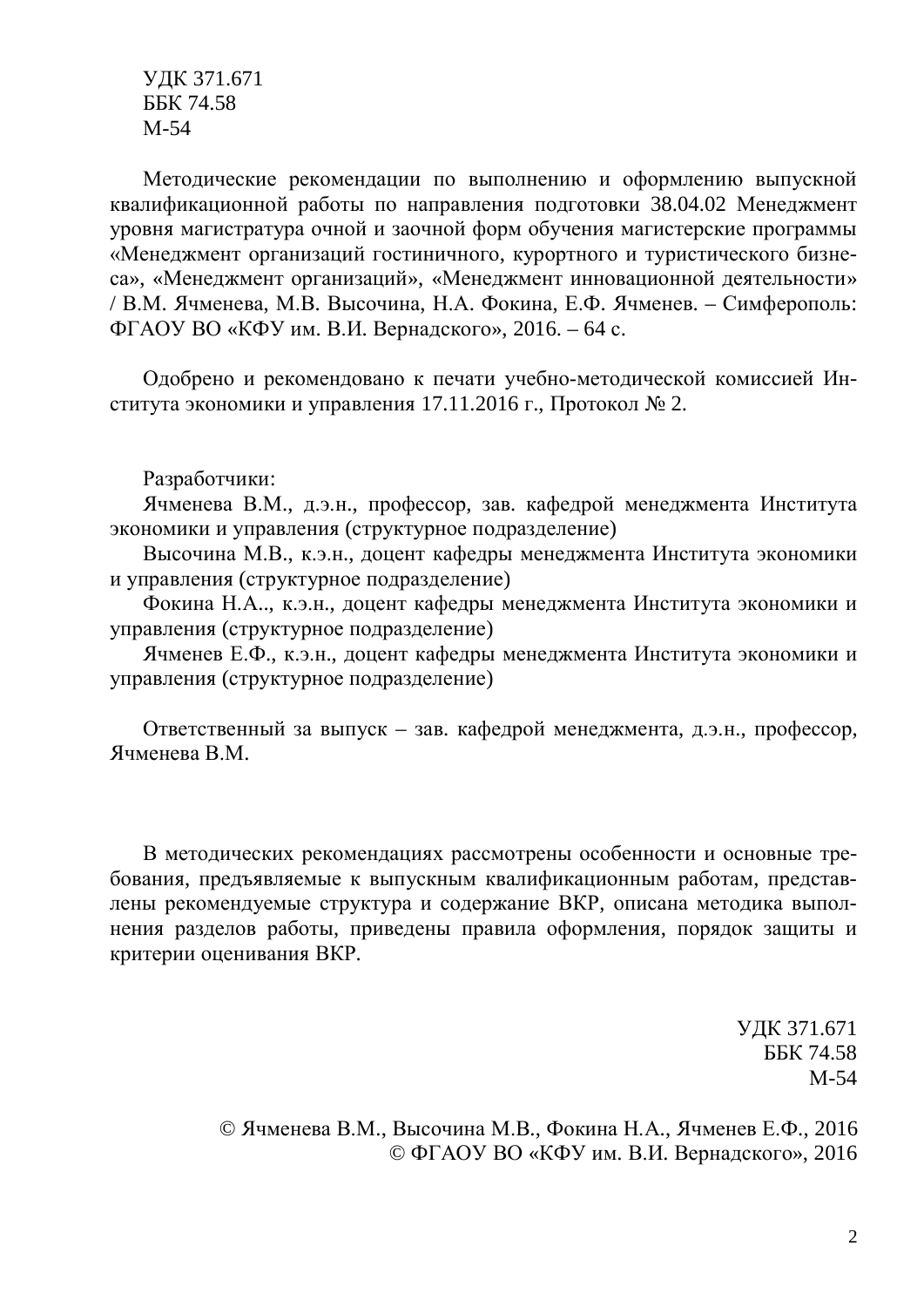# СОДЕРЖАНИЕ:

| 1. ОБЩАЯ ХАРАКТЕРИСТИКА ВЫПУСКНОЙ КВАЛИФИКАЦИОННОЙ РАБОТЫ  5                   |  |
|--------------------------------------------------------------------------------|--|
| 2. ОБОСНОВАНИЕ ВЫБОРА ТЕМЫ ВЫПУСКНОЙ КВАЛИФИКАЦИОННОЙ РАБОТЫ                   |  |
|                                                                                |  |
| 3. ТРЕБОВАНИЯ К СТРУКТУРНЫМ ЧАСТЯМ ВЫПУСКНОЙ                                   |  |
|                                                                                |  |
|                                                                                |  |
| 3.2. Требования к содержанию структурных элементов выпускной квалификационной  |  |
|                                                                                |  |
| 4. ПРАВИЛА ОФОРМЛЕНИЯ ВЫПУСКНЫХ КВАЛИФИКАЦИОННЫХ РАБОТ 22                      |  |
|                                                                                |  |
|                                                                                |  |
|                                                                                |  |
|                                                                                |  |
|                                                                                |  |
| 5. ПОРЯДОК ЗАЩИТЫ И ОЦЕНИВАНИЯ ВЫПУСКНОЙ КВАЛИФИКАЦИОННОЙ                      |  |
|                                                                                |  |
| 6. КРИТЕРИИ ОЦЕНИВАНИЯ ПРИ ЗАЩИТЕ ВЫПУСКНОЙ КВАЛИФИКАЦИОННОЙ                   |  |
|                                                                                |  |
| 7. ПОРЯДОК АПЕЛЛЯЦИИ ПО РЕЗУЛЬТАТАМ ЗАЩИТЫ ВЫПУСКНОЙ                           |  |
|                                                                                |  |
|                                                                                |  |
| Приложение А. Заявление обучающегося об утверждении темы выпускной             |  |
|                                                                                |  |
| Приложение Б. Форма титульного листа выпускной квалификационной работы37       |  |
| Приложение В. Форма задания на выпускную квалификационную работу 38            |  |
| Приложение Г. Правила составления библиографического описания выпускной        |  |
|                                                                                |  |
| Приложение Д. Отзыв научного руководителя на выпускную квалификационную        |  |
|                                                                                |  |
|                                                                                |  |
|                                                                                |  |
| Приложение Ж. Примерная тематика выпускных квалификационных работ 48           |  |
|                                                                                |  |
| Приложение И. Изучение и анализ научной информации, нормативных и литературных |  |
|                                                                                |  |
| Приложение К. Пример оформления титульного листа раздаточного материала        |  |
|                                                                                |  |
|                                                                                |  |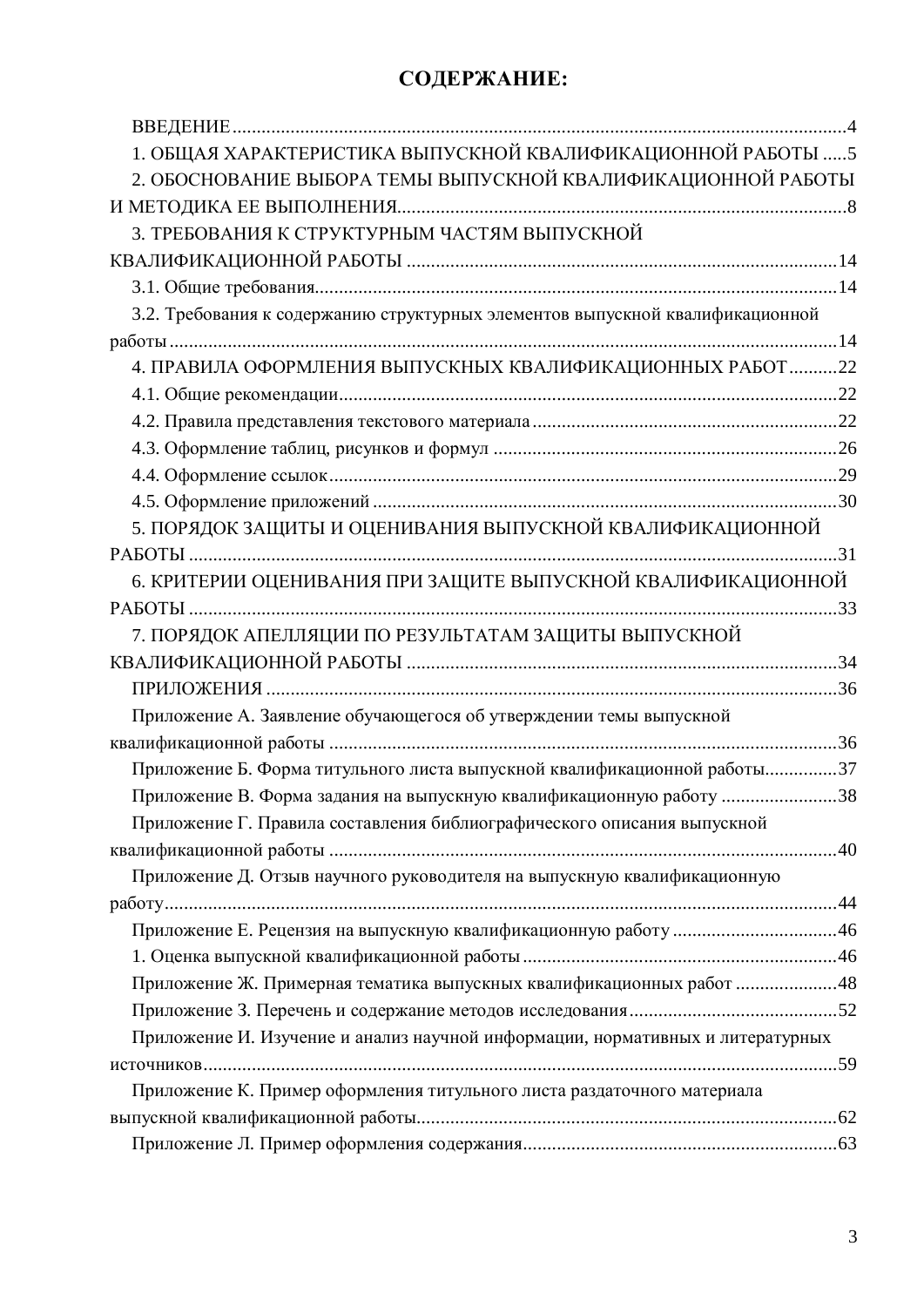### <span id="page-3-1"></span><span id="page-3-0"></span>**ВВЕДЕНИЕ**

Целью методических рекомендаций является оказание помощи обучающимся в написании и защите выпускной квалификационной работы по направлению подготовки 38.04.02 Менеджмент магистерских программ: «Менеджмент организаций»; «Менеджмент организаций гостиничного, курортного и туристического бизнеса»; «Менеджмент инновационной деятельности». Приводятся практические рекомендации и основные требования, предъявляемые к выпускной квалификационной работе.

Выпускная квалификационная работа предусмотрена учебным планом и является самостоятельным исследованием, выполненным студентом образовательного уровня магистратуры на завершающем этапе обучения в Институте экономики и управления (структурное подразделение) по соответствующим магистерским программам направления подготовки 38.04.02 «Менеджмент». Выпускная квалификационная работа является одним из видов самостоятельной работы магистра под непосредственным руководством научного руководителя, оригинальным, завершенным исследованием и содержит научную новизну и практическую значимость, предлагаемых к публичной защите. Методические рекомендации разработаны в соответствии с требованиями следующих доку-Mehtob:

– Федеральный закон от 29.12.2012 г. № 273-ФЗ «Об образовании в Российской Федерации» (в ред. от 30.12.2015);

– Приказ Министерства образования и науки РФ от 19.12.2013 г. № 1367 «Об утверждении Порядка организации и осуществления образовательной деятельности по образовательным программам высшего образования – программам бакалавриата, программам специалитета, программам магистратуры»;

– Приказ Министерства образования и науки РФ от 29.06.2015 г. № 636 «Об утверждении Порядка проведения государственной итоговой аттестации по образовательным программам высшего образования – программам бакалавриата, программам специалитета и программам магистратуры»;

– Федеральные государственные образовательные стандарты высшего образования по направлению подготовки 38.04.02 «Менеджмент» (уровень магистратуры) от 30.03.2015 г. №322;

– Приказ Ректора ФГАОУ ВО «КФУ им. В.И. Вернадского» от 31.12.2014 г. № 94 об утверждении Положения о порядке проведения государственной итоговой аттестации по образовательным программам высшего образования - программам бакалавриата, программам специалитета, программам магистратуры в ФГАОУ ВО «КФУ им. В.И. Вернадского»;

– Приказ Ректора ФГАОУ ВО «КФУ им. В.И. Вернадского» от 25.02.2016 г. № 107 об утверждении «Регламента использования системы «Антиплагиат» в Федеральном государственном автономном образовательном учреждении высшего образования «Крымский федеральный университет имени В.И. Вернадского».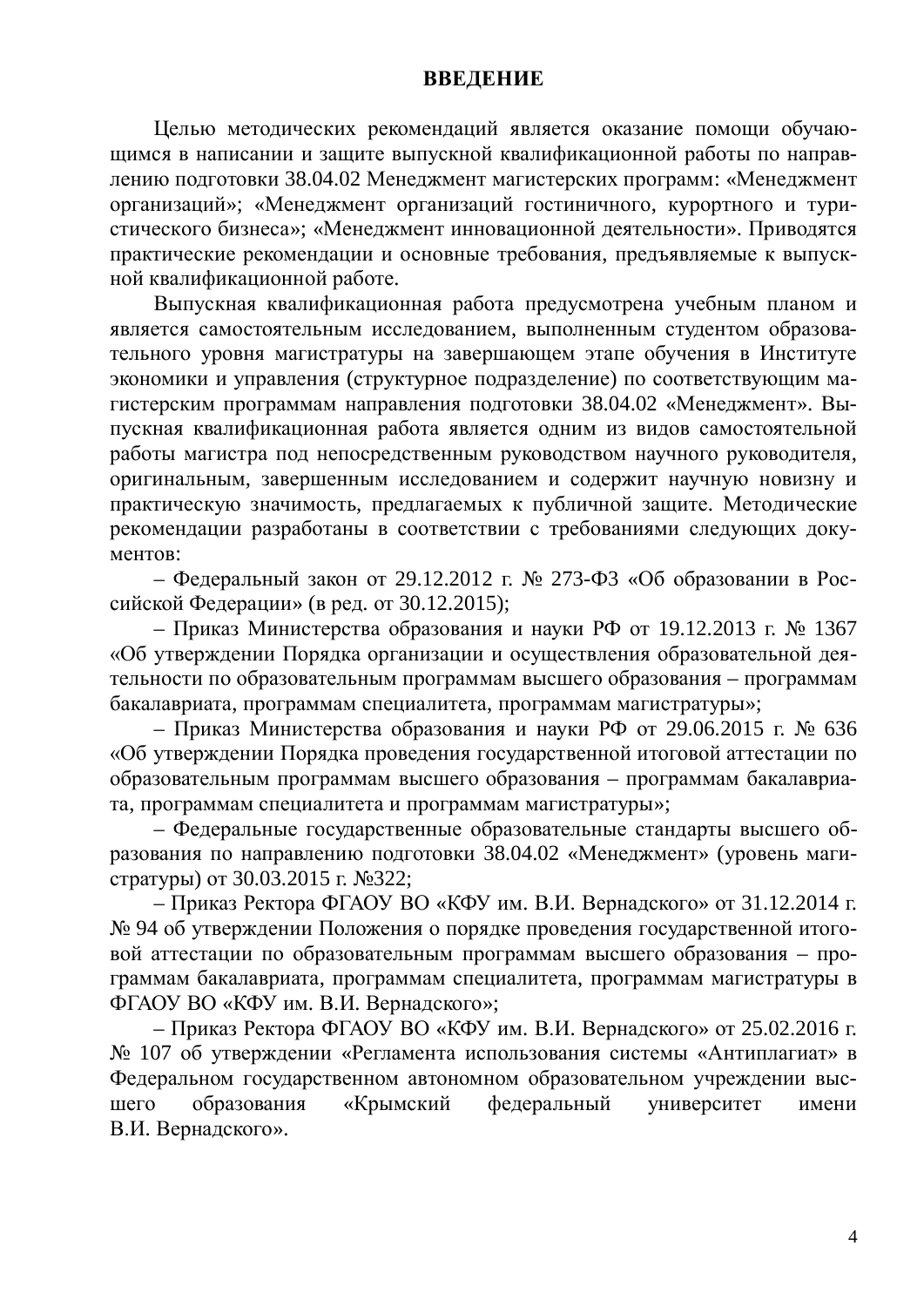# <span id="page-4-0"></span>1. ОБЩАЯ ХАРАКТЕРИСТИКА ВЫПУСКНОЙ КВАЛИФИКАШИОННОЙ РАБОТЫ

Выпускная квалификационная работа по направлению 38.04.02 Менеджмент, представленная на соискание квалификации магистра, должна быть, по своему содержанию, исследовательской и способствовать решению конкретных экономических, социальных, экологических, политических проблем и/или комплекса задач управления субъектов рыночной экономики.

Область профессиональной деятельности выпускников, освоивших программу магистратуры определяется ФГОС ВО, утвержденного Приказом Министра образования и науки Российской Федерации №322 от 30.03.2015 г., и включает:

– управленческую деятельность в организациях любой организационноправовой формы, в которых выпускники работают в качестве исполнителей или руководителей в различных службах аппарата управления;

- управленческую деятельность в органах государственного и муниципального управления;

– предпринимательскую и организационную деятельность в структурах, в которых выпускники являются предпринимателями, создающими и развивающими собственное дело:

- научно-исследовательскую деятельность в научных организациях, связанных с решением управленческих проблем;

– научно-исследовательскую и преподавательскую деятельность в образовательных организациях высшего образования и организациях дополнительного профессионального образования.

Объектами профессиональной деятельности выпускников, освоивших программу магистратуры, являются:

- процессы управления организациями различных организационноправовых форм;

- процессы государственного и муниципального управления;

– научно-исследовательские процессы.

Виды профессиональной деятельности, к которым готовятся выпускники, освоившие программу магистратуры: организационно-управленческая; аналитическая; научно-исследовательская; педагогическая.

Выпускник, освоивший программу магистратуры, должен обладать профессиональными компетенциями, соответствующими видам профессиональной деятельности, на которые ориентированы программы магистратуры: "Менеджмент организаций" (МО); "Менеджмент организаций гостиничного, курортного и туристического бизнеса" (МОГБ); "Менеджмент инновационной деятельности" (МИД):

- организационно-управленческая деятельность:

ПК-2, способностью разрабатывать корпоративную стратегию, программы организационного развития и изменений и обеспечивать их реализацию;

ПК-3, способностью использовать современные методы управления корпоративными финансами для решения стратегических задач;

– аналитическая деятельность: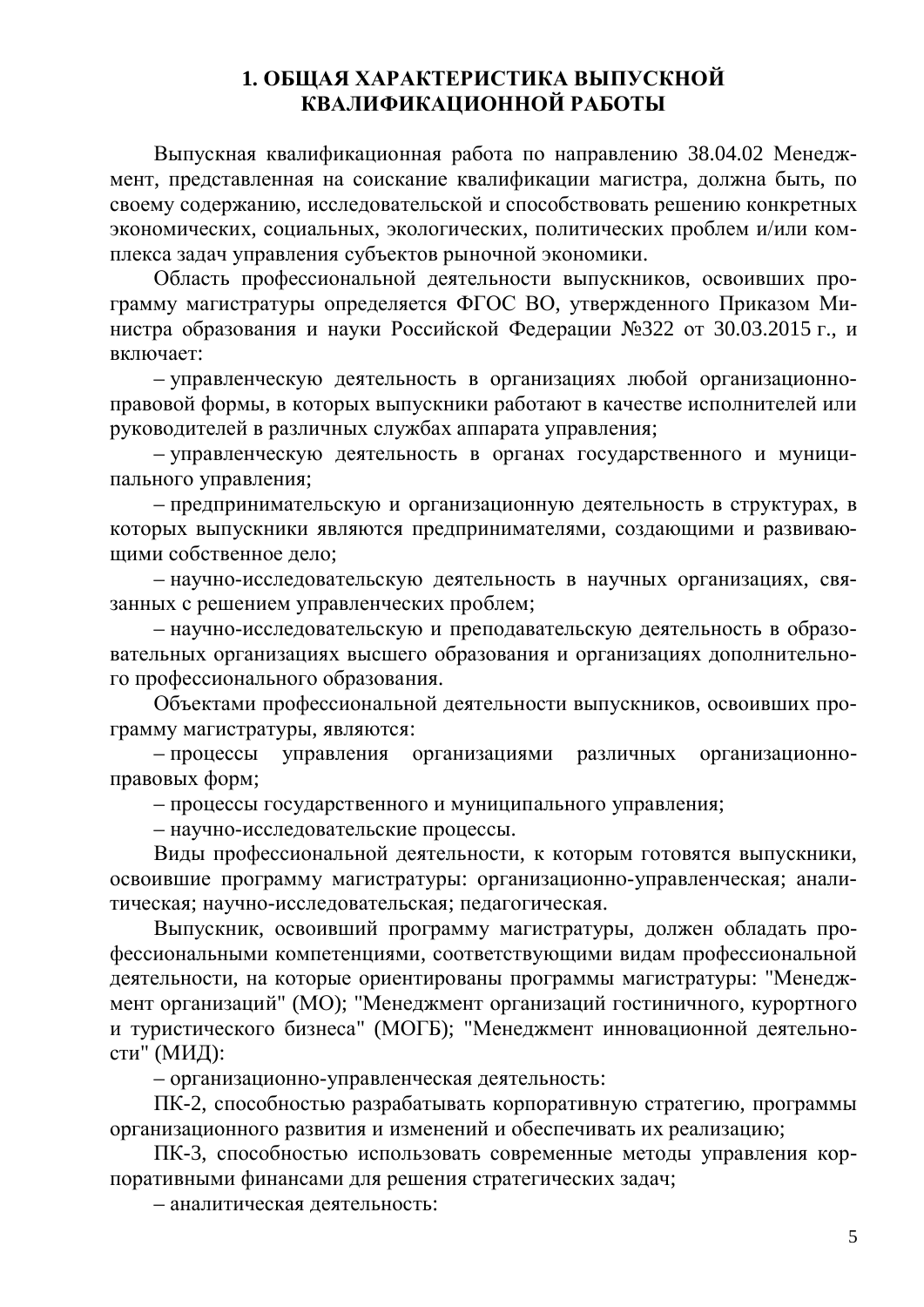ПК-4, способностью использовать количественные и качественные методы для проведения прикладных исследований и управления бизнес-процессами, готовить аналитические материалы по результатам их применения;

ПК-5, владением методами экономического и стратегического анализа поведения экономических агентов и рынков в глобальной среде;

– научно-исследовательская деятельность:

ПК-7, способностью обобщать и критически оценивать результаты исследований актуальных проблем управления, полученные отечественными и зарубежными исследователями;

ПК-9 способностью обосновывать актуальность, теоретическую и практическую значимость избранной темы научного исследования.

Сущность представленных компетенций раскрыта в таблице:

| Коды      | Результаты освоения ос-     | Результаты обучения                                |
|-----------|-----------------------------|----------------------------------------------------|
| компе-    | новной образовательной      |                                                    |
| тенций    | программы (компетенция      |                                                    |
|           | или содержание достигну-    |                                                    |
|           | того уровня освоения        |                                                    |
|           | компетенции)                |                                                    |
|           |                             | Организационно-управленческая деятельность:        |
| $\Pi K-2$ | способностью разрабаты-     | Знать: подходы, способы и методы утверждения де-   |
|           | вать корпоративную стра-    | ловых принципов, а также способы и методы, способ- |
|           | тегию, программы орга-      | ствующие улучшению рыночной деятельности ком-      |
|           | низационного развития и     | пании; методику формирования корпоративной стра-   |
|           | изменений и обеспечивать    | тегии.                                             |
|           | их реализацию               | Уметь: оценивать деятельность компании и предла-   |
|           |                             | гать мероприятия по повышению ее эффективности.    |
|           |                             | Владеть: навыками разработки корпоративной стра-   |
|           |                             | тегии и программ организационного развития.        |
| $\Pi K-3$ | способностью<br>использо-   | Знать: современные подходы и методы оценки и       |
|           | вать современные методы     | управления корпоративными финансами.               |
|           | корпоратив-<br>управления   | Уметь: применять инструментарий оценки финансо-    |
|           | ными финансами для ре-      | вого состояния организаций с целью выработки эф-   |
|           | шения стратегических за-    | фективных решений в сфере стратегического управ-   |
|           | дач                         | ления организацией.                                |
|           |                             | Владеть: навыками оценки финансового состояния     |
|           |                             | организаций и выработки стратегических решений     |
|           |                             | Аналитическая деятельность:                        |
| $\Pi K-4$ | способностью<br>использо-   | Знать: экономико-математические, экспертные мето-  |
|           | количественные<br>вать<br>И | ды, а также методы функционального моделирования   |
|           | качественные методы для     | для проведения прикладных исследований и управле-  |
|           | проведения<br>прикладных    | ния бизнес-процессами.                             |
|           | исследований и управле-     | Уметь: применять экономико-математические, экс-    |
|           | бизнес-процессами,<br>ния   | пертные методы, а также методы функционального     |
|           | аналитические<br>ГОТОВИТЬ   | моделирования; готовить аналитические материалы    |
|           | материалы по результатам    | Владеть: навыками использования количественных и   |
|           | их применения               | качественных методов для проведения прикладных     |
|           |                             | исследований и управления бизнес-процессами; навы- |
|           |                             | ками подготовки аналитических материалов.          |

### Профессиональные компетенции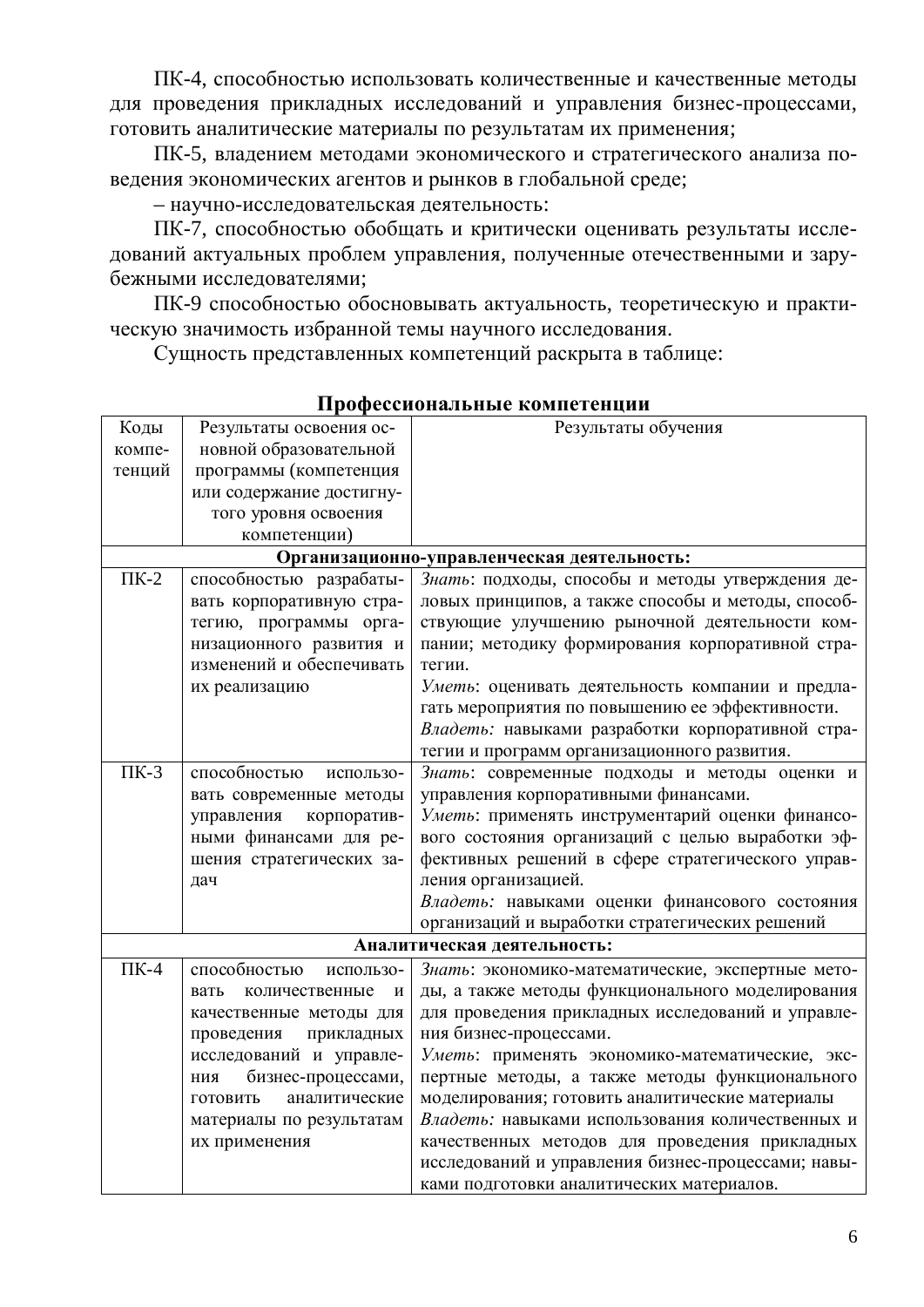| $\Pi K-5$ | владением методами эко-<br>номического и стратеги-<br>ческого анализа поведе-<br>ния экономических аген-<br>тов и рынков в глобаль-<br>ной среде | Знать: теоретические основы экономического и стра-<br>тегического анализа, теорию рынков и модели пове-<br>дения экономических агентов<br>Уметь: применять и адекватно использовать методы<br>экономического и стратегического анализа, иденти-<br>фицировать модели поведения экономических агентов<br>и моделировать ситуацию на рынке в глобальной сре-<br>де                                                                                                                                                                                                                                                                                                                               |
|-----------|--------------------------------------------------------------------------------------------------------------------------------------------------|------------------------------------------------------------------------------------------------------------------------------------------------------------------------------------------------------------------------------------------------------------------------------------------------------------------------------------------------------------------------------------------------------------------------------------------------------------------------------------------------------------------------------------------------------------------------------------------------------------------------------------------------------------------------------------------------|
|           |                                                                                                                                                  | Владеть: навыками по использованию методов эко-<br>номического и стратегического анализа, инструмен-                                                                                                                                                                                                                                                                                                                                                                                                                                                                                                                                                                                           |
|           |                                                                                                                                                  | тами управления поведением экономических агентов<br>и рынков в глобальной среде                                                                                                                                                                                                                                                                                                                                                                                                                                                                                                                                                                                                                |
|           |                                                                                                                                                  | Научно-исследовательская деятельность:                                                                                                                                                                                                                                                                                                                                                                                                                                                                                                                                                                                                                                                         |
| $\Pi K-7$ | способностью обобщать и<br>критически оценивать ре-<br>исследований<br>зультаты                                                                  | Знать: основные концепции, теории и подходы отече-<br>ственных и зарубежных ученых к решению анализи-<br>руемой проблемы;                                                                                                                                                                                                                                                                                                                                                                                                                                                                                                                                                                      |
|           | проблем<br>актуальных<br>полученные<br>управления,<br>отечественными и зару-<br>бежными исследователя-<br>МИ                                     | Уметь: изучать и анализировать литературные источ-<br>ники; отражать существующие научные взгляды, кон-<br>цепции и теории, уметь их критически оценивать,<br>анализировать и применять к решению поставленных<br>задач.                                                                                                                                                                                                                                                                                                                                                                                                                                                                       |
|           |                                                                                                                                                  | Владеть: навыками обобщения, сравнения и анализа.                                                                                                                                                                                                                                                                                                                                                                                                                                                                                                                                                                                                                                              |
| $\Pi K-9$ | способностью обосновы-<br>вать актуальность, теоре-<br>тическую и практическую<br>значимость избранной те-<br>мы научного исследова-<br>НИЯ      | Знать: логическую схему научного исследования; из-<br>бранную проблему, имеющую определенное значение<br>для экономической теории и практики.<br>Уметь: проводить самостоятельное научное исследо-<br>вание, свидетельствующее о личном вкладе соискате-<br>ля в разработку поставленной научной проблематики;<br>соблюдать логическую схему научного исследования;<br>научно обосновывать избранные подходы и методы,<br>обеспечивающие решение прикладных задач, направ-<br>ленных на разрешение анализируемой проблемы.<br>Владеть: навыками четкого и аргументированного<br>обоснования актуальности, теоретической и практиче-<br>ской значимости предложенных авторских разрабо-<br>TOK. |

Основу содержания работы должен составлять принципиально новый материал: описание открытых фактов, явлений и закономерностей, а также обобщения уже известных данных из других научных позиций или аспектов.

Студент должен включить в текст весь имеющийся знаковый аппарат (формулы, графики, диаграммы, схемы, таблицы и т.д.). В лингвостилистических оформлениях материала должны учитываться особенности научного стиля речи. Необходимо кратко, логично и аргументировано излагать содержание и результаты научных исследований избегать общих слов, бездоказательных утверждений, тавтологии.

Процесс работы над выпускной квалификационной работой состоит из трех этапов:

1) подготовительный этап: выбор и обоснование темы, определение объекта, предмета и формулировка цели исследования; разработка программы и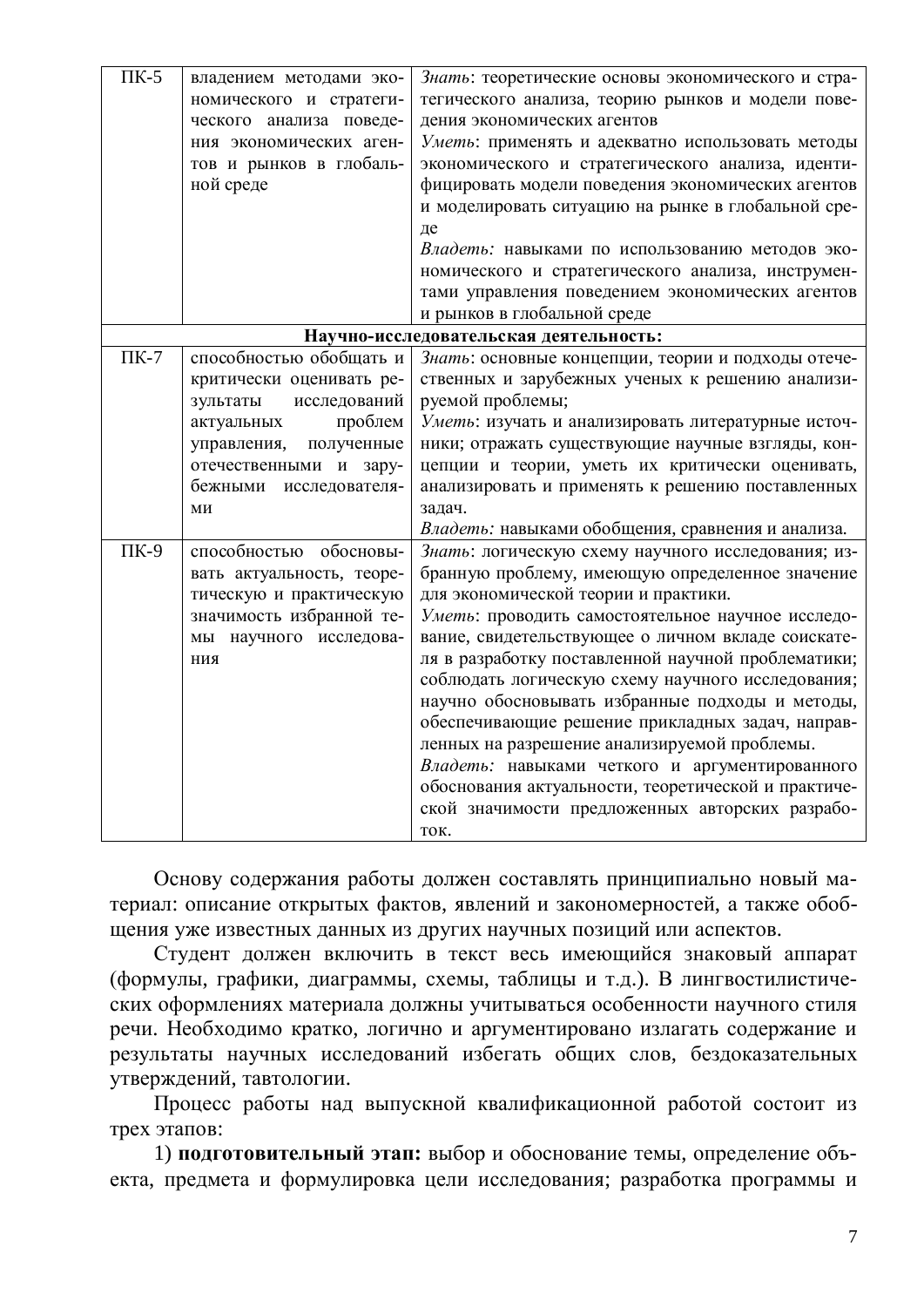методики исследования (Приложение А; Приложение Б; Приложение В; Приложение Г; Приложение Д; Приложение Е; Приложение Ж);

2) этап работы над основной частью: выдвижение гипотез и отработка теоретических основ исследования; проведения самого исследования (проведение эксперимента), обработка и анализ результатов апробации, формирование выводов;

3) заключительный этап: оформление письменной выпускной квалификационной работы и подготовка к защите.

# <span id="page-7-0"></span>**2. ɈȻɈɋɇɈȼȺɇɂȿȼɕȻɈɊȺɌȿɆɕȼɕɉɍɋɄɇɈɃ** КВАЛИФИКАЦИОННОЙ РАБОТЫ И МЕТОДИКА **ЕЕ ВЫПОЛНЕНИЯ**

Выпускная квалификационная работа, которая выполняется магистром направления подготовки 38.04.02 Менеджмент, является итоговой работой, которая дает возможность определить уровень усвоения им общекультурных, общепрофессиональных и профессиональных компетенций, способность к самостоятельным исследованиям по выбранной теме. Выполнение выпускной квалификационной работы предусматривает систематизацию, углубление теоретических знаний и практических навыков у обучающихся направления подготовки 38.04.02 Менеджмент, представленных ниже программ магистратуры:

«Менеджмент организаций» – выпускающая кафедра менеджмента;

«Менеджмент организаций гостиничного, курортного и туристического бизнеса» – выпускающая кафедра менеджмента;

«Менеджмент инновационной деятельности» – выпускающая кафедра менеджмента.

Применение этих знаний и навыков способствует успешному решению конкретных научных и практических задач управления.

Исследовательский характер выпускной квалификационной работы подтверждается:

– использованием нормативных, научных и учебно-методических источников:

– обобщением практики функционирования систем управления, а также собственных наблюдений;

– применением эмпирических методов исследований фактов, результатов экспериментов, выдвижением собственных гипотез и т. д.

Выпускная квалификационная работа состоит из трех частей:

первая – теоретическая часть и отвечает на вопрос, что исследуем?

вторая – аналитико-исследовательская и отвечает на вопрос, как исследуe<sub>M</sub>?

третья – отвечает на вопрос, что получаем на практике? Содержит результаты апробации, обобщение научных данных и выводы.

Правильный выбор темы выпускной квалификационной работы существенно облегчает определение ее целей и задач. Правильный выбор отражает глубокое и серьезное осознание всего круга вопросов, накопления определен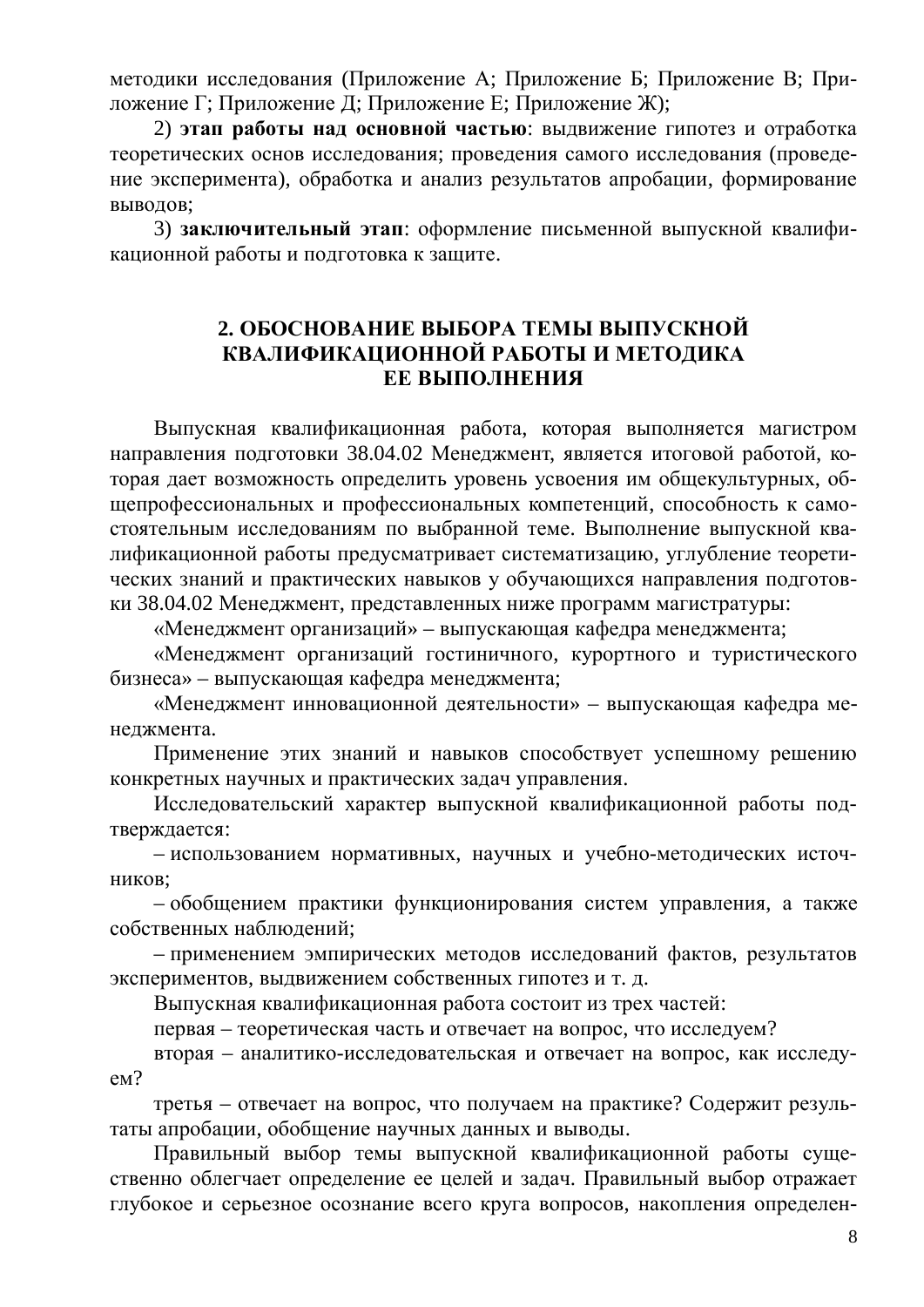ного запаса фактического материала, источников информации и литературы. Под темой научного исследования (выпускной квалификационной работы) принято понимать ту проблему, которая должна быть исследована (Приложение Ж, Приложение А, Приложение Б, Приложение В).

Выбор темы осуществляется под руководством научно-педагогического работника выпускающей кафедры менеджмента, как правило, будущего научного руководителя студента. Такой контакт дает возможность правильно определить круг исследуемых проблем, границы исследования, его направление и т.д. Предпочтение отдается теме, при разработке которой студент уже проявил максимум личного творчества и инициативы при выполнении научноисследовательской работы в процессе обучения в магистратуре. Также целесообразен выбор сравнительно узкого исследовательского задания, чтобы студент был в состоянии его основательно проработать. Тема должна быть связана с направлениями основных исследований в области менеджмента, с научноисследовательскими тематиками выпускающих кафедр, государственными научными стратегическими планами развития или программами. Студент сам может предложить тему своей выпускной квалификационной работы, исходя из ее актуальности, соответствия собственной специальности, учитывая свои интересы и современное состояние разработки научных исследований, посвященных выбранной проблеме.

Название выпускной квалификационной работы должно быть, по возможности, коротким (7 слов  $\pm$  2 слова), отвечать выбранному направлению и избранной магистерской программе, сути определенной научной проблемы, указывать на цель исследования и его завершенность.

Краткое название научной работы свидетельствует об исчерпывающей полноте проведенного исследования. В работах, освещающих узкие темы, название должно быть конкретным, а потому и словесно расширенным. Для большей конкретизации (при необходимости) делается небольшой подзаголовок (4-6 слов). Аспект изучения подается через двоеточие или в скобках (... на примере Республики Крым). Не рекомендуется использовать в названии усложненную терминологию, слова и словосочетания, в которых не отражается суть проблемы, а именно: «Исследование вопроса ...», «Исследование некоторых путей ...», «Некоторые вопросы ...», «Материалы к изучению ...», «К вопросу ...» и Т.Д.

Общие правила, которых следует придерживаться, при выборе темы:

– желательно выбирать тему, к которой студент лучше подготовлен, по которой уже опубликованы результаты исследований, существует литературный обзор, подобран фактический информационный материал и т.д.;

– целесообразно ставить задачу сравнительно узкого плана, чтобы тему можно было глубоко проработать и раскрыть в полном объеме;

– не следует брать тему, широко известную, над которой уже работают несколько человек - в предметной области достаточно тем, требующих специального исследования. Если такое произошло, следует уточнить объект и предмет исследования;

– выпускная квалификационная работа должна содержать новизну в решении и практическую значимость (хотя бы на перспективу).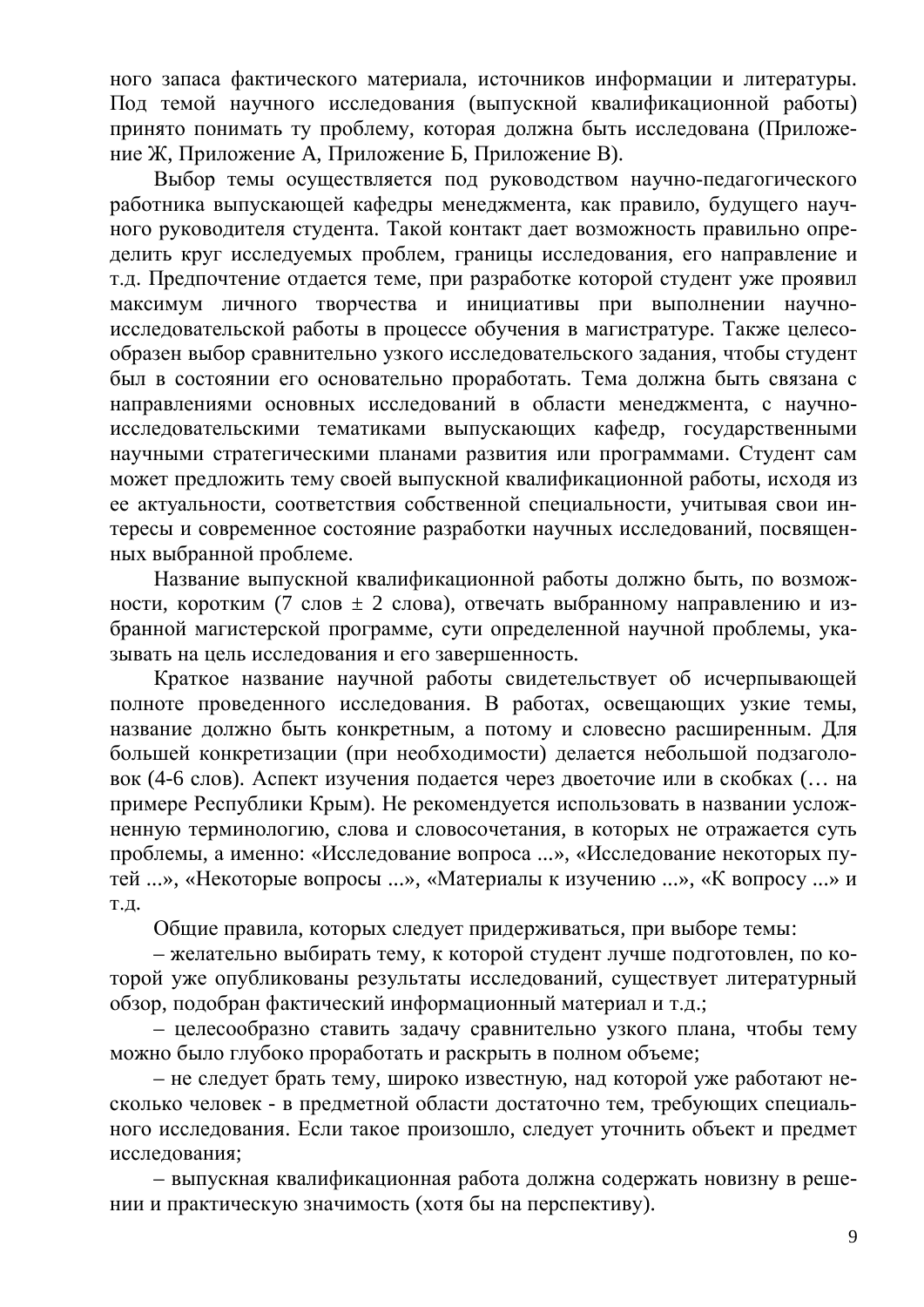Важно также учитывать основные требования к письменным квалификационным работам такого уровня, а именно:

– актуальность темы, в соответствии с основными направлениями научноисследовательских работ кафедры, приоритетным направлениям развития экономики, планам научно-исследовательской работы университета;

- изучение и анализ соответствующих нормативных источников, материалов практической реализации решенных проблем и конкретных задач управления в предметной области, монографических и периодических изданий по теме;

– ретроспективный анализ исследуемой проблемы и ее современного состояния, а также передового опыта работы в сфере управления;

– четкая характеристика предмета, целей и методов исследования;

- обобщение и обоснование результатов, наличие выводов и рекомендаций по практической реализации полученных научных результатов.

При выборе темы выпускной квалификационной работы основными критериями должны быть ее актуальность, новизна и практическая значи-**МОСТЬ.** 

**Актуальность** – обязательное требование к любой научной, квалификационной работе. Это первый критерий, по которому осуществляется ее экспертиза рецензентами, оценка членами ГЭК. Актуальность выбранной темы обосновывается через критический анализ и сравнение ее с известными путями решения проблемы (научной задачи), определение целесообразности работы для развития науки управления, практической деятельности ведомств регионального управления, фондов.

Актуальность темы – это важность, существенное значение, соответствие теме исследования современным потребностям научной области управления, практическим задачам и перспективам деятельности предприятий разных форм собственности и видов деятельности.

Освещение и обоснование актуальности должно быть достаточно кратким и определять:

– сущность проблемы исследования;

- социальную значимость проблемы исследования, решение которой имеет большое значение для функционирования социально-экономической системы Республики Крым;

– значение для повышения эффективности деятельности субъектов рыночной экономики и функционирования органов управления, предпринимательства и инновационной деятельности в Республике Крым;

– поиск решения конкретных вопросов, которые способствуют качественным изменениям или совершенствованию подходов к решению определенной проблемы в науке или практике;

– целесообразность работы, ее новизну по сравнению с уже существующими решениями проблемы;

- связь темы с научными программами, планами, темами научноисследовательской работы выпускающих кафедр, университета, а также с отраслевыми, ведомственными, государственными планами и программами.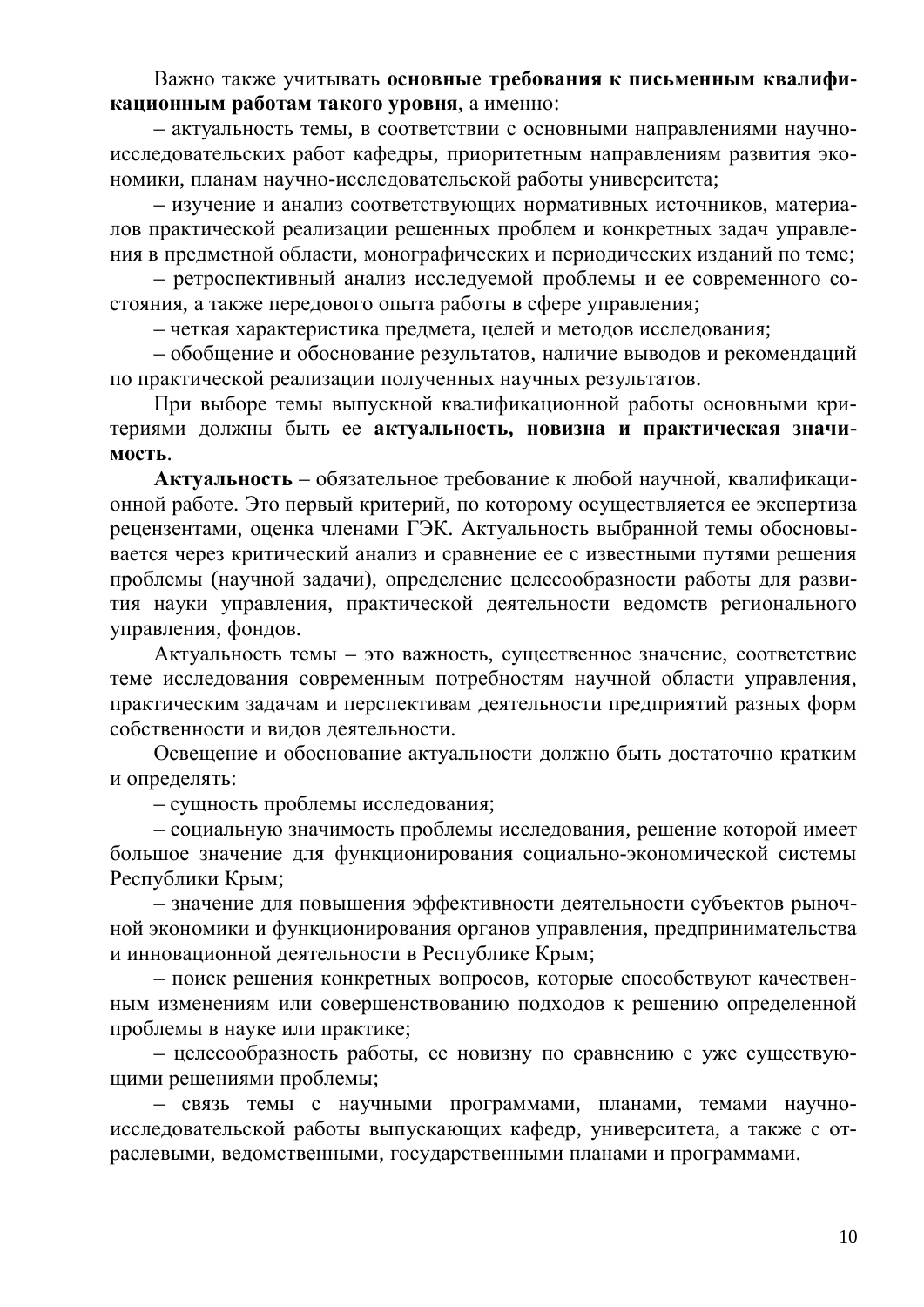Обосновывая актуальность темы, определяют состояние ее разработки. Для этого осуществляется краткий обзор литературы, который позволяет сделать вывод, что именно эта тема требует подробного исследования.

## *Ɉɩɪɟɞɟɥɟɧɢɟɨɛɴɟɤɬɚɢɩɪɟɞɦɟɬɚ, ɰɟɥɟɣɢɡɚɞɚɱɢɫɫɥɟɞɨɜɚɧɢɹ*

Обязательными квалификационными признаками выпускной квалификационной работы является определение объекта и предмета исследования.

**Объект исследования** – это часть объективной реальности, процесс или явление, порождающие проблемную ситуацию и избранные для изучения. Определяя объект, нужно дать ответ на вопрос: что исследуется?

Предмет исследования - это только те существенные связи и отношения, которые подлежат непосредственному изучению в данной работе и являются главными, определяющими свойствами, признаками и характеристиками объекта исследования. Таким образом, предмет исследования уже, чем объект. Предмет дает представление о том, какие новые отношения, свойства и функции объекта раскрываются. Иными словами, объектом выступает то, что исследуется, а предметом – то, что составляет в данном объекте конкретную научную проблему.

С объектом и предметом исследования связана его **цель**, которую формулируют конкретно, точно выражая то основное, что стремится осуществить ученый. Целью исследования обуславливается его конечный результат, который предусматривает решение **проблемы**. Проблема отражает противоречие между текущим состоянием объекта исследования в реальной практике (требованиями общества) и прогнозируемым более эффективным функционированием объекта. Исследования конкретизируется и развивается в задачах исследо**вания**.

Задачи исследования должны включать:

- решения теоретических вопросов, входящих в общее представление проблемы (объекта) исследования (например, расширение сущности понятий, явлений, процессов, дальнейшее совершенствование методов, способов подходов, изучения факторов влияния и т.п.);

– всесторонний анализ практического опыта в решении данной проблемы, выявление ее типового положения, недостатков и природы их возникновения. Такое изучение позволяет проверить и уточнить данные, опубликованные в специальной научной литературе, которые можно использовать на уровне научных фактов;

– обоснования системы мер, которой отдано предпочтение, по решению данной проблемы;

– экспериментальную проверку предложенной системы мер на соответствие критериям оптимальности;

– разработку методических рекомендаций и предложений по использованию результатов исследования в практической деятельности субъектов рыночной экономики.

Задачи исследования формулируются как перечень действий: «изучить ...», «проанализировать, обосновать, совершенствовать ...», «установить, выявить,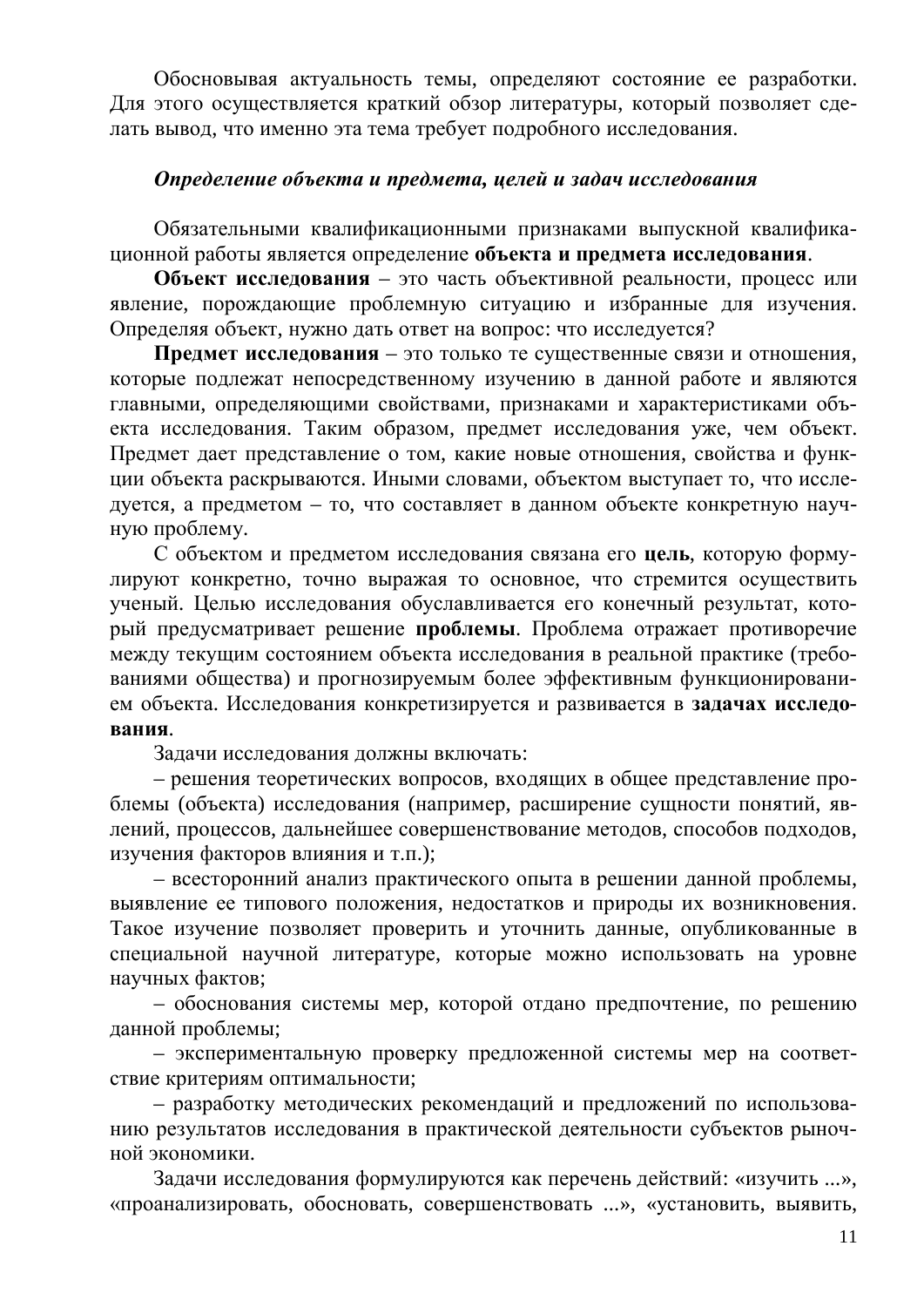осуществить выбор, группировать, разработать, оценить, сформировать» и др. Задачи необходимо формулировать кратко, но емко, так как описание их решений определяют содержание глав и пунктов выпускной квалификационной работы. Названия глав работы должны соответствовать конкретным задачам, а в дальнейшем - и результатам исследования.

Итак, тема, объект и предмет, цель и задачи исследования находятся в неразрывной связи, что подтверждает комплексность и целостность исследования. В своей сущности они предопределяют содержание положений, выносимых на защиту, выводов и рекомендаций выпускной квалификационной рабо-TЫ.

Важным в проведении научного исследования является правильный выбор и применение соответствующих методов исследования.

**Метод** – это совокупность приемов или операций практического, или теоретического освоения действительности, подчиненных решению конкретной задачи. Разница между методом и теорией имеет функциональный характер: формируясь как теоретический результат предварительного исследования, метод выступает как исходный пункт и условие будущих исследований.

Инструментарием методологических принципов и подходов являются **НАУЧНЫЕ МЕТОДЫ, ГЛАВНЫМИ ИЗ КОТОРЫХ ЯВЛЯЮТСЯ:** 

общие методы – это высший философский уровень, к которому относятся диалектическая и формальная логика;

общенаучные методы – это научные методы, используемые всеми науками (в свою очередь делятся на теоретические и эмпирические);

конкретно научные методы, которыми пользуются отдельные группы наук;

специальные методы, используемые отдельной наукой (наиболее распространенные научные методы представлены в Приложении 3).

Применение того или иного метода исследования мотивируется: объектом и предметом исследования. Они обусловливают гносеологические возможности тех или иных методов. Вторым мотиватором выступают цель и задачи исследования, которые значительно сужают пространство отбора методов. Наконец, существенно сказывается опыт исследователя, обладающего определенным арсеналом методов.

При выборе и обосновании методов сбора информации исследователь должен принять во внимание:

1. Ни один из методов не является универсальным, но имеет четко очерченную познавательную возможность. Поэтому не существует «хороших» и «плохих» методов - есть методы адекватные и неадекватные решаемым задачам.

2. Надежность методов обеспечивается не только их обоснованностью, но и правилами применения.

3. Оперативность и экономичность исследования не должна обеспечиваться в ущерб качеству данных.

4. Обоснование метода предполагает разработку или отбор такого метода, который максимально соответствует решаемым задачам, не требует значительных затрат для своей реализации.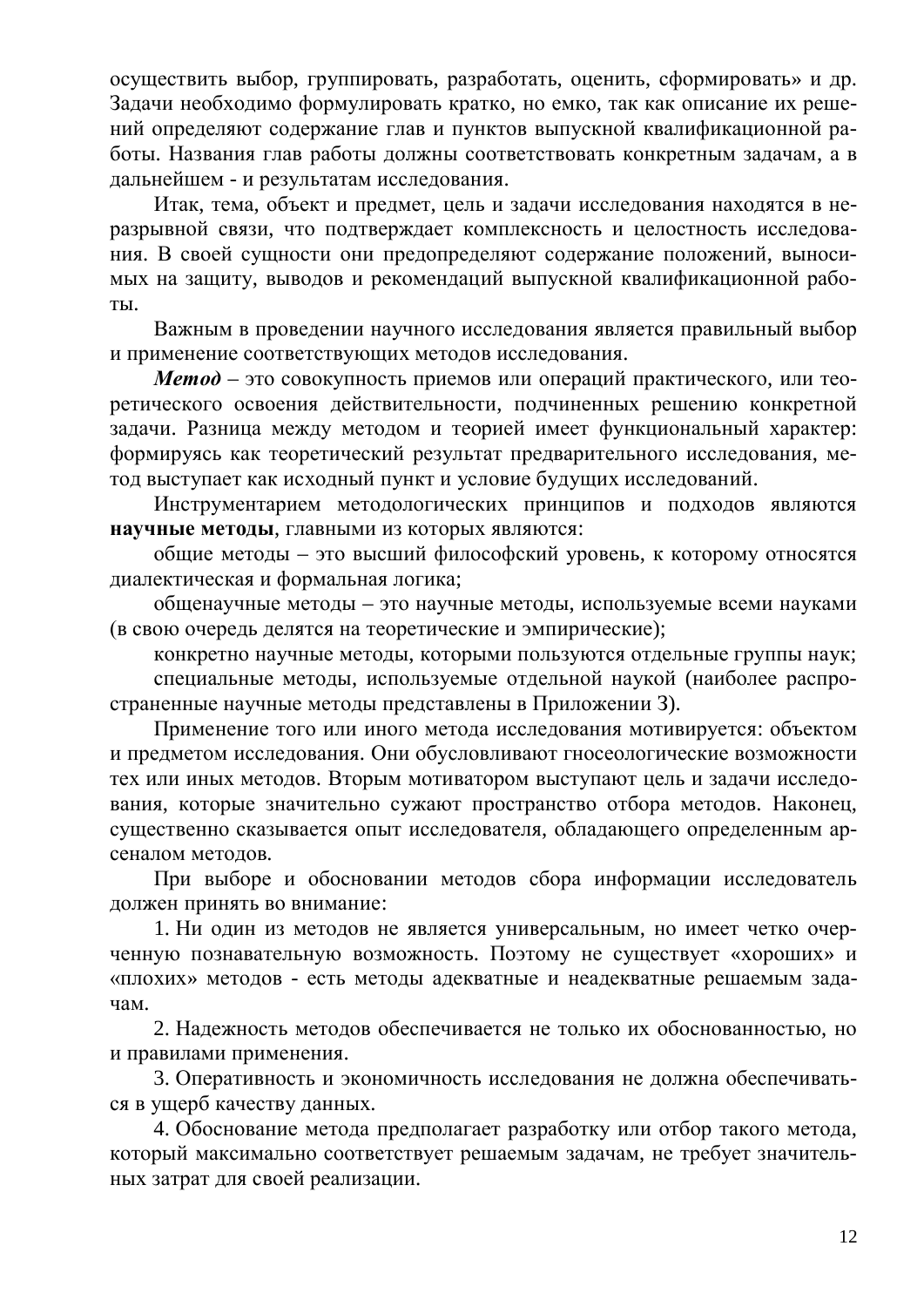5. Использование метода не должно становиться самоцелью, важно помнить о цели исследования;

Важным квалификационным признаком выпускной квалификационной работы является ее научная новизна. Научная новизна не должна сводиться к простому перечню ранее установленных фактов, идей, закономерностей. Она должна давать научное объяснение исследований автора в новом качественном и количественном аспектах. Научные результаты проведенного исследования дополняют известные теоретические или практические положения, вносят в них новые элементы, дополняют знания в аспекте данной проблематики, конкретизируют понимание определенного явления, объекта и т.д.

Практическое значение исследования определяется целесообразностью и возможностью использования сформулированных автором предложений и рекомендаций в практической деятельности субъектов рыночной экономики, ведомств и социально-ориентированных предприятий.

### Организация написания выпускной квалификационной работы

Изучение темы следует начинать со знакомства с документальными источниками научной информации, с монографиями и статьями, рефератами и т.д., что поможет магистру выяснить степень изученности и разработанности темы (Приложение И).

После исследования и изучения научной литературы и других источников необходимо составить подробный план выпускной квалификационной работы и согласовать его с научным руководителем. План может уточняться в процессе работы. Его окончательный вариант формулируется после обработки основных источников, согласуется с научным руководителем, утверждается заведующим кафедрой и становится обязательным документом, изменение которого возможно только с согласия научного руководителя.

Собрав и изучив литературные источники, приступайте к написанию выпускной квалификационной работы. Изложение материала выпускной квалификационной работы рекомендуется делать своими словами, не допуская дословного переписывания из литературных источников. Большое значение придается правильной трактовке понятий, точности и логичности их изложения. Использованные понятия должны быть или общепринятыми, или приводиться со ссылкой на соответствующего автора.

В некоторых случаях не стоит начинать писать выпускную квалификационную работу с введения. Введение иногда лучше написать позже, когда студент будет точно знать, какой результат у него получился. Следует определить логическую последовательность изложения мыслей, рассмотреть несколько вариантов и принять решение, с которого лучше начинать, и какой вариант брать за основу.

Необходимо постоянно следить за тем, чтобы не отклоняться от выбранной темы.

Компоновка основной части работы осуществляется следующим образом: отбираются ключевые положения, которые вы планируете разместить в основной части и представить эту часть в виде коротких абзацев; затем тщательно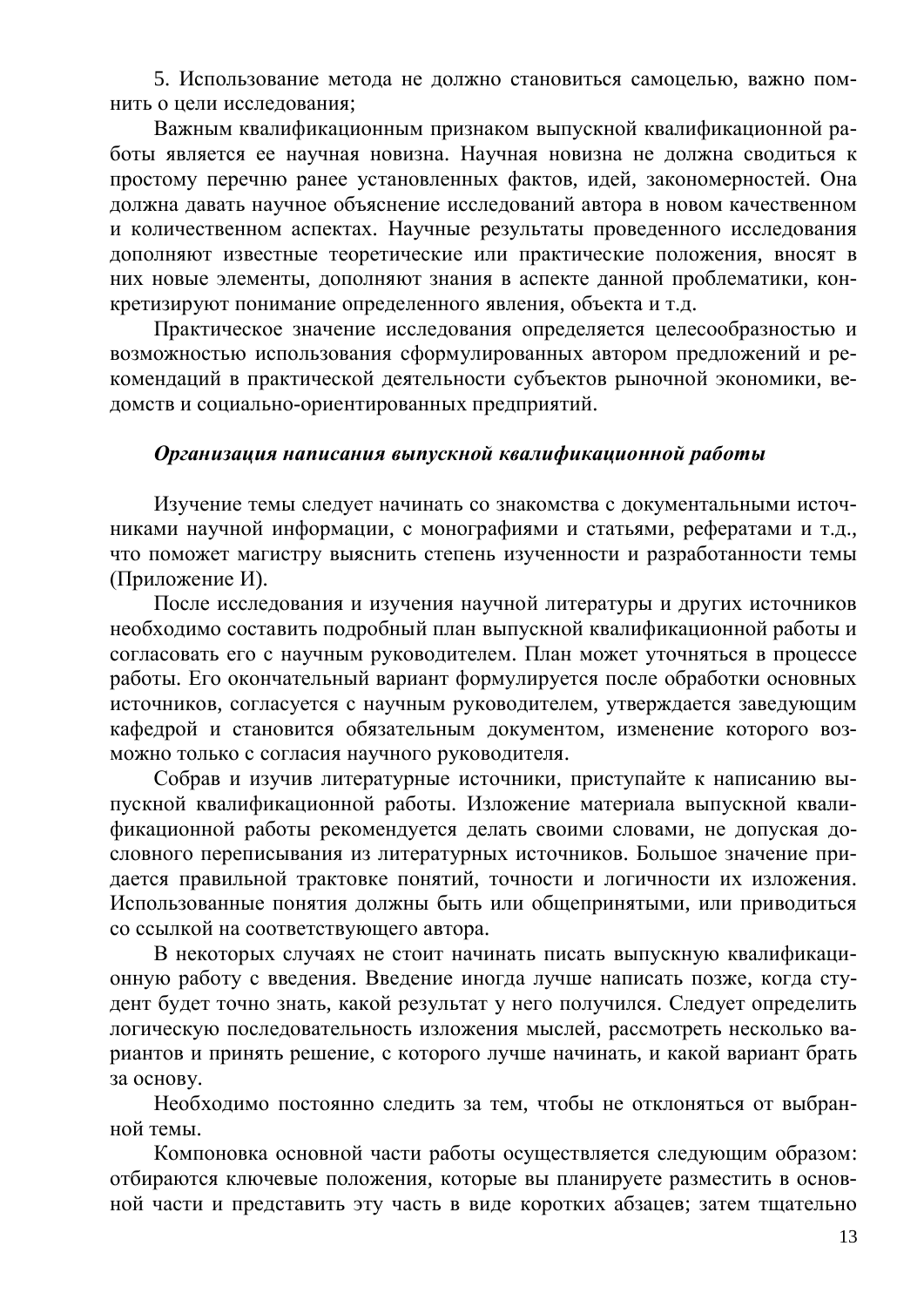обдумываются связи между абзацами, в виде размышлений, наводящих на следующий абзац или выводов, которые его обосновывают.

После написания основной части переходим к выводам. В этом случае студент должен быть уверен, что выводы действительно резюмируют содержание работы. После этого можно вернуться к написанию введения. В этом случае введение автоматически будет отражать содержание работы.

Завершается работа над предварительной версией выпускной квалификационной работы редактированием изложенного материала. Следует стараться, чтобы каждый абзац содержал самостоятельную мысль. По мере написания введения, глав, заключения студент представляет их научному руководителю и совершенствует с учетом замечаний и рекомендаций.

# <span id="page-13-0"></span>**3. ТРЕБОВАНИЯ К СТРУКТУРНЫМ ЧАСТЯМ** ВЫПУСКНОЙ КВАЛИФИКАЦИОННОЙ РАБОТЫ

## <span id="page-13-1"></span>3.1. Общие требования

К ВКР предъявляются следующие требования:

– обоснование актуальности исследования, соответствие названия работы ее содержанию, четкая целевая направленность;

– логическая последовательность изложения материала, базирующаяся на прочных теоретических знаниях по избранной теме и убедительных аргумен-Tax:

– корректное изложение материала с учетом принятой научной терминологии;

- достоверность полученных результатов и обоснованность выводов;

- научный стиль изложения;
- оформление работы в соответствии с требованиями.

– наличие публикаций (носит рекомендательный характер).

### <span id="page-13-2"></span>3.2. Требования к содержанию структурных элементов **выпускной квалификационной работы**

Требования к структуре и содержанию ВКР определены ГОСТ 7.32-2001 «Отчет о научно-исследовательской работе. Структура и правила оформления (с изменением №1)»; ГОСТ 7.1-2003 «Библиографическая запись. Библиографическое описание. Общие требования и правила составления»; ГОСТ 7.0.5-2008 «Библиографическая ссылка. Общие требования и правила составления»; ГОСТ 7.82-2001 «Библиографическая запись. Библиографическое описание электронных ресурсов».

ВКР должна содержать следующие структурные элементы:

- титульный лист;
- аннотация (рекомендуется на двух языках: русский и английский);

– содержание;

– определения, обозначения и сокращения (при необходимости);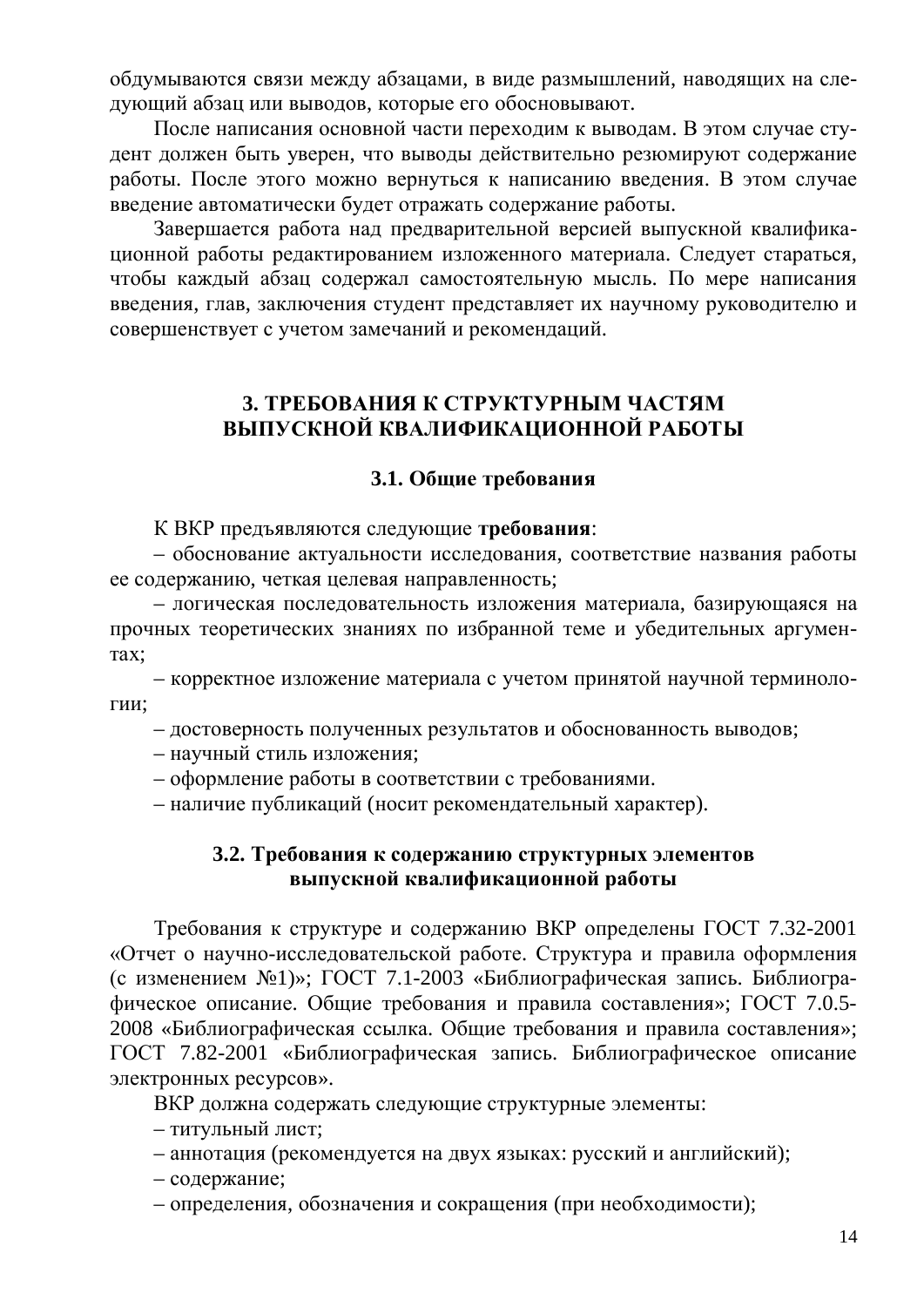– введение;

– основная часть, состоящая из глав и структурных элементов ВКР (пунк- $TOB$ ):

– заключение:

– список использованных источников;

– приложения (при необходимости).

Рецензия (Приложение Е), отзыв (Приложение Д), справка о проверке на Антиплагиат, справки о внедрении, а также копии публикаций обучающихся, прилагаются к ВКР, но не вшиваются и не нумеруются.

Объем ВКР должен быть достаточным для изложения путей реализации поставленных задач, не перегружен малозначащими деталями и не может влиять на оценку при защите.

Рекомендованный объем ВКР для магистров составляет 80-100 страниц основного текста.

Титульный лист является первой страницей выпускной квалификационной работы и заполняется в соответствии с требованиями (Приложение Б).

Титульная страница выпускной квалификационной работы подписывается заведующим кафедрой, научным руководителем и консультантом (при необходимости).

Аннотация (краткое изложение содержания работы) должна быть краткой и информативной. Аннотация должна иметь лаконичную, конкретную форму, но при этом давать вескую характеристику работы без побочной информации. При написании аннотации используются общепринятые слова, научная лексика. Не рекомендуется приводить цитаты из текста.

Текст аннотации должен отражать, как правило, объект исследования, цель работы, результаты и их новизну, прогноз развития объекта исследования, взаимосвязь с другими работами, рекомендации по использованию результатов работы, область применения, значимость работы и выводы.

Перечень ключевых слов содержит от 5 до 10 слов (словосочетаний) в именительном падеже, перечисленные в строку через запятые.

Библиографическое описание, аннотация и инструкция по ключевым словам должны быть написаны на 2-х языках, объем не должен быть менее 1 страницы.

Далее располагается содержание выпускной квалификационной работы. Оно содержит наименование и номера начальных страниц введения, всех глав, пунктов и подпунктов (если они имеют заголовок), общих выводов, списка использованных источников, приложений (Приложение Л).

Заголовки в содержании должны точно повторять заголовки в тексте. Нельзя сокращать или давать им другую интерпретацию, менять последовательность.

Нумерация рубрик полается по индексной системе, то есть с цифровыми номерами, которые содержат номер один всей рубрики, так и рубрик, которые ей подчинены.

Определения, обозначения и сокращения (при необходимости). Если в работе предпринята специфическая терминология, а также использованы малоизвестные сокращения, новые символы, обозначения и т.д., то их перечень мо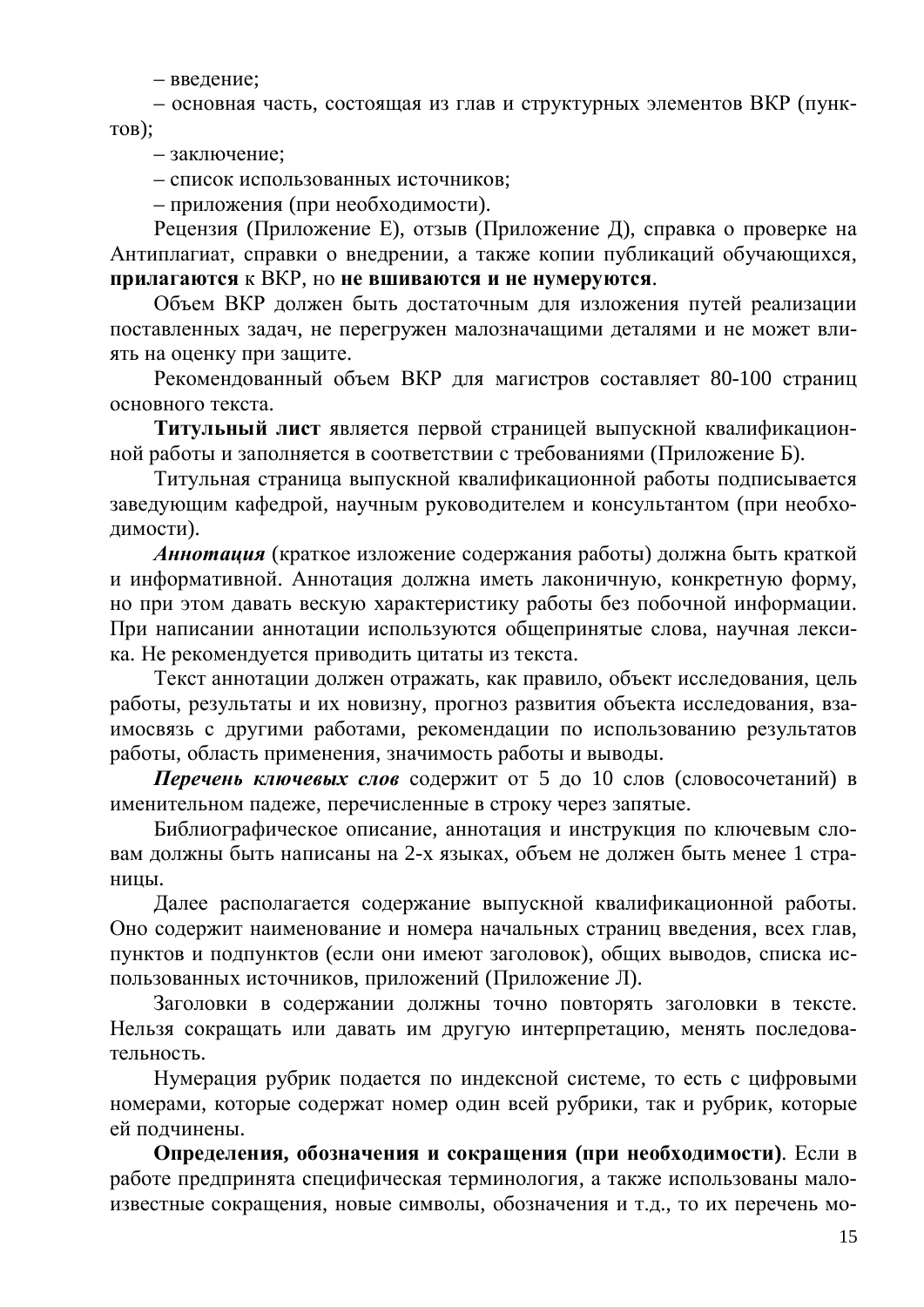жет быть подан в виде отдельного списка, который размещают перед введением. Перечень необходимо печатать двумя колонками, в которых слева в алфавитном порядке приводят сокращения, справа - их детальную расшифровку.

Если в выпускной квалификационной работе специальные термины и сокращения повторяются менее трех раз, или количество специальных терминов названий), которые сокращаются, небольшое, то список не составляют, а их расшифровку приводят в тексте при первом упоминания.

Введение, его композиция. Вступительная часть выпускной квалификационной работы должна отражать сущность и состояние изученности научной проблемы задания и ее значимость, основания и исходные данные для разработки темы, обоснование необходимости проведения исследования.

Практически всегда нужно отражать во введении следующие пункты:

– обоснование выбора темы, определение ее актуальности и значимости для науки и практики;

– определение границ исследования (предмет, объект, хронология);

– степень научной разработанности проблемы;

- формирование цели и задач исследования;
- характеристику научной новизны;

– рекомендации по использованию результатов исследования.

**Актуальность темы** – обязательное требование к любой выпускной квалификационной работе. В актуальности освещают главное - сущность проблемной ситуации. При этом важно показать, где находится граница между знанием и незнанием по предмету исследования.

Объект исследования - это процесс или явление, определяющие проблемную ситуацию и подлежат изучению.

**Предмет исследования содержится в пределах объекта. Предмет и объект** соотносятся между собой как общее и частное.

**Цель и задачи исследования** – формулируют цель работы и задачи, которые необходимо решить для ее достижения. Цель тесно связана с названием выпускной квалификационной работы и должна четко указывать, что именно рассматривается в ней.

Научная новизна полученных результатов - во введении обязательно отмечают научные положения, имеющие новизну и предложенные лично автоpom.

**Личный вклад магистра.** В случае использования идей или разработок, принадлежащих соавторам, вместе с которыми были опубликованы научные работы, магистр должен отметить этот факт в выпускной квалификационной работе с обязательным указанием объема личного вклада в работе или разработке.

**Апробация результатов исследования** – обнародованные результаты участия магистра в научных конференциях, симпозиумах, круглых столах, семинарах, указывается название мероприятия и дата его проведения.

 $\pi$ убликации – при наличии печатных публикаций, в которых обнародованы результаты исследования магистра над темой, надо указать, в каких сборниках научных трудов, материалах конференций и т.п. были опубликованы соответствующие положения.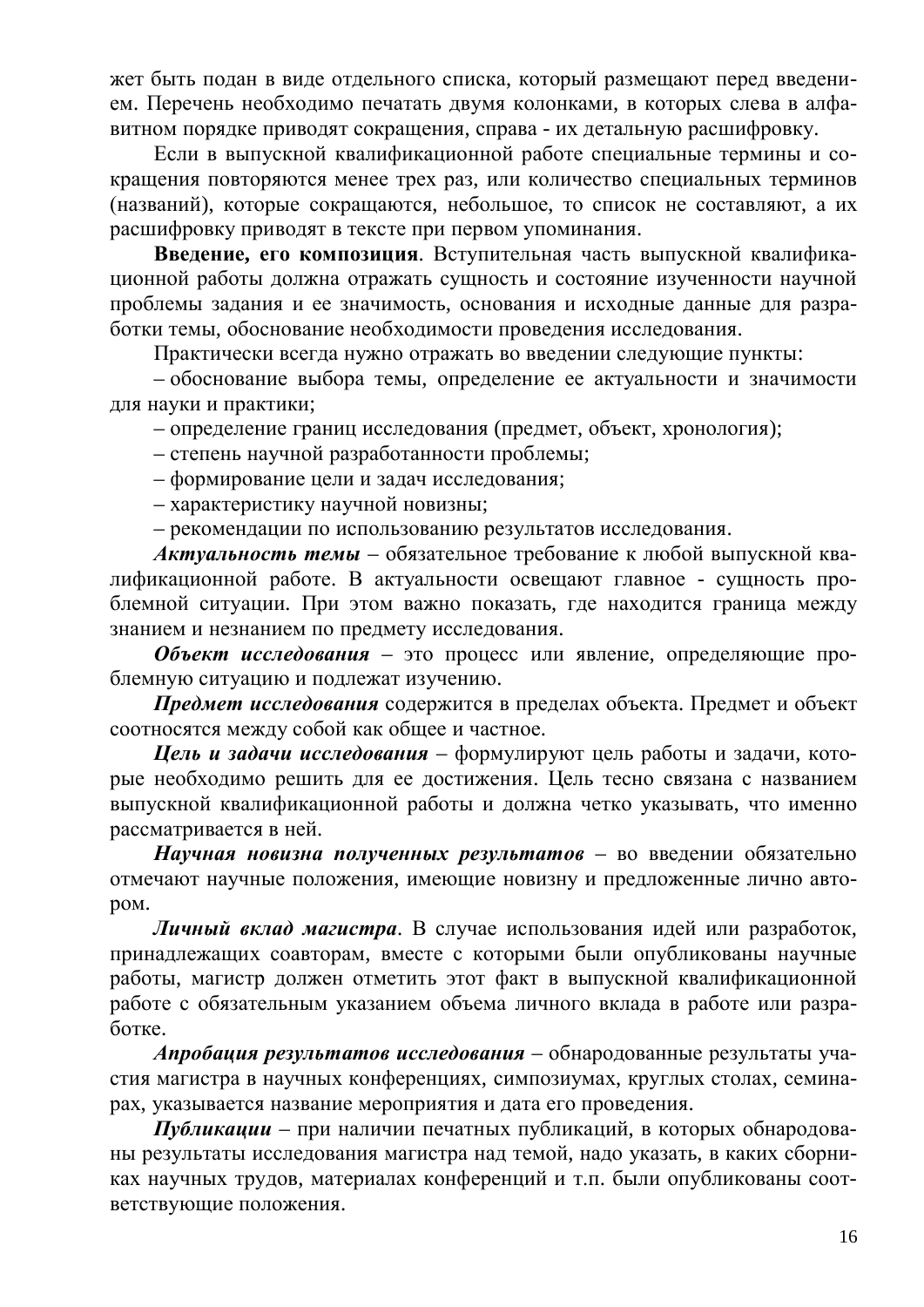Окончательное редактирование введения выпускной квалификационной работы целесообразно выполнять на завершающей стадии исследования, когда проблема концептуально и в полном объеме раскрыта.

Объем введения — 4-5 страниц машинописного текста.

Основная часть выпускной квалификационной работы — это главная ее часть, раскрывает основное содержание исследования.

Основная часть выпускной квалификационной работы состоит из глав, пунктов, подпунктов. Содержание глав основной части должно точно соответствовать теме выпускной работы и полностью ее раскрывать.

**В главах основной части размещаются:** 

– сущность объекта и предмета исследования;

- обзор научной литературы по теме и выбор направлений исследований;
- изложение общей методики и основных методов исследования;
- экспериментальная часть и методика исследований;
- теоретические и (или) экспериментальные исследования;

– анализ и обобщение результатов исследования.

Каждая глава начинается с новой страницы. Основному тексту каждой главы может предшествовать предисловие с коротким описанием выбранного направления и обоснованием применяемых методов исследования. В конце каждой главы формулируют выводы с кратким изложением приведенных в ней научных и практических результатов, что позволяет высвободить общие выводы от второстепенных подробностей.

**Первая глава (25-30 с.).** Структурно состоит из трех пунктов. В ней должны быть раскрыты: объект, предмет, методические инструменты, состояние теоретических наработок, которые существуют на практике в управлении, проанализированы имеющиеся различные взгляды отечественных и зарубежных ученых, выявленные нерешенные проблемы, которые необходимо решить в теоретическом, методическом и прикладном плане.

В обзоре литературы магистр должен определить основные этапы развития научной мысли по выбранной проблеме; кратко, критически осветить работы предшественников; назвать те вопросы, которые остались нерешенными и, следовательно, определить свое место в решении проблемы.

Обзор литературы по теме должен отразить знания магистра по специальной литературе, его умение систематизировать источники, критически их оценивать, в частности то, что было предварительно сделанное другими исследователями.

Важное место в данной главе занимает изложение методик по анализу определенных проблем, которые будут использоваться в следующих частях выпускной квалификационной работы. Автор должен продемонстрировать свою осведомленность с методами анализа и на основе их критического обзора обосновать выбор наиболее подходящих для выбранного направления исследования.

Закончить эту главу следует коротким резюме относительно необходимости проведения исследований в этой области. Общий объем обзора литературы в первой главе не должен превышать 50 процентов объема литературы основной части выпускной квалификационной работы.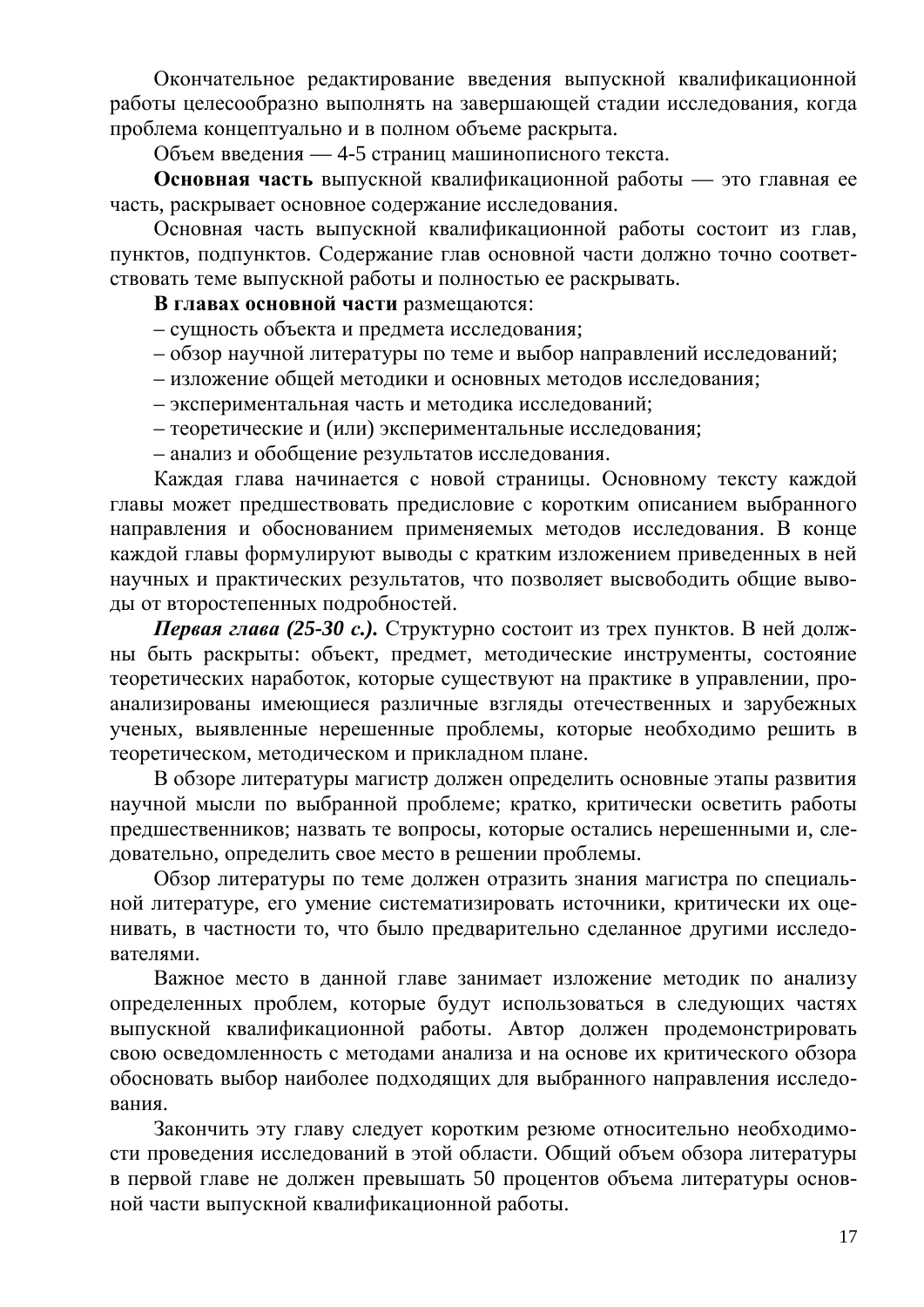**Во второй главе (30-35 с.)** магистр должен выполнить подробный анализ факторов внешней и внутренней среды, влияющих на состояние свойств и признаков предмета и объекта исследования. Как правило, в этой главе обосновывают выбор направления исследований, приводят методы достижения цели путем решения конкретных задач, проводят сравнительные оценки, разрабатывают общую методику проведения исследования.

Раздел или подразделы, посвященные методике исследования, демонстрируют не только уровень исследования, но и умение магистра квалифицированно проводить теоретические изыскания и эксперименты, анализировать их результаты. Желательно, чтобы методологические положения подавались не обособленно, в различных главах исследования, а в форме отдельной главы или пунктов с должным обоснованием и конкретизацией. Обязательным элементом являются указания на общие методы и методику исследования, которые выступают необходимым условием достижения поставленной в работе цели. Автор должен выявить уровень владения научными (общенаучными, специальными) методами, указать конкретные способы получения научного результата. Следует описать методы, использованные при научном поиске, основные этапы научно-исследовательской работы, характер экспериментальных данных. Этот раздел может включать сравнения различных альтернативных вариантов прогноза на будущее.

Следует четко разграничить источники происхождения использованной при анализе информации: взято из литературных источников, статистических сборников, Интернет изданий и обзоров, данные полученные путем собственных наблюдений, экспериментов, расчетов, социологических опросов и тому подобное. Глава завершается выводами, по оценке полученных результатов.

**Третья глава (25-30 с.)** содержит обоснованные авторские разработки, направленные на достижение цели, поставленной во введении. Структурно вмещает, как правило, 3 пункта. Характер и содержание пунктов базируются на анализе, проведенном во второй главе выпускной квалификационной работы.

В этой главе излагаются результаты собственных исследований автора с освещением того нового, что он вносит в решение проблемы. Магистр должен провести анализ существующих результатов исследования и дать оценку полноты решения поставленных задач, оценку достоверности полученных результатов (характеристик, параметров), их сравнение с аналогичными результатами исследований отечественных и зарубежных ученых, обосновать необходимость дополнительных исследований. При получении отрицательного результата аргументировать необходимость прекращения дальнейших исследований.

Неотъемлемой частью обоснования предлагаемых магистром мероприятий должно быть обоснование выгод (финансовых, социальных, экономических, экологически) прогнозов, проектов и т.д.

Изложение материала основной части подчиняют одной ведущей идеи, определенной автором. Количество и последовательность глав зависит от характера выпускной квалификационной работы. Важно, чтобы каждый глава завершался выводами, которые содержат краткое изложение каждого научного результата: его суть, новизну достоверность, практическое значение. Структур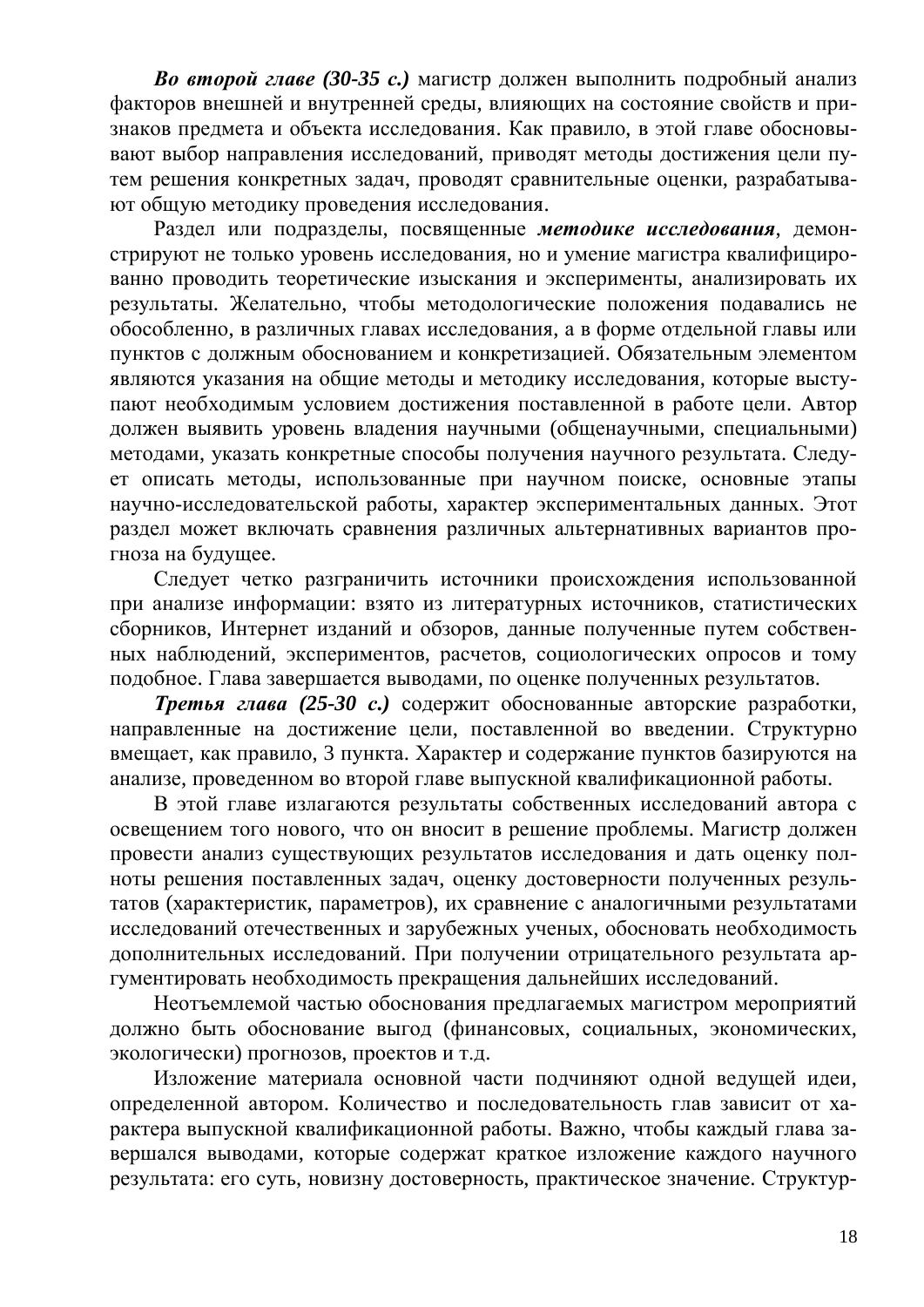но-логическая связь между ВКР (темой, объектом, предметом, целью и задачами) и содержанием работы представлена на схеме.

На основную часть отводится 80-100 печатных страниц.

Заключение – это положения, выносимые автором для публичной защиты. Они имеют форму синтеза накопленной в основной части научной информации. В заключении излагаются полученные научные и прикладные результаты. Приводятся формулировки авторских понятий и категорий. Представляются методы, способы, подходы и логика разработки методик, формирование которых должно содержать формулировку решенной научной проблемы (задачи), ее значение для науки и практики. Формулируют также выводы и рекомендации относительно научного и практического использования полученных результатов. В заключении необходимо подчеркнуть качественные и количественные показатели полученных результатов; обосновать их достоверность; изложить рекомендации по использованию результатов исследования в практической деятельности субъектов рыночной экономики различных форм собственности. Для соблюдения желаемого стиля заключения рекомендуется применять в пунктах выводов такие слова и выражения, как проанализированы ..., установлено ..., выявлено ..., что позволило ..., доказано ..., показано ..., исследовано ..., разработано ..., получено ..., предложено ..., рекомендовано ..., считается целесообразным ... и т.п. Ознакомление с текстом заключения должно дать возможность обучающимся сформировать представление о том, на сколько раскрыты поставленные тема исследования, цель и задачи, является ли работа целостным исследованием.

В заключении необходимо подчеркнуть, что цель исследования достигнута, а все поставленные задачи решены. Примерный объем заключения – 4-5 страниц печатного текста.

Список использованных источников. Список размещается после основного текста выпускной квалификационной работы. В этот список рекомендуется включать основную и специальную литературу по теме, которая исследуется и на которую в работе имеются ссылки (Приложение Г, Приложение И). Список использованных источников в научной работе свидетельствует об их объеме, об уровне изучения состояния исследуемой проблемы, о навыках работы с научной литературой.

Использованные источники размещают в списке несколькими способами: в порядке их упоминания в тексте по сквозной нумерации; в алфавитном порядке по фамилиям первых авторов или заголовками; в хронологическом порядке.

Приложения не являются обязательным элементом выпускной квалификационной работы и не входят в основной объем ее печатного текста. В то же время приложения повышают уровень доверия к полученным результатам, удостоверяющим их подлинность.

В приложениях размещают вспомогательный материал, необходимый для полноты восприятия исследования: статистические данные, результаты анализа управленческих решений, юридических актов, таблицы вспомогательных цифровых данных, тексты (проекты) нормативно-правовых актов, разработанных магистром, описание частных методик и результатов исследования, иллюстра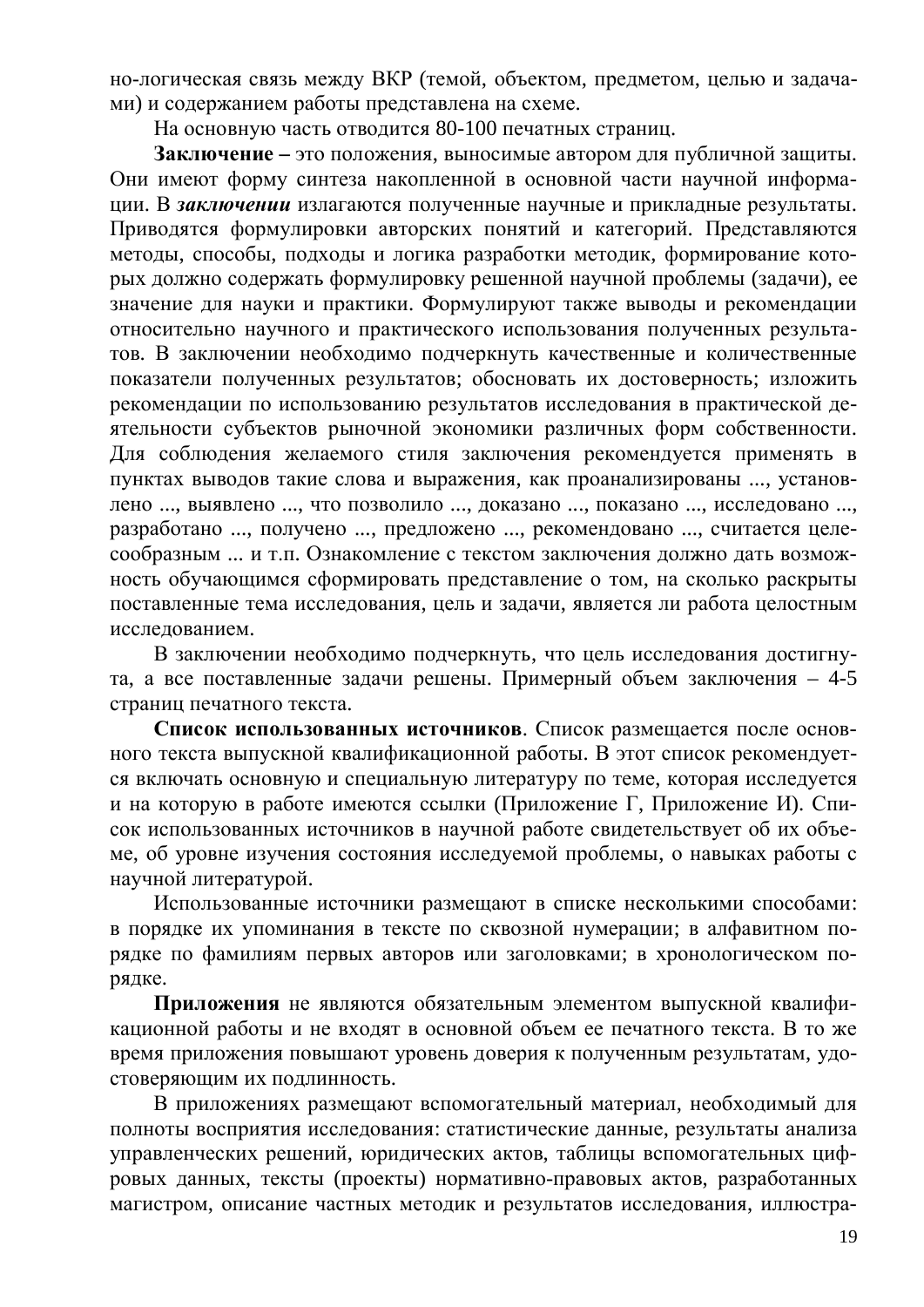ции вспомогательного характера и образцы анкет, текстов, протоколов и актов внедрения, расчеты экономического эффекта и др.

Приложения обязательно делают тогда, когда теоретический или эмпирический материал слишком велик. Основную его часть подают в приложениях, а основные положения и идеи с соответствующим анализом – в основном тексте выпускной квалификационной работы. При этом делается соответствующая гиперссылка.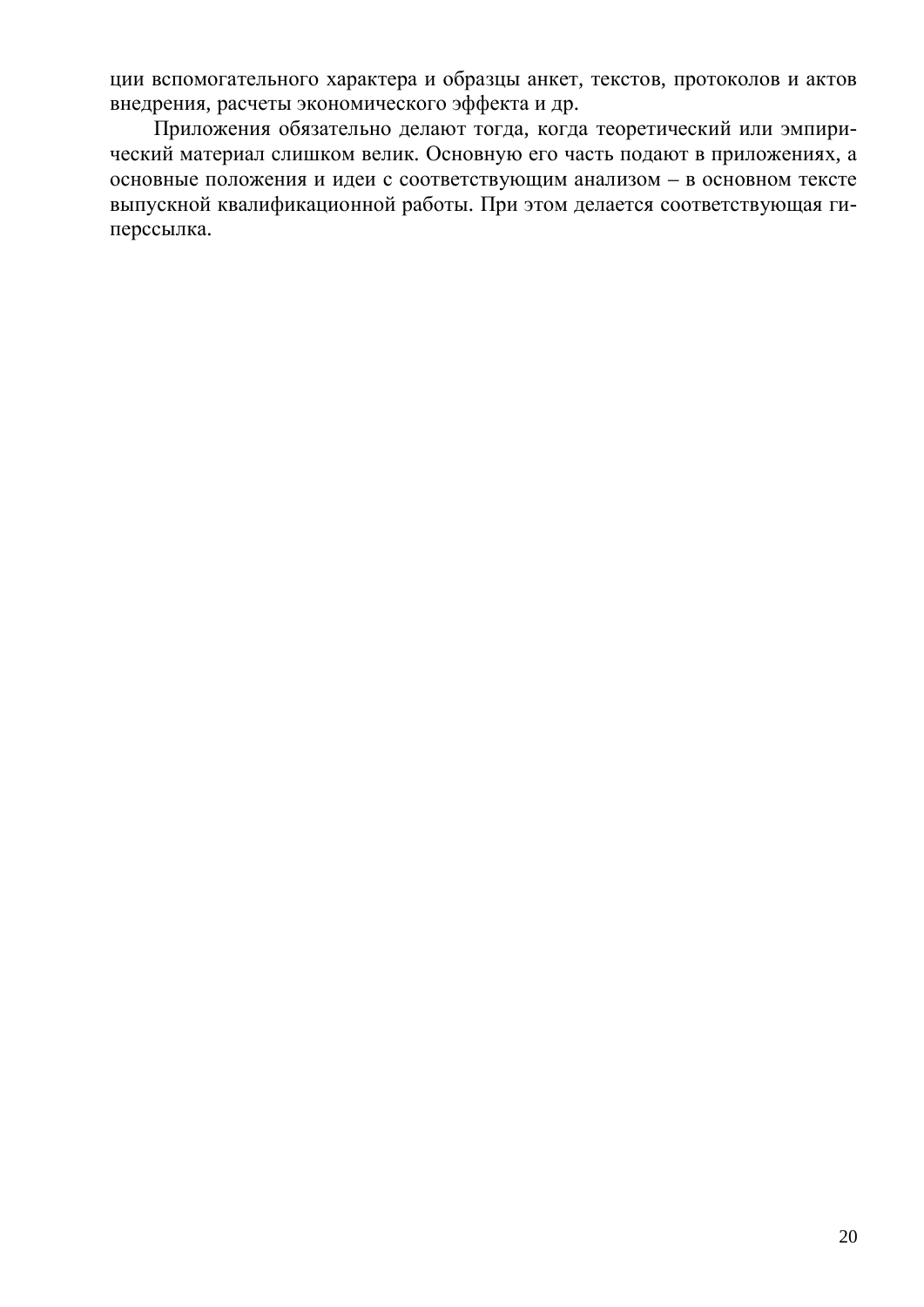# **ɋɌɊɍɄɌɍɊɇɈɅɈȽɂɑȿɋɄɂȿɋȼəɁɂɆȿɀȾɍɗɅȿɆȿɇɌȺɆɂȼɄɊ (ɌȿɆɈɃ, ɈȻɔȿɄɌɈɆ,** ПРЕДМЕТОМ, ЦЕЛЬЮ И ЗАДАЧАМИ) И СОДЕРЖАНИЕМ РАБОТЫ

«Оценка качества резервов конкурентоспособности деятельности гостиничного комплекса»

| Элементы выпускной квалификационной работы         | Структурные | Содержание по главам                                             | Целевые         |
|----------------------------------------------------|-------------|------------------------------------------------------------------|-----------------|
|                                                    | связи       |                                                                  | вопросы         |
| Тема: Оценка качества резервов конкурентоспособно- |             | Глава 1                                                          |                 |
| сти деятельности гостиничного комплекса            |             | Концепция конкурентоспособности: современные тенденции           |                 |
| Объект: конкурентоспособность деятельности гости-  |             | 1.1. Конкурентоспособность деятельности: ресурсный подход (Рас-  |                 |
| ничного комплекса                                  |             | крывается объект исследования)                                   |                 |
| Предмет: Методы, способы и подходы к оценке каче-  |             | 1.2. Анализ существующих методов оценки конкурентоспособности    |                 |
| ства резервов конкурентоспособности деятельности   |             | (Раскрывается сущность предмета)                                 | Что исследуем?  |
| гостиничного комплекса                             |             |                                                                  |                 |
| Целью является разработка методики оценки качества |             | 1.3 Разработка методического подхода к оценке качества резервов  |                 |
| резервов конкурентоспособности деятельности гости- |             | конкурентоспособности деятельности гостиничного комплекса        |                 |
| ничного комплекса                                  |             |                                                                  |                 |
| Задачи:                                            |             | Глава 2.                                                         |                 |
|                                                    |             | Анализ предпосылок оценки качества резервов                      |                 |
|                                                    |             | конкурентоспособности деятельности гостиничного комплекса        |                 |
| 1. Сформировать понятийно-категориальный аппарат   |             | 2.1. Анализ факторов внешней среды, влияющие на качество резер-  |                 |
| «качество», «резервы», «конкурентоспособность»;    |             | вов конкурентоспособности                                        |                 |
| 2. Классифицировать резервы конкурентоспособности  |             | 2.2. Формирование системы показателей оценки качества резервов   |                 |
| по свойствам и признакам;                          |             | конкурентоспособности деятельности гостиничного комплекса        | Как исследуем?  |
| 3. Сформировать методический подход к оценке каче- |             | 2.3. Выбор инструментария оценки и шкалы идентификации резуль-   |                 |
| ства резервов конкурентоспособности деятельности   |             | тата                                                             |                 |
| гостиничного комплекса;                            |             |                                                                  |                 |
| 4. Выявить факторы внешней среды, влияющие на      |             | Глава 3                                                          |                 |
| качество резервов конкурентоспособности;           |             | Оценка качества резервов конкурентоспособности                   |                 |
|                                                    |             | деятельности гостиничного комплекса                              |                 |
| 5. Сформировать систему показателей оценки каче-   |             | 3.1. Разработка методики оценки качества резервов конкурентоспо- |                 |
| ства резервов конкурентоспособности                |             | собности деятельности гостиничного комплекса                     |                 |
| 6. Разработать методику оценки качества резервов   |             | 3.2. Апробация методики оценки качества резервов конкурентоспо-  | Что получаем на |
| конкурентоспособности деятельности гостиничного    |             | собности на примере гостиничного комплекса «Украина»             | практике?       |
| комплекса;                                         |             |                                                                  |                 |
| 7. Выявить условия внедрения методики путем апро-  |             | 3.3. Организационно-методическое обеспечение внедрения методики  |                 |
| бации                                              |             | оценки                                                           |                 |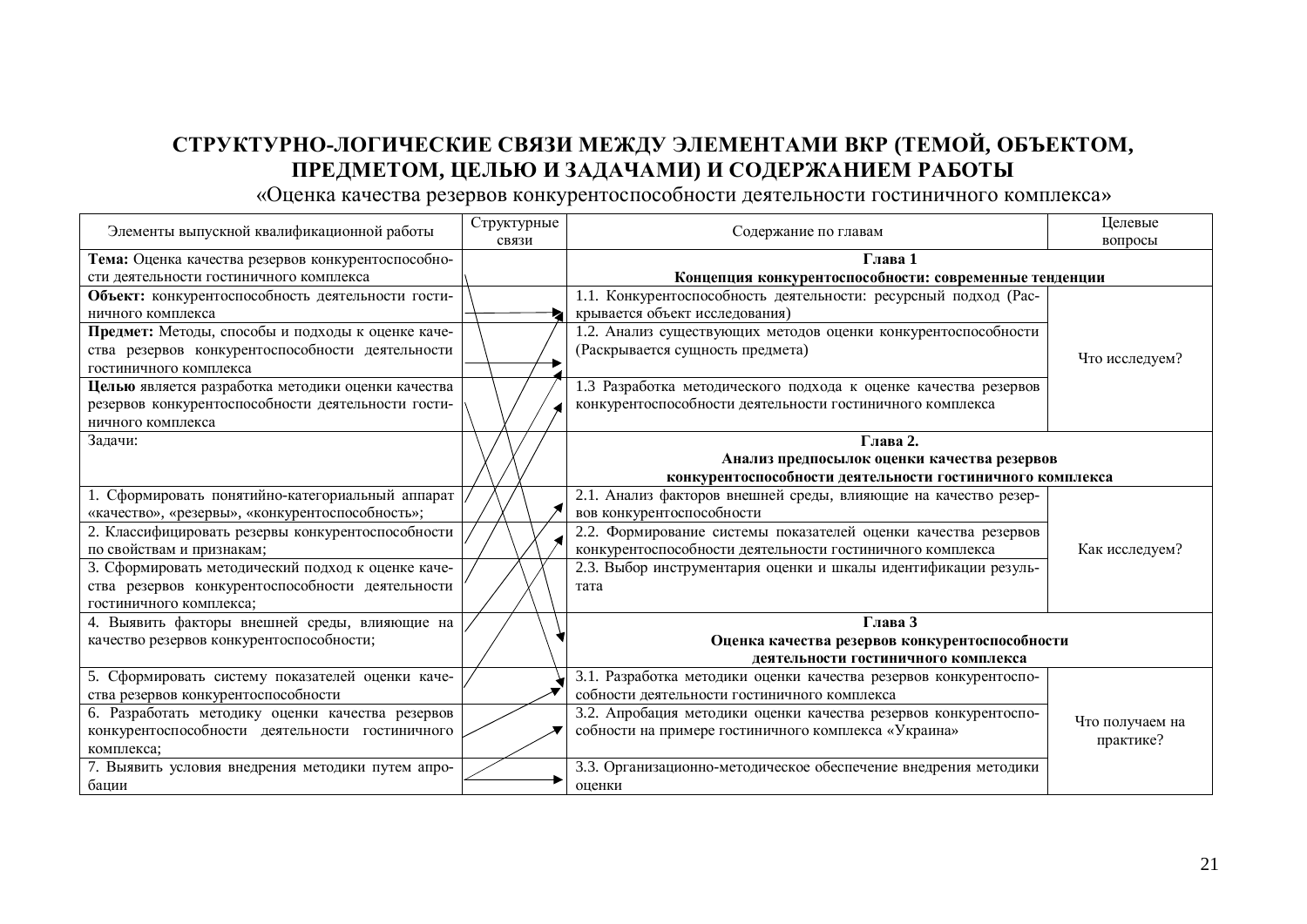### <span id="page-21-0"></span>**4. ПРАВИЛА ОФОРМЛЕНИЯ ВЫПУСКНЫХ** КВАЛИФИКАШИОННЫХ РАБОТ

### <span id="page-21-1"></span>4.1. Общие рекомендации

Оформление ВКР должно соответствовать требованиям ГОСТа 7.32-2001 «Отчет о научно-исследовательской работе. Структура и правила оформления (с изменением №1)». Текст ВКР печатается на стандартных листах белой бумаги формата А4 (210×297мм) с одной стороны компьютерным способом с помощью текстового редактора Microsoft Word. Размеры полей: верхнее и нижнее – по 20 мм, левое – 30 мм, правое – 10 мм.

Текст работ печатается шрифтом Times New Roman размером 14 pt с полуторным междустрочным интервалом и абзацным отступом 1,25 см (изображение шрифта обычное, выравнивание по ширине строки, запрет «висячих  $c$ трок»).

Печать оформленного компьютерным способом материала работы выполняется в нецветном варианте на белой бумаге на принтерах любого типа и класса, которые обеспечивают удовлетворительное воспроизведение этого материала, включая графический. Таблицы, рисунки, фотографии и т.д., как в тексте ВКР, так и в приложении должны быть выполнены на стандартных листах формата А4 (210×297мм).

Во всех случаях следует придерживаться равномерной плотности, контрастности и четкости изображения всего текста. Линии, буквы, цифры и знаки должны быть максимально одинаково черными во всей работе. Отдельные иноязычные слова, определенные знаки и т.п. при необходимости можно вписывать в напечатанный текст чернилами, тушью, пастой черного цвета с приближением к плотности основного текста. Текст на иностранных языках может быть целиком напечатан или вписан от руки (смешивание частично напечатанных отдельных букв и цифр не допускается).

Названия литературных источников и собственные имена приводят на языке оригинала.

### <span id="page-21-2"></span>4.2. Правила представления текстового материала

### **Оформление заголовков**

Название глав, а также «СОДЕРЖАНИЕ», «ВВЕДЕНИЕ», «ВЫВОДЫ», «СПИСОК ИСПОЛЬЗОВАННЫХ ИСТОЧНИКОВ» – следует располагать на новом листе в середине строки, без точки в конце и печатать прописными буквами, без подчеркивания. Полужирный шрифт.

Заголовки пунктов следует печатать полужирным шрифтом с абзацного отступа строчными буквами (кроме первой прописной), без точки в конце, не подчеркивая. Заголовок из двух предложений разделяют точкой. Если на странице, где находится текст пункта, размещается менее трех строк, то пункт следует размещать с новой страницы.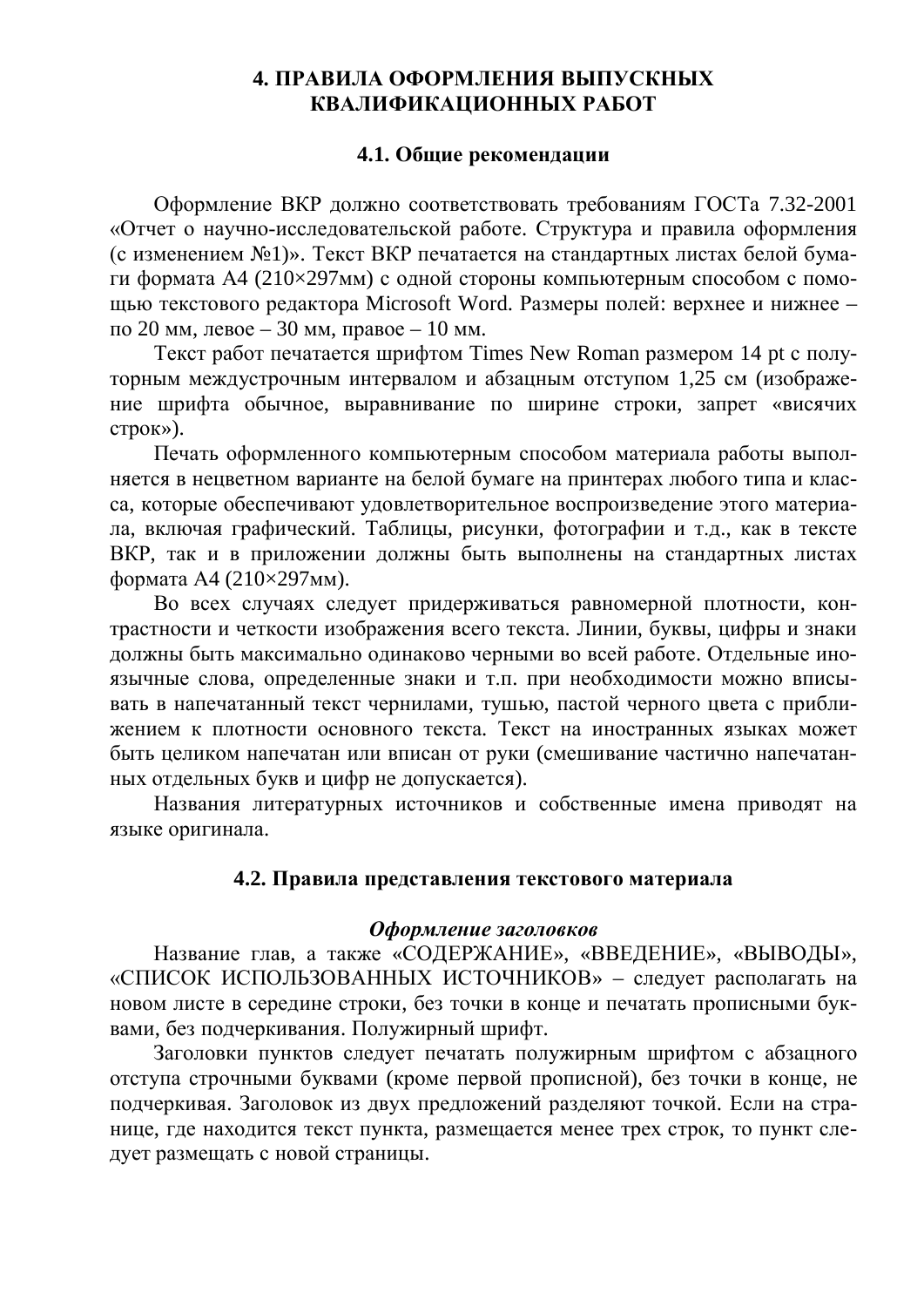Главы и пункты нумеруются арабскими цифрами: 1; 1.1; 1.2 и т.д. Hanp<u>uмep</u>:

# **ГЛАВА 3. ИНВЕСТИЦИОННЫЙ ПРОЕКТ И ПРОЕКТНЫЙ АНАЛИЗ**

### 3.1. Оценка жизнеспособности и финансовой реализуемости проекта

Подчеркивать заголовки и переносить слова в заголовке не допускается. Расстояние между заголовком главы и текстом – 2 строки, между заголовками пунктов или строками заголовка – как в тексте. Не допускается размещать заголовок в нижней части страницы, если после заголовка расположена только одна строка текста.

Нумерация страниц, глав и пунктов, таблиц и формул дается арабскими цифрами без значка № Обратите внимание, что такие структурные части, как введение, заключение, содержание, список использованных источников, аннотация и приложение не имеют порядкового номера.

*Например*, недопустимо писать: 1. Содержание, 2. Введение.

Страницы работы нумеруют, начиная со введения и заканчивая последней страницей приложений, придерживаясь сквозной нумерации. Номер страницы проставляют в правом верхнем углу страницы без точки в конце. Не проставляются, но учитываются номера страниц титульного листа, задания на работу, аннотации и содержания. Иллюстрации и таблицы, расположенные на отдельных страницах, включаются в общую нумерацию работы.

Пункты нумеруются в рамках каждой главы. Номер пункта складывается из номера главы и порядкового номера параграфа.

Например:

### 1.3. Безопасность управления информационными ресурсами

- третий пункт первой главы.

### *ɉɟɪɟɱɢɫɥɟɧɢɹ*

Перечисления при необходимости можно применить внутри текста пункта. Перед перечислением ставится двоеточие. Перед каждой позицией перечисления ставится арабская цифра со скобкой (первый уровень детализации). Для следующей детализации перечисления стоит использовать маленькую букву русского алфавита со скобкой (второй уровень детализации).

Перечисления первого уровня детализации пишут маленькими буквами с абзацного отступа, второго уровня – с отступом относительно места расположения перечислений первого уровня детализации.

*Например*: «... лицензированию подлежат такие виды банковских операций:

1) операции с наличностью;

2) активные операции: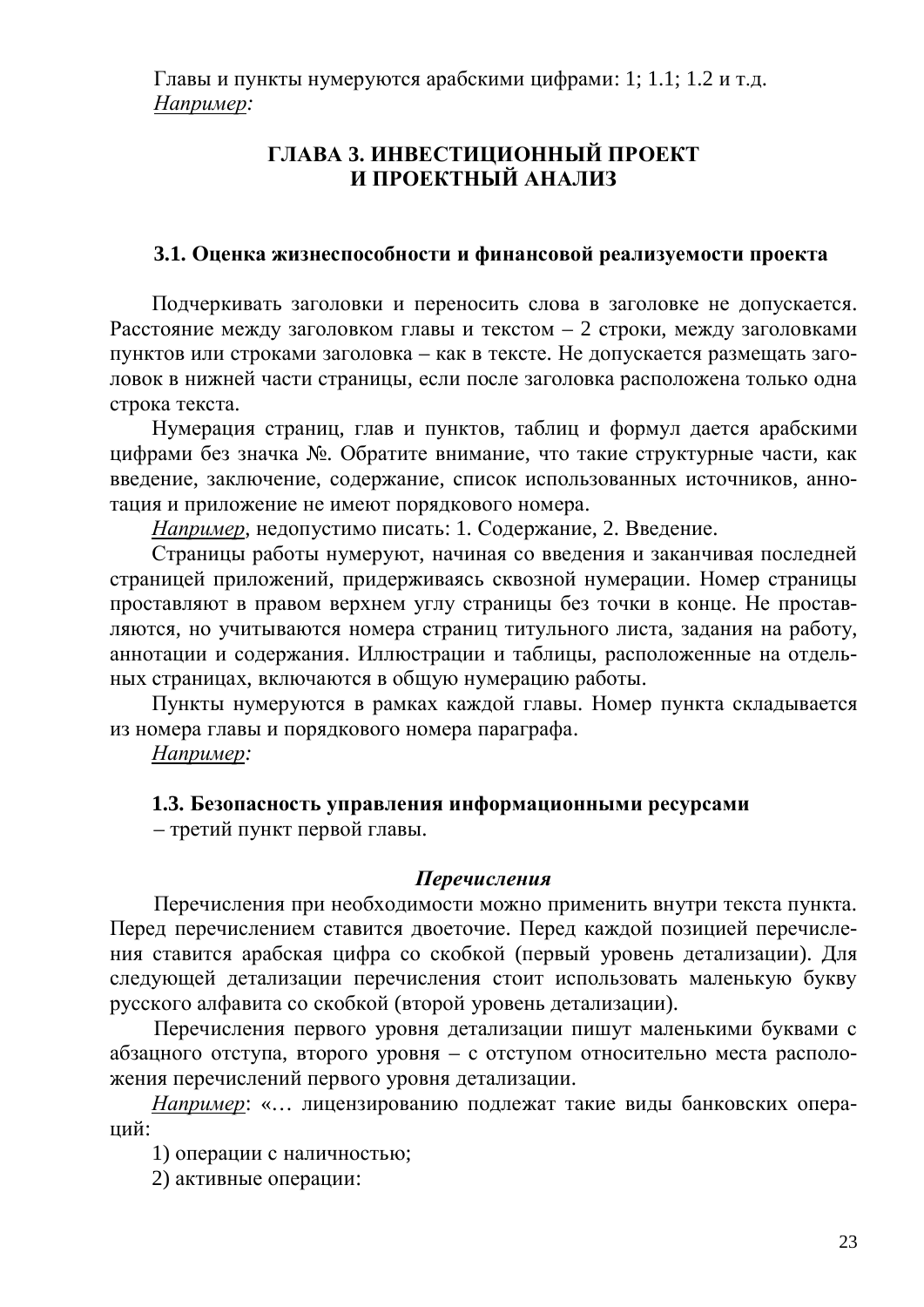а) предоставление кредитов (банкам, юридическим и физическим ли- $\text{llam}$ ):

б) факторинг и др.

3) пассивные операции:

а) привлечение депозитов юридических и физических лиц;

б) получение кредитов от банков и др.».

*Или:* 

Ряд ученых считают, что принято различать следующие виды проектного анализа:

- технический:
- финансовый;
- коммерческий.

### *Ʉɨɥɢɱɟɫɬɜɟɧɧɵɟɱɢɫɥɢɬɟɥɶɧɵɟ*

Однозначные числа (1-9), если возле них нет единиц измерений, пишутся словами. Так же пишутся и единицы измерений, такие как проценты, метры и т.п., если возле них нет числовых значений. Числовые значения совместно с единицами измерений в тексте подаются соответствующими цифрами и симводами (например, 22% и т.п.), или цифрами и словами единиц измерений (*например*, 22 процента и т.п.).

В таблицах и иллюстрациях желательно придерживаться написания числовых значений и их единиц измерений, соответственно, цифрами и символами (*например*, 14%).

Многозначные количественные числительные пишутся цифрами, за исключением числительных, которыми начинается абзац. Числа с сокращенным обозначением единиц измерения пишутся цифрами. *Например*, 6 л, 19 кг. При этом после сокращения "л", "кг" и т.п. точка не ставится.

Количественные числительные при записи арабскими цифрами не имеют падежных окончаний, если они сопровождаются существительными. Например, на 30 страницах (неверно на 30-ти страницах).

### Порядковые числительные

Однозначные и многозначные порядковые числительные пишутся словами (*например*, пятый, двадцать третий и т.п.). Исключения составляют случаи, когда написание порядкового номера обусловлено традицией.

Порядковые числительные, входящие в состав сложных слов, в научных работах пишутся цифрами (*например*, 20-тонный контейнер, 5% сбор). Порядковые числительные, обозначенные арабскими цифрами, не имеют падежных окончаний, если они стоят после существительного, к которому относятся (*например*, в главе 1, на рис. 2.1, в табл. 1.3). При записи римскими цифрами порядковые числительные не имеют падежных окончаний (*например*, XX век).

### $Co$ *крашения*

Сокращение – это усечение слова, а также часть слова или целое слово, образованное путем такого усечения. При сокращенной записи слов используются три основных способа: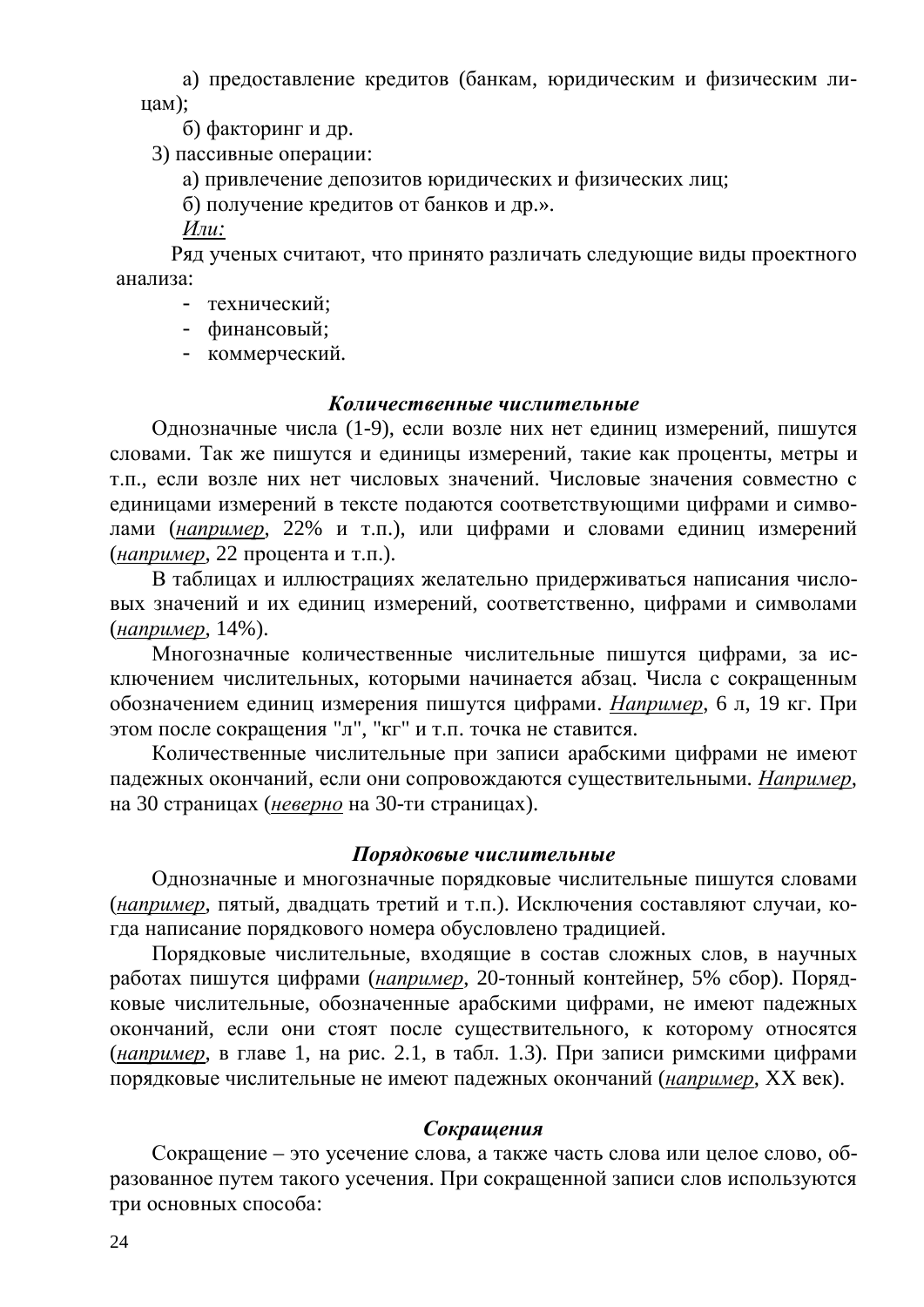1) оставляется только начальная буква слова (*например*, год – г.);

2) оставляется часть слова, отбрасывается окончание и суффикс (*например*, русский – рус.);

3) пропускается несколько букв в середине слова, вместо которых ставится дефис (*например*, университет – ун-т).

В научных работах допускаются следующие виды сокращений:

1) буквенные аббревиатуры (*например*, РФ, БРИКС, США);

2) сложносокращенные слова (*например*, запчасти – запасные части);

3) УСЛОВНЫЕ ГРАФИЧЕСКИЕ СОКРАЩЕНИЯ ПО ЧАСТЯМ СЛОВ И НАЧАЛЬНЫМ буквам (например, то есть – т.е.; и так далее – и т.д.; тому подобное – т.п.).

Иноязычные фамилии, названия учреждений, организаций и прочие собственные названия необходимо подавать в переводе на русский язык, включая их аббревиатурное сокращение, с обязательным добавлением при первом упоминании оригинального названия курсивом и указанием языка оригинала. Допускается иноязычные фамилии подавать лишь языком оригинала.

Общепринятые сокращения слов и словосочетаний в работах приводят, ориентируясь на действующие стандарты библиотечного и издательского дела и другую специальную литературу. Сокращение учреждений, предприятий, организаций и т.п. расшифровываются в круглых скобках при первом упоминании.

## *<u>Иитаты</u>*

Особой формой подачи фактического материала являются цитаты, которые органически вплетаются в текст ВКР, составляя неотъемлемую часть анализируемого материала. Они используются для того, чтобы без искажений передать мысль автора первоисточника, для идентификации взглядов при сопоставлении различных точек зрения и т.д. Цитаты служат необходимой опорой обучающемуся в процессе анализа и синтеза информации. Отталкиваясь от их содержания, можно создать систему убедительных доказательств, необходимых для объективной характеристики обозреваемого явления.

Общие требования к цитированию следующие:

1. Текст цитаты заключается в кавычки и приводится в той грамматической форме, в какой он дан в источнике, с сохранением особенностей авторского написания.

2. Пропуск слов, предложений, абзацев при цитировании допускается без искажения цитируемого текста и обозначается многоточием, которое ставится в любом месте цитаты по решению обучающегося, исходя из цели цитирования.

3. При цитировании каждая цитата должна сопровождаться ссылкой на источник, который помещается в квадратных скобках, например: [6, С. 3-5].

4. При косвенном цитировании (при пересказе мыслей других авторов своими словами) следует быть предельно точным в изложении мыслей автора, корректным при оценке излагаемого.

5. Цитирование не должно быть ни избыточным, ни недостаточным, так как первое создает впечатление о компилятивности работы, а второе – снижает ценность излагаемого в работе материала.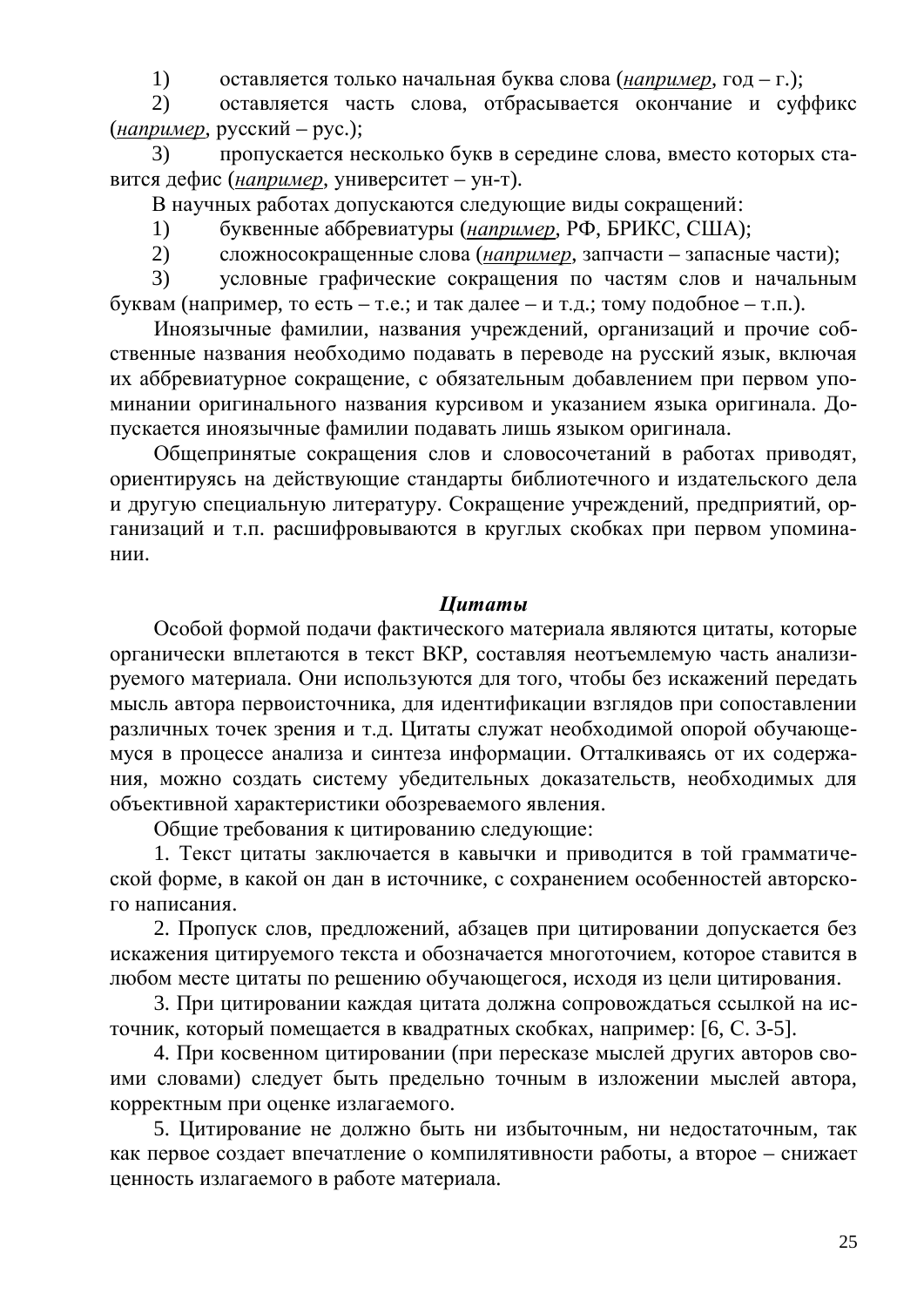6. Если автор ВКР, приводя цитату, выделяет в ней некоторые слова, он должен специально это оговорить, то есть после поясняющего текста ставится дефис, затем указываются инициалы автора работы, а весь текст заключается в круглые скобки.

# <span id="page-25-0"></span>4.3. Оформление таблиц, рисунков и формул

### **Таблииы**

Важным вопросом сопровождения текста ВКР является логически целесообразный подбор и размещение иллюстративного и табличного материала, содействующего более полному наглядному восприятию содержания и достоверности результатов работы, повышению ее информативности. Подбор иллюстраций и таблиц следует проводить с целью выбора действительно характерных и необходимых для логического объединения с положениями текста.

Базы данных и другой сведенный цифровой материал в ВКР подают в табличной форме. При этом всегда целесообразным является рассмотрение вопроса, нужна ли именно табличная форма представления данных или имеет смысл заменить ее в основной части работы графиком либо диаграммой, построенными по табличным данным, а последние разместить в приложении.

Цифровой материал, как правило, оформляют в виде таблиц. Таблицу располагают по всей ширине страницы с соблюдением левых и правых полей.

Таблицы в работах размещают сразу после абзаца текста, где о них есть первое упоминание, или на следующей странице.

На все таблицы должны быть ссылки в тексте, при этом слово «таблица» в тексте пишут сокращенно, например, в табл. 1.3.

В повторных ссылках на таблицы необходимо указывать сокращенное слово «смотри», *например*: (см. табл. 1.3).

Все таблицы, если их несколько, нумеруют арабскими цифрами в пределах каждой главы. Над правым верхним углом помещают надпись «Таблица ...» с указанием номера главы и порядкового номера таблицы без значка № перед цифрой и точки в конце.

### *ɇɚɩɪɢɦɟɪ:*

Таблица 2.3

- третья таблица второй главы.

Таблицы снабжают тематическими заголовками (их должна содержать каждая таблица), которые располагают посередине страницы и пишут с прописной буквы без точки на конце. Заголовок и слово «Таблица» не подчеркивают.

### *Например:*

Таблица 2.4

Анализ динамики показателей ликвидности ОАО «Юнона» за 2015 год

Текст таблицы печатается с одинарным междустрочным интервалом шрифтом Times New Roman размером не большее 14 pt и не меньшее 10 pt, что определяется детальностью и объемом конкретных таблиц. Заголовок каждой графы в шапке таблицы должен быть по возможности кратким. Следует избе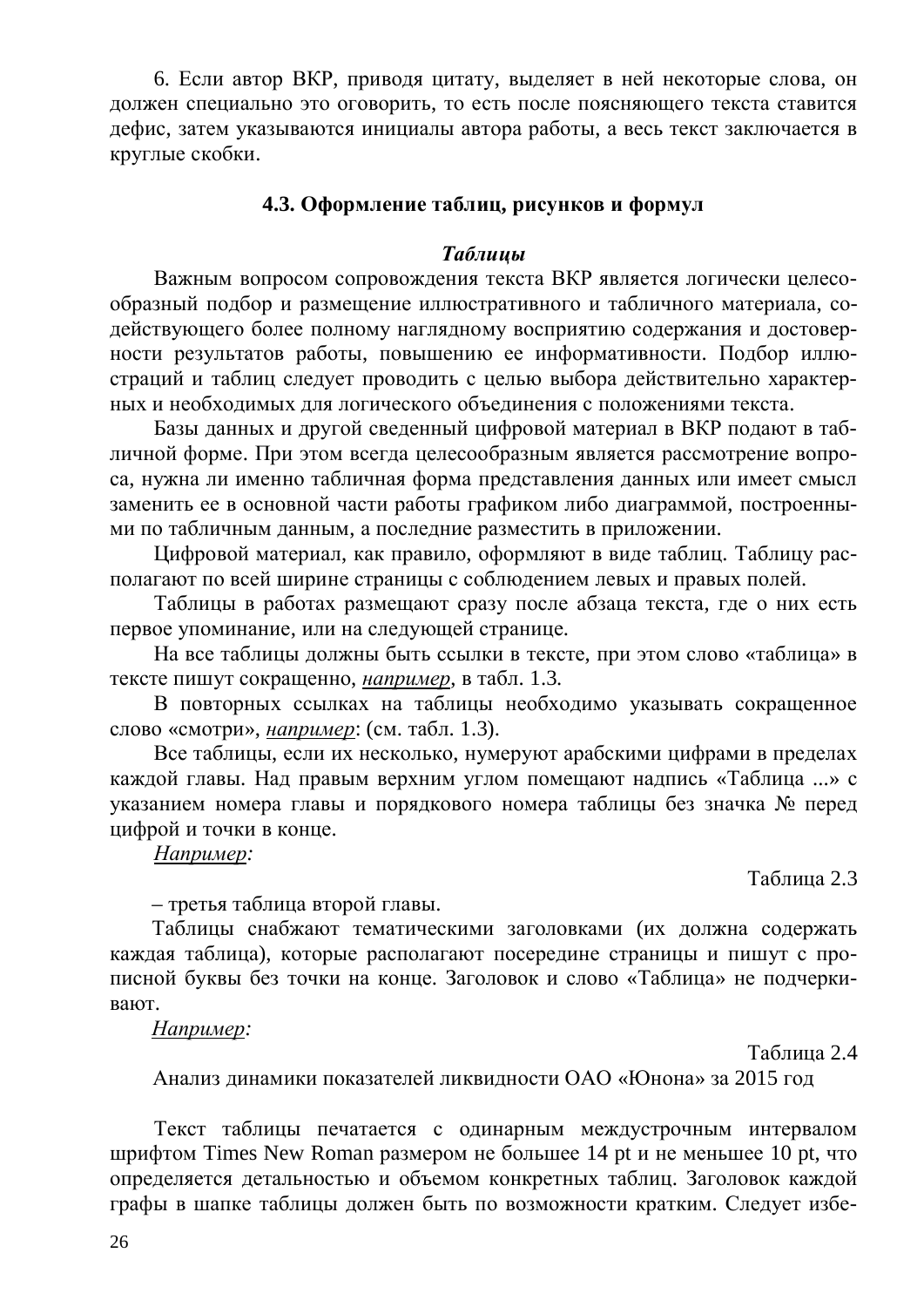гать повторов тематического заголовка в заголовках граф, единицы измерения, по возможности, необходимо указывать в тематическом заголовке.

Заголовки граф должны начинаться с заглавных букв, подзаголовки – с прописных, если они составляют одно предложение с заголовком, и с заглавных, если они являются самостоятельными. Не следует включать в таблицу графу « $\mathcal{N}$ <sup>o</sup> п/п».

Везде в таблицах допускается перенос слов, как в автоматическом режиме, так и ручным способом.

Текст, который повторяется в графе таблицы и состоит из одного слова, можно заменять кавычкой (одинарный символ), из двух или более слов - словами «То же» при первом повторении и кавычкой при следующих.

Если цифровые или другие данные в определенной ячейке таблицы не представляют, там обязательно ставят прочерк. В отдельных случаях целесообразным является объяснение в тексте, примечаниях или сносках только что указанного непредставления данных (например, из-за их отсутствия или по другим причинам).

При переносе таблицы на следующую страницу, чего в целом следует избегать, шапку таблицы следует повторить и над ней в правом верхнем углу поместить слова «Продолжение таблицы 2.4» (без кавычек). Заголовок таблицы не повторяют.

Все приводимые в таблицах данные должны быть достоверны, однородны и сопоставимы, в основе их группировки должны лежать существенные признаки. Не допускается помещать в текст ВКР без ссылки на источник те таблицы, данные которых уже опубликованы в печати. Ссылка на источник помещается в квадратных скобках, например: Источник: [3].

**Образеи** 

Таблица 4.1

| Copt          | Затраты<br>на 1 га,<br>руб. | Урожай-<br>ность,<br>T/Ta | Стоимость<br>валовой<br>продукции,<br>руб./га | Чистый<br>доход,<br>руб./га | Уровень<br>рентабель-<br>ности,<br>$\%$ |
|---------------|-----------------------------|---------------------------|-----------------------------------------------|-----------------------------|-----------------------------------------|
| Юбилейная 100 | 8550                        | 4,08                      | 6324                                          | 18972                       | 121,9                                   |
| Таня          | 8649                        | 5,34                      | 24111                                         | 15462                       | 178,8                                   |
| Одесская 267  | 8610                        | 4,84                      | 22506                                         | 13869                       | 161,4                                   |

Экономическая эффективность выращивания озимой пшеницы

### **Рисунки**

Для наглядности подаваемого в ВКР материала рекомендуется использовать иллюстрации: схемы, графики, диаграммы и т. п. При этом каждая иллюстрация должна отвечать тексту, а текст – иллюстрации.

Все иллюстрации в ВКР обозначаются словом «рисунок», которое на письме сокращается и приводится вместе с порядковым номером иллюстрации (*например*, Рис. 1.2. – второй рисунок первой главы). Все иллюстрации в ВКР должны быть пронумерованы в пределах глав, за исключением представленных в приложениях. Точка ставится после каждого номера. Рисунки в работах раз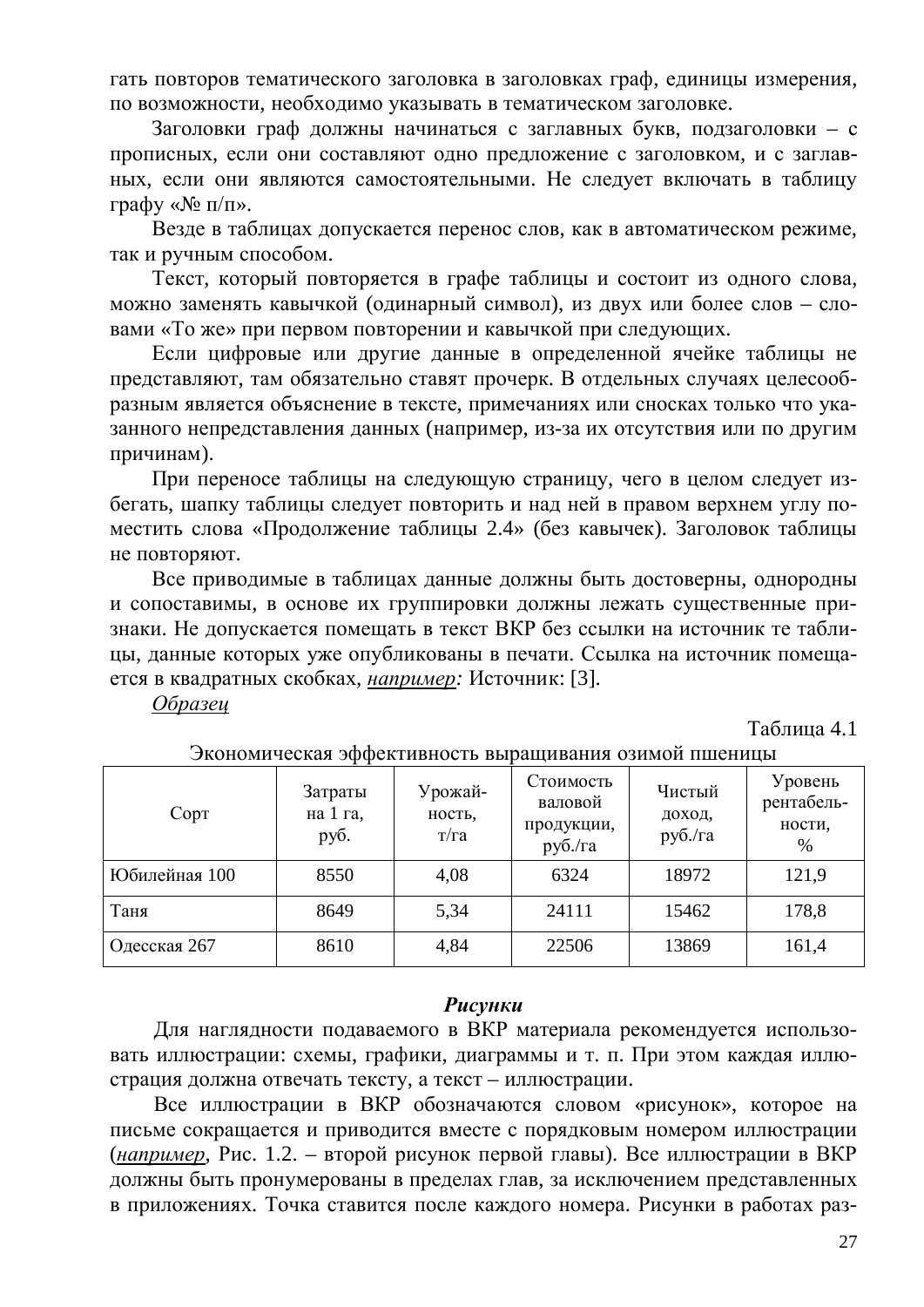мещают сразу после абзаца текста, где о них есть первое упоминание, или на следующей странице.

Если приложение содержит иллюстрации, то они имеют порядковую нумерацию в пределах каждого приложения. Номер иллюстрации состоит из порядкового номера приложения и порядкового номера иллюстрации в пределах главы приложения (*например*, Рис. К.1. – первый рисунок приложения К).

Каждую иллюстрацию необходимо снабжать подписью, которая должна соответствовать основному тексту и самой иллюстрации. Номер иллюстрации, ее название, а также пояснительные надписи размещают последовательно под иллюстрацией.

*Образец:* 



### *Например:*

В том месте, где излагается вопрос, связанный с иллюстрацией и где следует указать на нее, размещают ссылки в виде выражения в круглых скобках (рис. 2.1.) или обращения типа «как видно на рис. 2.1.» или «как показано на рис.  $2.1.$ ».

Если иллюстрации выполнены не обучающимся, необходимо в тексте давать ссылку на соответствующие литературные источники.

### $\Phi$ <sub>*ODMVJbl*</sub>

Наиболее важные формулы, а также длинные и громоздкие формулы, содержащие знаки суммирования, произведения, дифференцирования, интегрирования располагают на отдельных строках. Это касается и всех нумерованных формул.

Для экономии пространства листа несколько коротких однотипных формул, отделенных от текста, можно представить в одной строке, а не одну под другой. Короткие формулы, которые не имеют самостоятельного значения, вписывают в середине строк текста.

Пояснения значения символов и числовых коэффициентов необходимо указывать непосредственно под формулой в той последовательности, в которой они даны в формуле. Значения каждого символа и числового коэффициента необходимо указывать с новой строки. Первая строка пояснения начинается со слова «где» без двоеточия.

Уравнения и формулы необходимо выделять из текста свободными строками. Выше и ниже каждой формулы следует оставлять не менее одной свободной строки. Если уравнение не умещается в одну строку, то его следует пе-

Рис. 2.1. Динамика прибыли ОАО «Юнона» за 2002-2007 гг.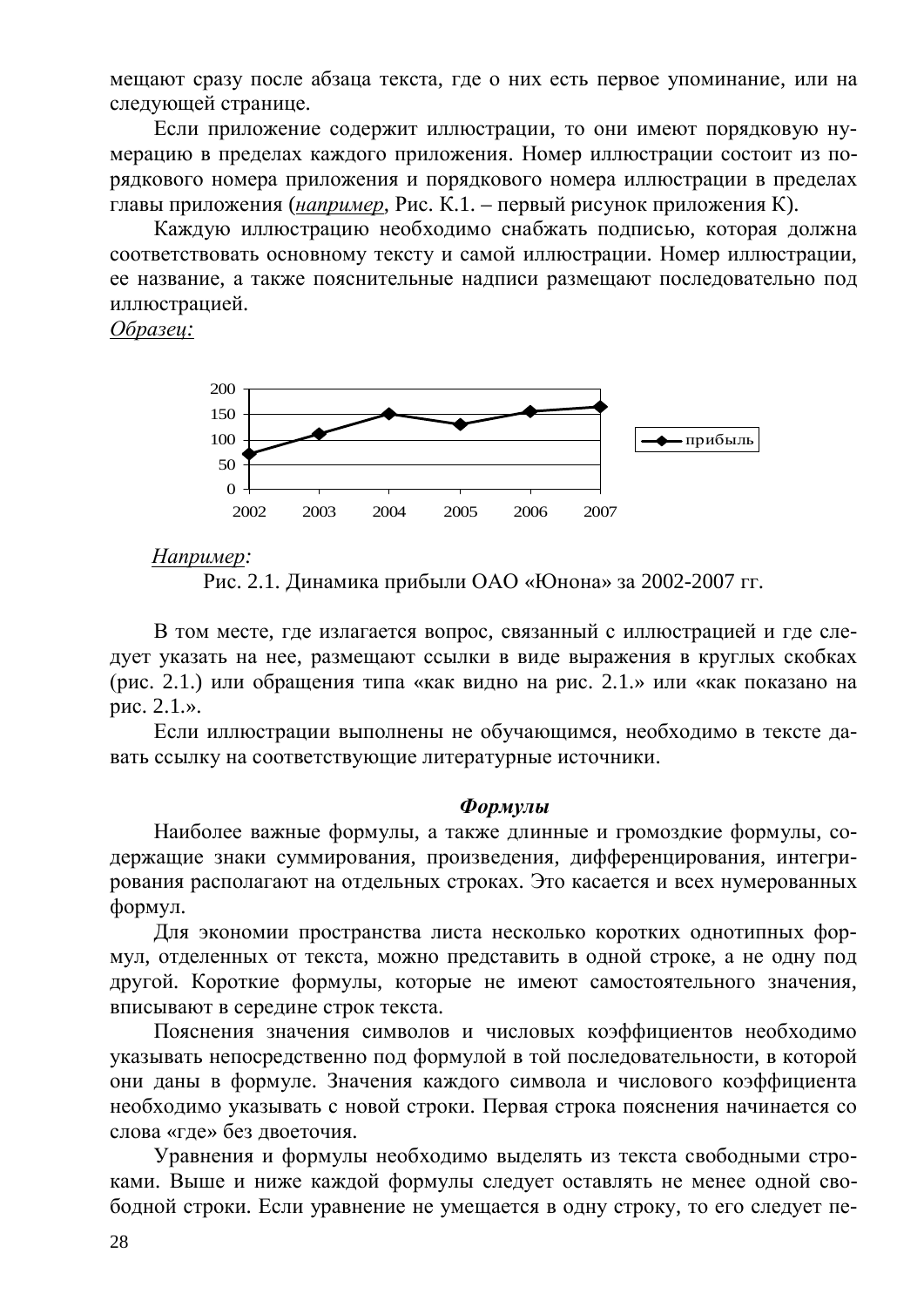ренести после знака равенства (=) либо знаков плюс (+), минус (-), умножить  $(\times)$ , разделить  $(:).$ 

Порядковые номера формул обозначают арабскими цифрами, в круглых скобках, у правого края страницы без отточия от формулы к ее номеру. Номер, который не вмещается в строку с формулой, переносят ниже. Номер формулы при ее перенесении помещают на уровне последней строки.

Общее правило пунктуации в тексте с формулами такое: формула входит в предложение как его равноправный элемент, поэтому в конце формул и в тексте перед ними разделительные знаки ставят в соответствии с правилами пунктуации.

*Например*: «... модель товарного баланса представлена формулой. [23, С. 15]

$$
D = C_i + I - C_e - A,
$$
\n
$$
(2.5)
$$

где *D* – реализация,

 $C_i$  – запасы на начало периода,

*I* – поступление товара,

 $C_e$  – запасы на конец периода,

*A* – другие выбытия товаров».

Двоеточие перед формулами ставят в случаях, предусмотренных правилами пунктуации:

1) в тексте перед формулой есть обобщающее слово;

2) этого требует построение текста, что предшествует формуле.

Разделительными знаками между формулами, которые идут одна за другой и не отделены текстом, могут быть запятая или точка с запятой непосредственно за формулой до ее номера.

При ссылках на какую-либо формулу ее номер ставят точно в такой же графической форме, что и после формулы, то есть арабскими цифрами в круглых скобках. *Например*, «в формуле (2.5)»; «из уравнения (3.8) следует ...» и T.Π.

# <span id="page-28-0"></span>**4.4. Оформление ссылок**

Библиографический список включает все использованные в работе источники, на которых базируется изложение темы, а также из которых студент черпает факты, цифры, графический материал. В него должны входить текстовые или электронные произведения: законодательные и нормативные акты, документы, учебная, научная и справочная литература, статьи из специальных журналов и газет, сборников трудов, информация из Интернета и т.д. По всем приводимым источникам должна иметься ссылка на них в тексте работы. Не следует искусственно увеличивать список за счет тех источников, которые были только просмотрены, но непосредственно не использованы в работе, и тем более, за счет литературы, просто относящейся к данной теме.

При написании ВКР обучающийся обязан давать ссылки на источники, материалы или отдельные результаты, которые используются в работе. Такие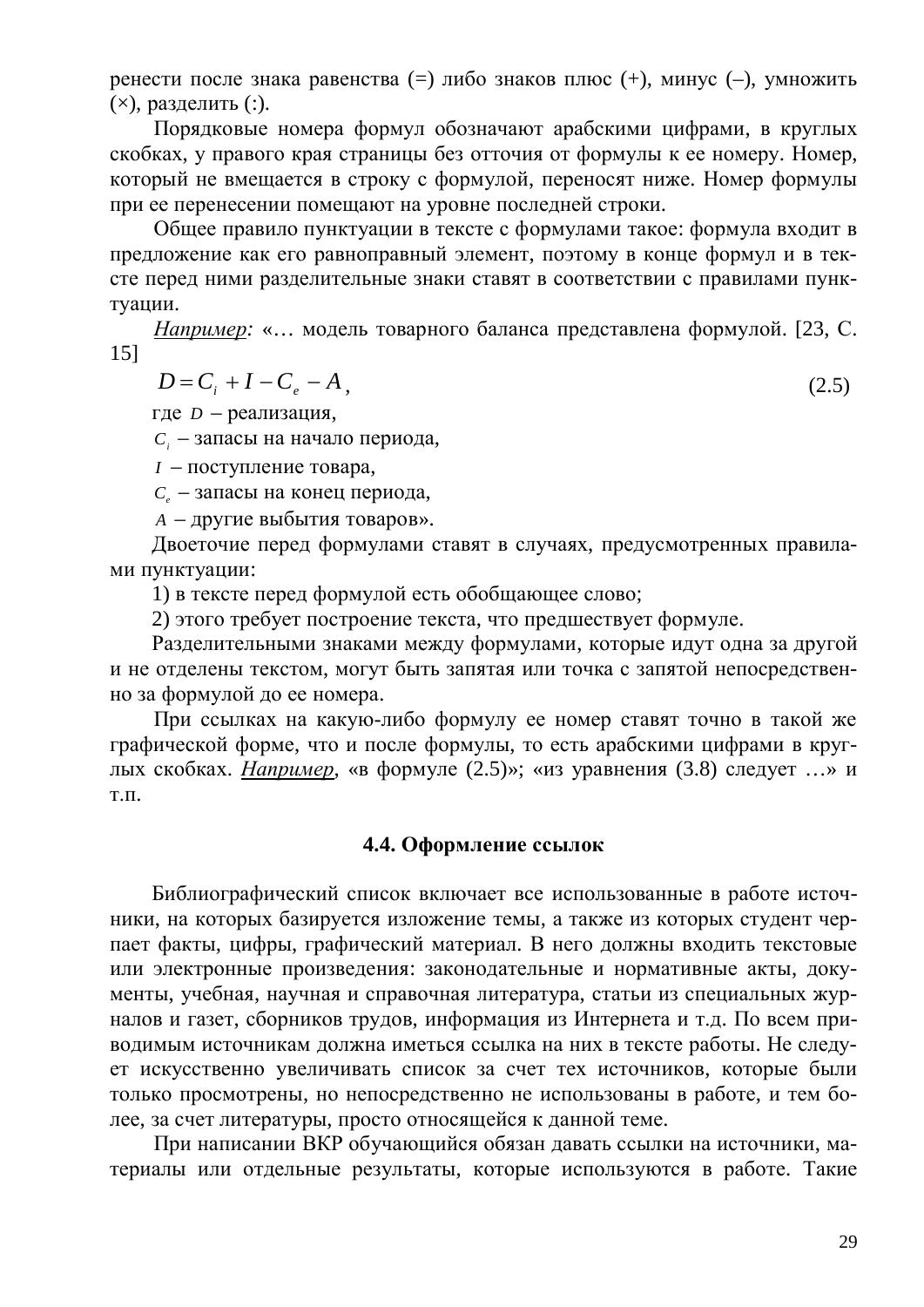ссылки дают возможность отыскать документ и проверить достоверность цитирования документа.

Ссылки на источники фактической информации и литературу в тексте научной работы делают в соответствии с порядковым номером данного источника (в списке использованных источников), заключая данную информацию в квадратные скобки, *например*, [12]. Рекомендуется также указывать страницу, на которой находится используемая информация, *например*, [25, С. 48], что означает: источник 25, страница 48.

Hanpимер:

Цитата в тексте: «... часть информационной работы превышает 70 процен- $TOB \gg [36, C. 53]$ .

Допускается давать ссылку в сносках, если ссылка носит характер пояснения к тексту.

*ɇɚɩɪɢɦɟɪ*:

«... амортизационные отчисления используются предприятием не только для реновации основных фондов<sup>1</sup>».

Текст ссылки пишется через интервал 1,0 (основной текст – через интервал 1,5). Оформление ссылки имеет такой вид:

1 Реновация - экономический процесс обновления элементов основных производственных фондов, которые выбывают из-за физического и морального износа [15, С. 23].

Ссылки в тексте на номер рисунка, таблицы, страницы, главы пишут сокращенно и без значка «№». При ссылках на главы, параграфы, пункты, иллюстрации, таблицы, формулы и приложения указывают их номера. При ссылках стоит писать: «... в главе  $2$ », «... смотри 1.3...», «... на рисунке 1.3.», «... в таблице 2.1 ...», «... по формуле  $(3.1)$ », «... в приложении Б...».

### <span id="page-29-0"></span>4.5. Оформление приложений

Приложения размещаются после списка использованных источников ВКР, в порядке, в котором в тексте работы приведены на них ссылки. Каждое приложение должно начинаться с нового листа (страницы) с указанием слова «Приложение», располагаемого посередине строки, и иметь тематический заголовок. Заголовки приложений располагаются посередине строки, под словом «Приложение», начинаются с заглавной буквы.

При наличии в ВКР более одного приложения они нумеруются прописными буквами русского алфавита (без знака №), *например*: «Приложение А», «Приложение Б» и т.д. При необходимости текст приложения может быть разделен на главы, в этом случае номер раздела приложения состоит из буквы приложения и текущего номера раздела приложения, разделенных точкой.

Нумерация страниц, на которых даются приложения, должна быть сквозной и не связана с нумерацией в основной части. Связь основного текста ВКР с приложениями осуществляется через ссылки, которые употребляются со словом «смотри»; оно обычно сокращается и заключается вместе с шифром в круглые скобки, *например*: (см. приложение В).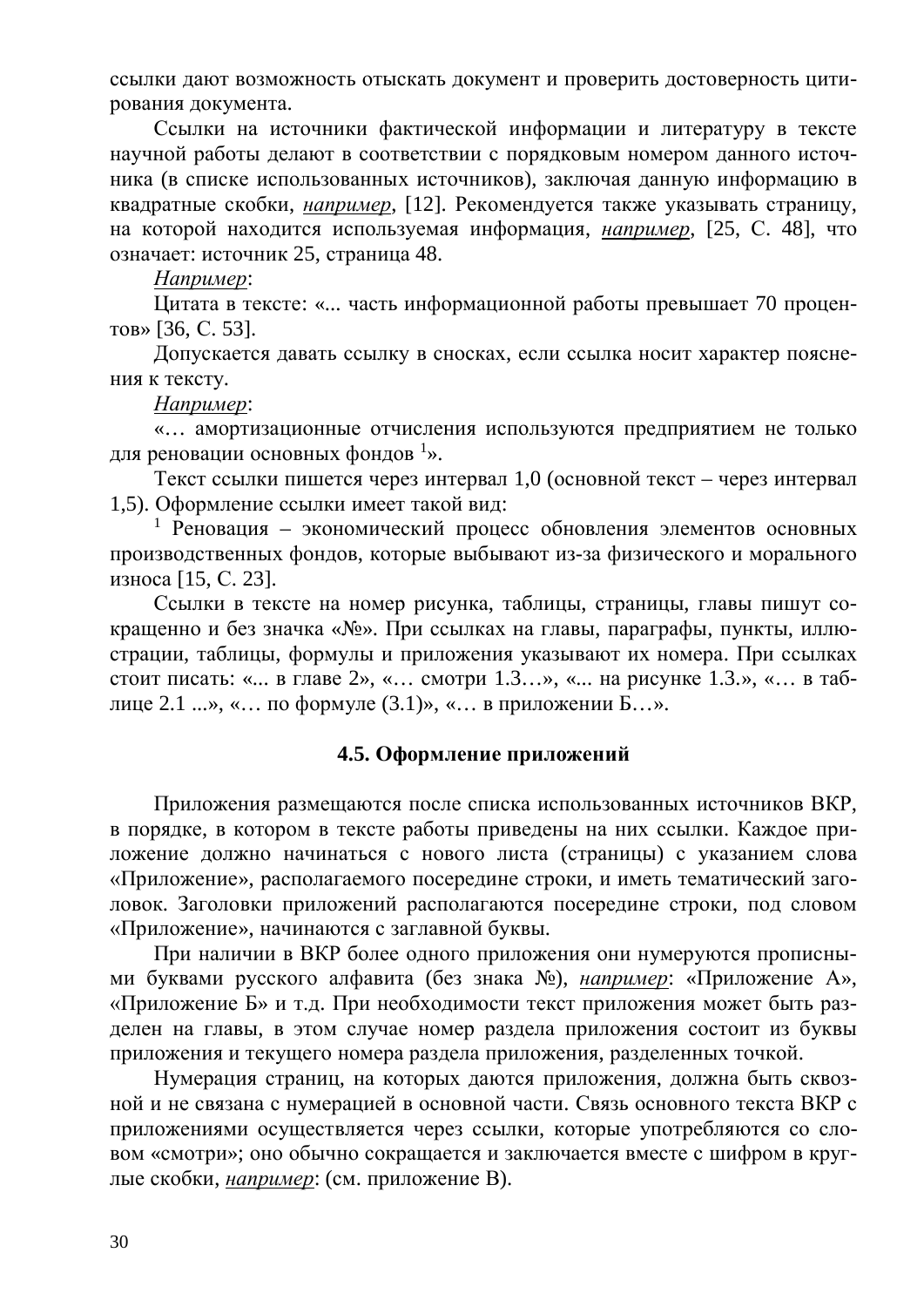# <span id="page-30-0"></span>5. ПОРЯДОК ЗАЩИТЫ И ОЦЕНИВАНИЯ ВЫПУСКНОЙ КВАЛИФИКАШИОННОЙ РАБОТЫ

Обучающийся обязан выполнить ВКР в соответствии с предъявляемыми к ней требованиями на основании данных методических рекомендаций по подготовке и защите ВКР, а также с соблюдением графика выполнения ВКР, составленного совместно с научным руководителем. Обучающийся обязан представить окончательный вариант ВКР научному руководителю не менее, чем за три недели до начала работы ГЭК.

Процедура защиты ВКР включает в себя: доклад обучающегося, вопросы по докладу, отзыв руководителя (Приложение Д), отзыв рецензента (Приложение Е), выступления членов комиссии и других присутствующих, заключительное слово обучающегося.

Продолжительность защиты работы одного обучающегося не должна превышать 30 минут. Для сообщения (доклада) обучающемуся отводится не более 7 минут.

Доклад должен отвечать следующим требованиям:

- быть четко структурированным, логичным и понятным;

– полностью отражать результаты работы;

– основой доклада должен быть материал и методика, собственные результаты и выводы работы;

- докладчик должен говорить достаточно громко, отчетливо, акцентируя внимание слушателей на ключевых моментах;

- обязателен демонстрационный материал в виде презентации или постеpo<sub>B</sub>;

- в процессе доклада необходимо обязательно ссылаться на иллюстративный и табличный материал презентации и пояснять все слайды с использованием указки;

– доклад начинается с обращения к членам комиссии, сообщения темы, задач, актуальности и научной новизны исследований, а заканчивается основными результатами, их практической значимостью, благодарностями;

– выводы можно не зачитывать и воспользоваться фразой «Позвольте выводы не зачитывать, т.к. они приведены в работе и представлены в презентаɰɢɢ».

Презентация должна отвечать следующим требованиям:

– презентация не должна носить развлекательный характер;

– дизайн презентации должен быть единым, без спецэффектов;

– фон слайдов не должен быть ярким, пестрым и мешать восприятию основной информации;

– в презентации должны быть отражены ключевые схемы, формулы, графики и рисунки:

– таблицы более 3-4 строк (столбцов) не стоит включать в презентацию, лучше представлять имеющиеся в них данные в виде графиков и диаграмм;

– все рисунки, графики, таблицы, диаграммы должны иметь название и подписи данных, названия таблиц приводятся сверху, рисунков – снизу;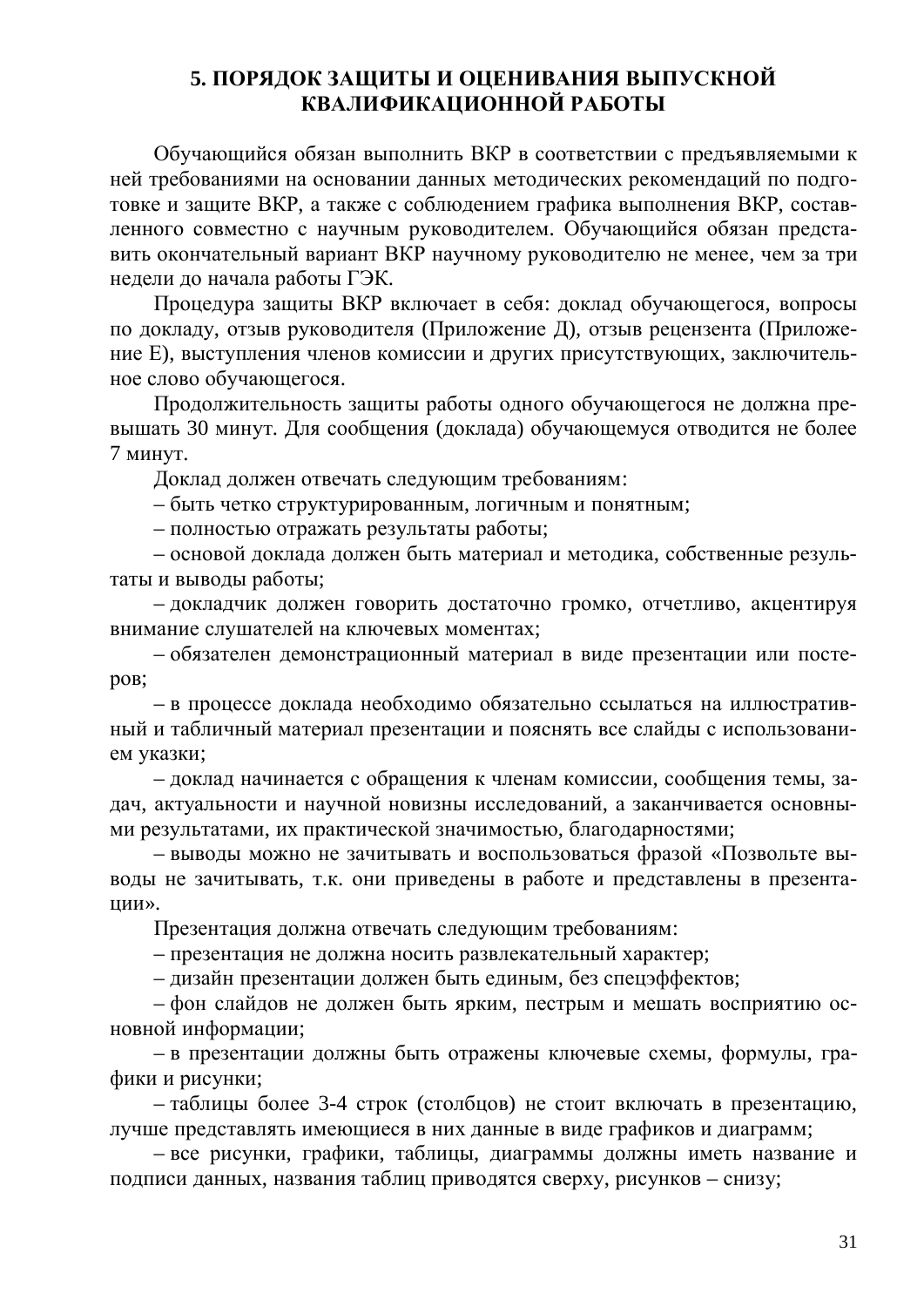– на графиках и диаграммах обязательно обозначаются названия осей координат, единицы измерения, условные знаки и т.д.;

– все детали рисунка должны быть понятны из самого рисунка, его названия и обозначений к нему;

– текст в презентации должен быть сведен к минимуму, за исключения слайдов с целями, задачами и выводами, которые должны полностью соответствовать тексту работы;

– текст должен быть хорошо заметен на фоне слайда, желательно использовать черный шрифт Times New Roman или Arial, размер шрифта минимум 20-24 пт:

- слайды должны представляться в порядке их упоминания в докладе;

– на первом слайде презентации должны располагаться тема работы, ФИО обучающегося, направление подготовки / специальности, сведения о научном руководителе;

– на втором, третьем слайде цель и задачи работы;

– в конце презентации – «Выводы»;

– не должно быть слайдов, которые не обсуждаются при докладе.

Результаты защиты работы определяются на основе представленной ВКР, доклада обучающегося, его ответов на вопросы комиссии и замечания (в том числе и те, которые содержатся в отзыве руководителя и рецензента).

Общими критериями оценки ВКР являются:

- обоснованность актуальности темы исследования, соответствие содержания теме, полнота ее раскрытия;

– уровень осмысления теоретических вопросов и обобщения собранного материала, обоснованность и четкость сформулированных выводов;

– четкость структуры работы и логичность изложения материала, методологическая обоснованность исследования;

– эффективность использования избранных методов исследования для решения поставленной проблемы;

– владение научным стилем изложения;

- обоснованность и ценность полученных результатов и выводов, возможность их применения в практической деятельности;

– соответствие формы представления ВКР всем требованиям, предъявляемым к оформлению работ;

- орфографическая и пунктуационная грамотность;

– качество устного доклада, свободное владение материалом ВКР;

– глубина и точность ответов на вопросы, замечания и рекомендации во время защиты работы.

Решение о результате защиты ВКР выносится большинством голосов на закрытом заседании членов ГЭК. Все заседания ГЭК протоколируются в порядке, определенном Министерством образования и науки Российской Федерации, и подписываются председателем и членами комиссии.

Выпускные квалификационные работы подлежат размещению в электронно-библиотечной системе Университета и проверке на объём заимствования. Порядок размещения выпускных квалификационных работ в электроннобиблиотечной системе Университета, проверки на объём заимствования, в том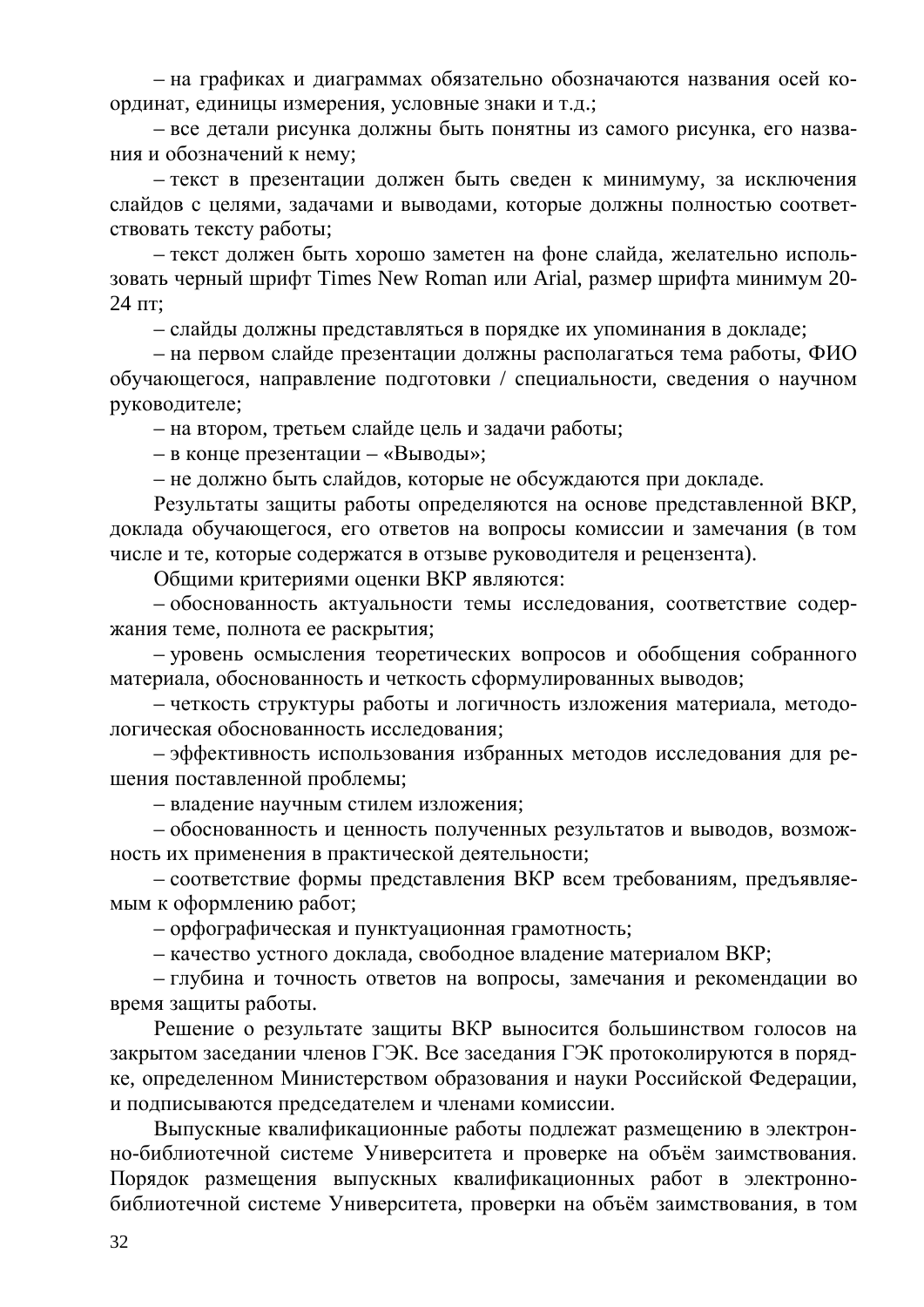числе содержательного, выявления неправомочных заимствований устанавливается Университетом. Проверка работы осуществляется научным руководителем ВКР. Результатом проверки является процент оригинального текста, результат проверки оформляется соответствующей справкой.

# <span id="page-32-0"></span>**6. КРИТЕРИИ ОЦЕНИВАНИЯ ПРИ ЗАЩИТЕ ВЫПУСКНОЙ** КВАЛИФИКАЦИОННОЙ РАБОТЫ

## Шкала опенивания

| Оценка       | Критерии                                                                                                                              |  |  |
|--------------|---------------------------------------------------------------------------------------------------------------------------------------|--|--|
| «Отлично»    | Работа оформлена в полном соответствии с требованиями.                                                                                |  |  |
|              | В работе раскрывается заявленная тема, содержится решение постав-                                                                     |  |  |
| $(90 - 100)$ | ленных задач.                                                                                                                         |  |  |
| баллов)      | Теоретическая и практическая часть работы органически взаимосвя-                                                                      |  |  |
|              | заны.                                                                                                                                 |  |  |
|              | • В работе на основе изучения источников дается самостоятельный                                                                       |  |  |
|              | анализ фактического материала                                                                                                         |  |  |
|              | В работе делаются самостоятельные выводы, выпускник демонстри-                                                                        |  |  |
|              | рует свободное владение материалом, уверенно отвечает на основную                                                                     |  |  |
|              | часть вопросов.                                                                                                                       |  |  |
|              | • К защите подготовлен сопроводительный наглядный материал в виде                                                                     |  |  |
|              | презентации.                                                                                                                          |  |  |
|              | • Работа представлена своевременно, с развернутым положительным                                                                       |  |  |
|              | отзывом и сопроводительными документами.                                                                                              |  |  |
| «Хорошо»     | Выпускник обладает заявленными компетенциями.                                                                                         |  |  |
|              | Работа оформлена с незначительными отступлениями от требований.                                                                       |  |  |
| $(74 - 89)$  | Содержание работы в целом раскрывает заявленную тему, но полно-                                                                       |  |  |
| баллов)      | стью решены не все поставленные задачи.                                                                                               |  |  |
|              | Теоретическая и практическая часть работы связаны между собой.                                                                        |  |  |
|              | Выпускник владеет материалом, но не на все вопросы дает удовле-                                                                       |  |  |
|              | творительные ответы.                                                                                                                  |  |  |
|              | К защите подготовлен раздаточный материал.                                                                                            |  |  |
|              | Работа представлена своевременно, с развернутым положительным<br>отзывом, но имеются замечания к содержанию и оформлению.             |  |  |
|              | Выпускник обладает заявленными компетенциями.                                                                                         |  |  |
| «Удовлетво-  |                                                                                                                                       |  |  |
| рительно»    | Работа выполнена с незначительными отступлениями от требований.                                                                       |  |  |
|              | Содержание работы в целом раскрывает заявленную тему, но предъ-<br>явленное решение поставленных задач не является удовлетворительным |  |  |
| $(60 - 73)$  | (вызывает массу возражений и вопросов без ответов).                                                                                   |  |  |
| балла)       | Недостаточная самостоятельность при анализе фактического матери-                                                                      |  |  |
|              | ала и источников.                                                                                                                     |  |  |
|              | Отсутствует самостоятельный анализ литературы и фактического ма-                                                                      |  |  |
|              | териала                                                                                                                               |  |  |
|              | Слабое знание теоретических подходов к решению проблемы и работ                                                                       |  |  |
|              | ведущих ученых в данной области                                                                                                       |  |  |
|              | Неуверенная защита работы, ответы на вопросы не воспринимаются                                                                        |  |  |
|              | членами ГЭК как удовлетворительные.                                                                                                   |  |  |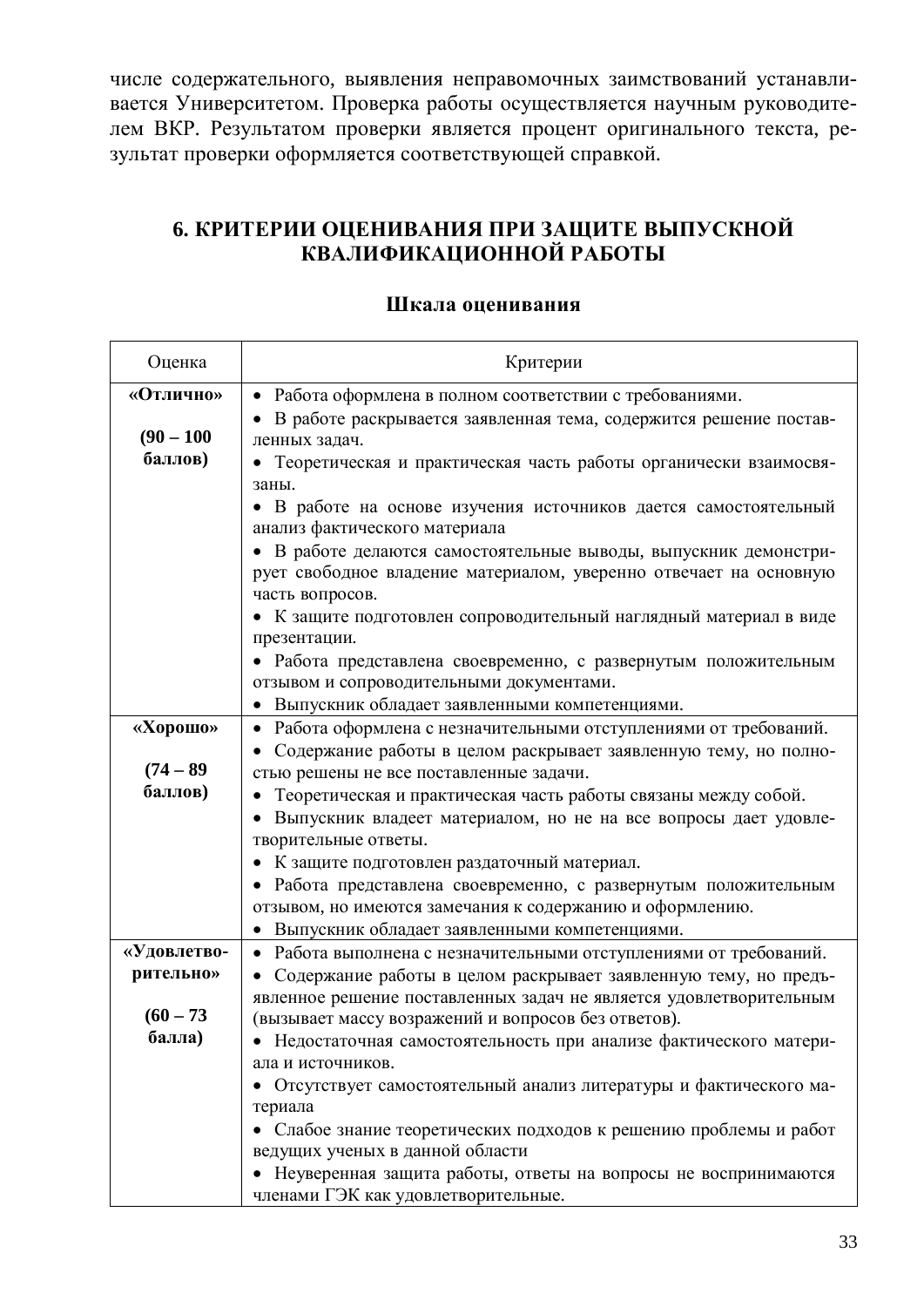| Оценка                                                        | Критерии                                                                                                                                                                                                                                                                                                                                                                                                                                                                                                                                                                                                                                            |  |  |
|---------------------------------------------------------------|-----------------------------------------------------------------------------------------------------------------------------------------------------------------------------------------------------------------------------------------------------------------------------------------------------------------------------------------------------------------------------------------------------------------------------------------------------------------------------------------------------------------------------------------------------------------------------------------------------------------------------------------------------|--|--|
|                                                               | • Работа представлена с нарушением срока предоставления выпускных<br>квалификационных работ, имеются существенные замечания к содержа-<br>нию и оформлению.<br>Отзыв научного руководителя имеет серьезные замечания.<br>Выпускник обладает заявленными компетенциями.                                                                                                                                                                                                                                                                                                                                                                              |  |  |
| «Неудовле-<br>творитель-<br>$H0 \gg$<br>$(0 - 59)$<br>баллов) | • Работа представлена с нарушением срока предоставления выпускных<br>квалификационных работ, имеются существенные замечания к содержа-<br>нию и оформлению.<br>Выпускник не может привести подтверждение теоретическим поло-<br>жениям.<br>• Выпускник не знает источников по теме работы или не может их оха-<br>рактеризовать.<br>Студент на защите не может аргументировать выводы, не отвечает на<br>вопросы.<br>• В работе отсутствуют самостоятельные разработки, решения или вы-<br>ВОДЫ.<br>• В работе обнаружены большие куски заимствованного текста без ука-<br>зания его авторов.<br>• Выпускник не обладает заявленными компетенциями. |  |  |

## Шкала оценивания: универсальная и национальная

| Сумма баллов за все<br>критерии оценивания | Оценка по национальной шкале                                                                                                                                          | Оценка<br><b>ECTS</b> |
|--------------------------------------------|-----------------------------------------------------------------------------------------------------------------------------------------------------------------------|-----------------------|
| $90 - 100$                                 | ОТЛИЧНО                                                                                                                                                               | A                     |
| $82 - 89$                                  | хорошо                                                                                                                                                                | B                     |
| $74 - 81$                                  |                                                                                                                                                                       | C                     |
| $64 - 73$                                  |                                                                                                                                                                       | D                     |
| $60 - 63$                                  | удовлетворительно                                                                                                                                                     | E                     |
| $35 - 59$                                  | неудовлетворительно                                                                                                                                                   | <b>FX</b>             |
| $1 - 34$                                   | Обучающиеся, получившие неудовлетвори-<br>тельную оценку, отчисляются из университета<br>и имеют право на повторную защиту ВКР на<br>протяжении последующих трех лет. | F                     |

# <span id="page-33-0"></span>**7. ПОРЯДОК АПЕЛЛЯЦИИ ПО РЕЗУЛЬТАТАМ ЗАЩИТЫ** ВЫПУСКНОЙ КВАЛИФИКАЦИОННОЙ РАБОТЫ

Обучающийся имеет право подать в апелляционную комиссию письменную апелляцию о нарушении, по его мнению, установленной процедуры защиты ВКР не позднее следующего рабочего дня после защиты ВКР. Апелляции по поводу несогласия обучающегося с оценкой, полученной на защите, не прини-MAHOTCA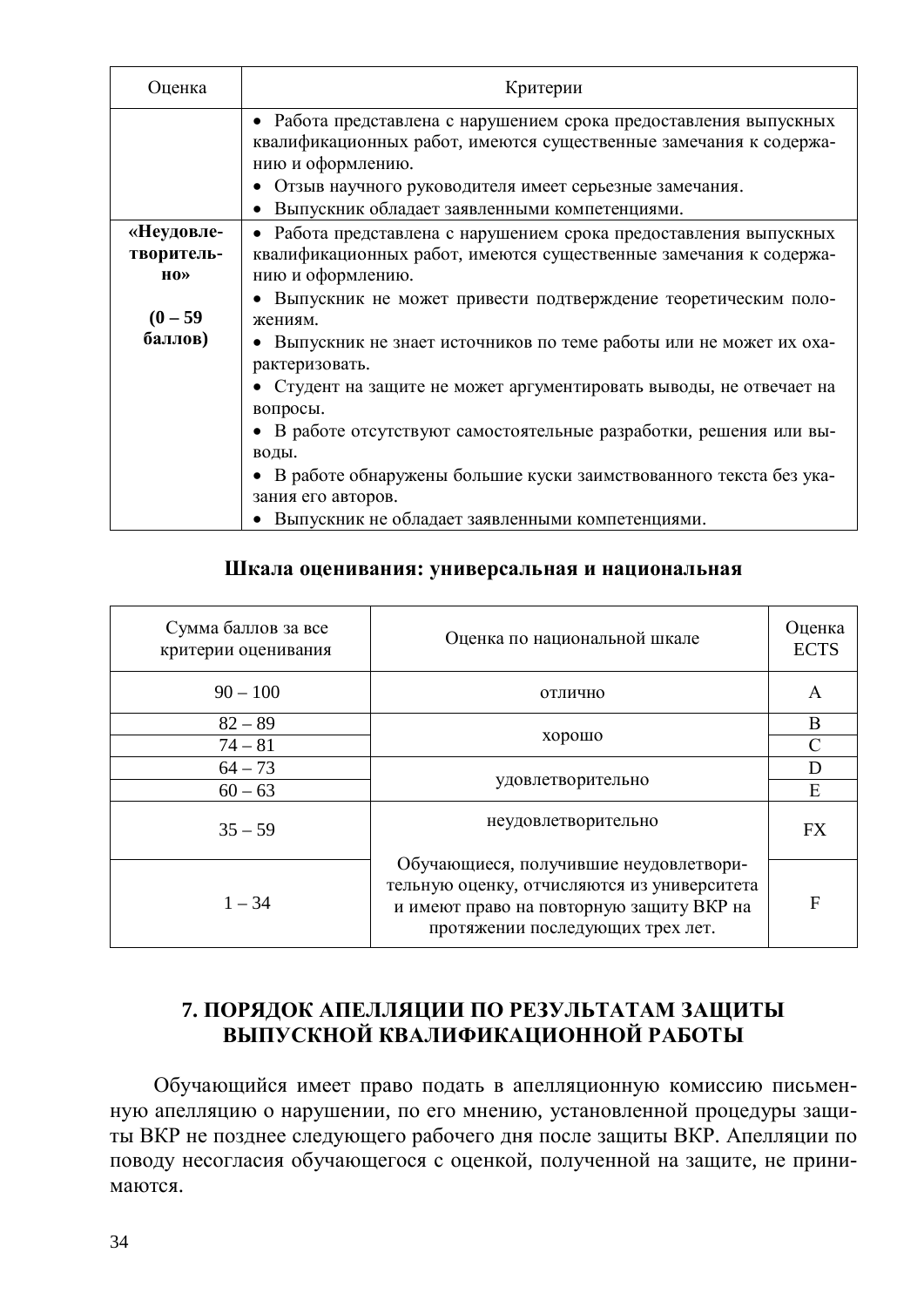Апелляционная комиссия формируется в количестве не менее пяти человек из числа профессорско-преподавательского состава, научных работников Университета, не входящих в данном учебном году в состав государственных экзаменационных комиссий.

Апелляция рассматривается в срок не позднее двух рабочих дней со дня ее подачи на заседании апелляционной комиссии, на которое приглашаются председатель ГЭК и обучающийся, подавший апелляцию.

Апелляционная комиссия принимает одно из следующих решений:

– об отклонении апелляции, если изложенные в ней сведения о нарушениях процедуры проведения защиты ВКР обучающегося не подтвердились и / или не повлияли на результат государственной итоговой аттестации;

– об удовлетворении апелляции, если изложенные в ней сведения о допущенных нарушениях процедуры проведения защиты ВКР обучающегося подтвердились и повлияли на результат государственной итоговой аттестации.

В последнем случае результат проведения государственной итоговой аттестации подлежит аннулированию, в связи с чем протокол о рассмотрении апелляции не позднее следующего рабочего дня передается в ГЭК для реализации решения комиссии. Обучающемуся предоставляется возможность пройти повторную защиту ВКР в дополнительные сроки, установленные действующим законодательством.

Решение апелляционной комиссии является окончательным и пересмотру не поллежит.

Повторное проведение защиты ВКР осуществляется в присутствии одного из членов апелляционной комиссии не позднее даты завершения обучения в образовательной организации обучающегося, подавшего апелляцию, в соответствии со стандартом.

Апелляция на повторное прохождение государственных аттестационных испытаний не принимается.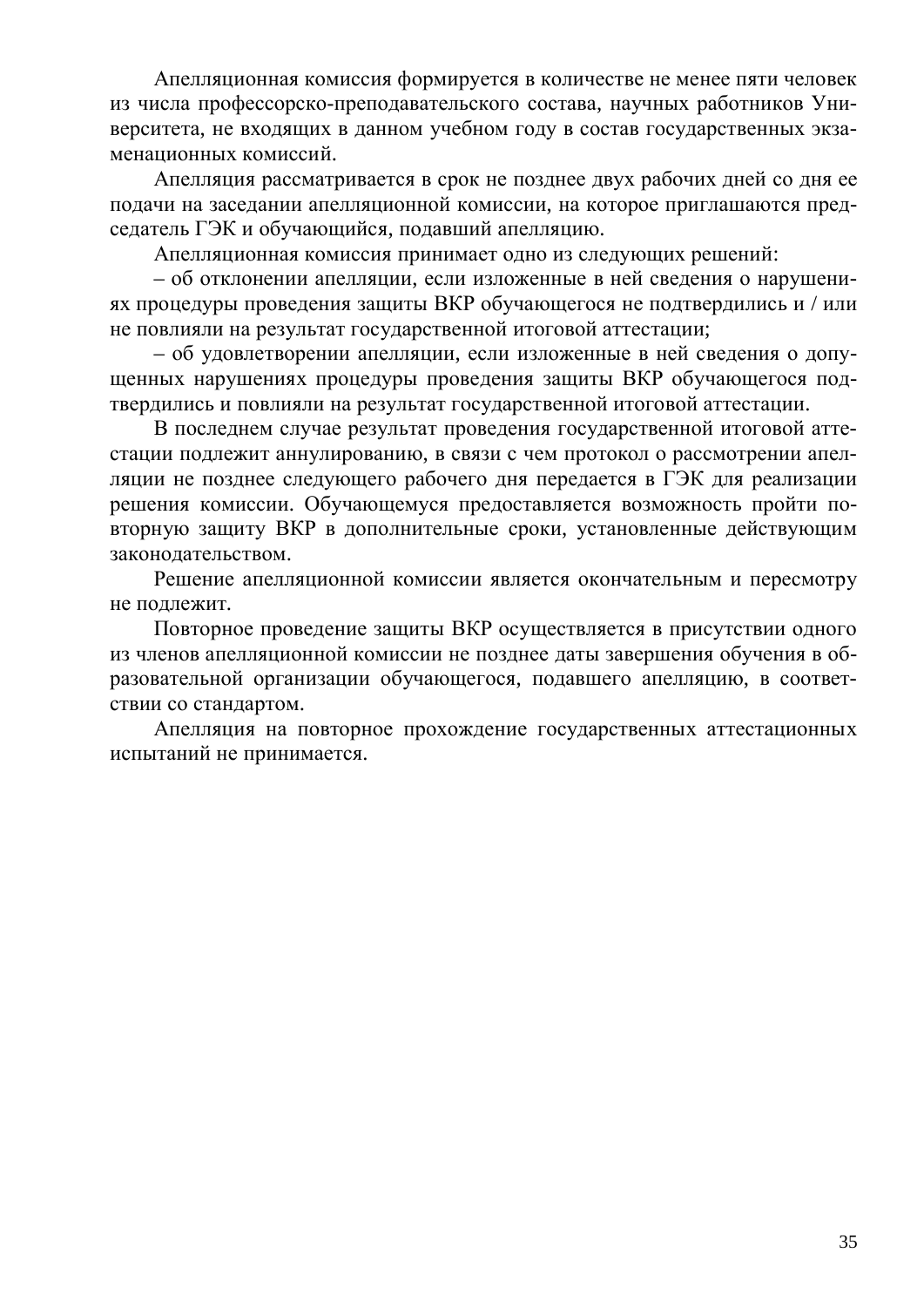# <span id="page-35-1"></span><span id="page-35-0"></span>ПРИЛОЖЕНИЯ

### Приложение А. Заявление обучающегося об утверждении темы **выпускной квалификационной работы**

**Не возражаю** Зав. кафедрой

(наименование кафедры полностью)

Зав. кафедрой

(наименование кафедры) (И.О. Фамилия)

от обучающегося (ся)\_  $(H.O. \Phi$ амилия)  $(H.O. \Phi)$ 

Направления подготовки\_

(шифр направления подготовки)

\_\_\_\_\_\_\_\_\_\_\_ ɮɨɪɦɵɨɛɭɱɟɧɢɹ, ɝɪɭɩɩɵ \_\_\_\_\_

### ЗАЯВЛЕНИЕ

\_\_\_\_\_\_\_\_\_\_\_\_\_\_\_\_\_\_\_\_\_\_\_\_\_\_\_\_\_\_\_\_\_\_\_\_\_\_\_\_\_\_\_\_\_\_\_\_\_\_\_\_\_\_\_\_\_\_\_\_\_\_\_\_

\_\_\_\_\_\_\_\_\_\_\_\_\_\_\_\_\_\_\_\_\_\_\_\_\_\_\_\_\_\_\_\_\_\_\_\_\_\_\_\_\_\_\_\_\_\_\_\_\_\_\_\_\_\_\_\_\_\_\_\_\_\_\_\_

Прошу утвердить тему ВКР

Прошу назначить руководителем

(Ф.И.О., ученая степень, ученое звание, должность, место работы)

(подпись, дата)

(контактный телефон обучающегося)

Даю согласие осуществлять руководство выпускной квалификационной работы обучаɸɳɟɝɨɫɹ (-ɳɟɣɫɹ) \_\_\_\_\_\_\_\_\_\_\_\_\_\_\_\_\_\_\_\_\_\_\_\_\_\_\_\_\_\_\_\_ɩɨɭɤɚɡɚɧɧɨɣɬɟɦɟ.

 $\frac{1}{\sqrt{2}}$  , and the state of the state of the state of the state of the state of the state of the state of the state of the state of the state of the state of the state of the state of the state of the state of the sta

 $(\Phi$ .  $H$ .  $\Omega$ .  $\delta$  of y чающегося

 $\mathcal{L}_\text{max}$  and  $\mathcal{L}_\text{max}$  and  $\mathcal{L}_\text{max}$  and  $\mathcal{L}_\text{max}$  and  $\mathcal{L}_\text{max}$ 

(подпись руководителя)

 $\overline{\phantom{a}}$  ,  $\overline{\phantom{a}}$  ,  $\overline{\phantom{a}}$  ,  $\overline{\phantom{a}}$  ,  $\overline{\phantom{a}}$  ,  $\overline{\phantom{a}}$  ,  $\overline{\phantom{a}}$  ,  $\overline{\phantom{a}}$  ,  $\overline{\phantom{a}}$  ,  $\overline{\phantom{a}}$  ,  $\overline{\phantom{a}}$  ,  $\overline{\phantom{a}}$  ,  $\overline{\phantom{a}}$  ,  $\overline{\phantom{a}}$  ,  $\overline{\phantom{a}}$  ,  $\overline{\phantom{a}}$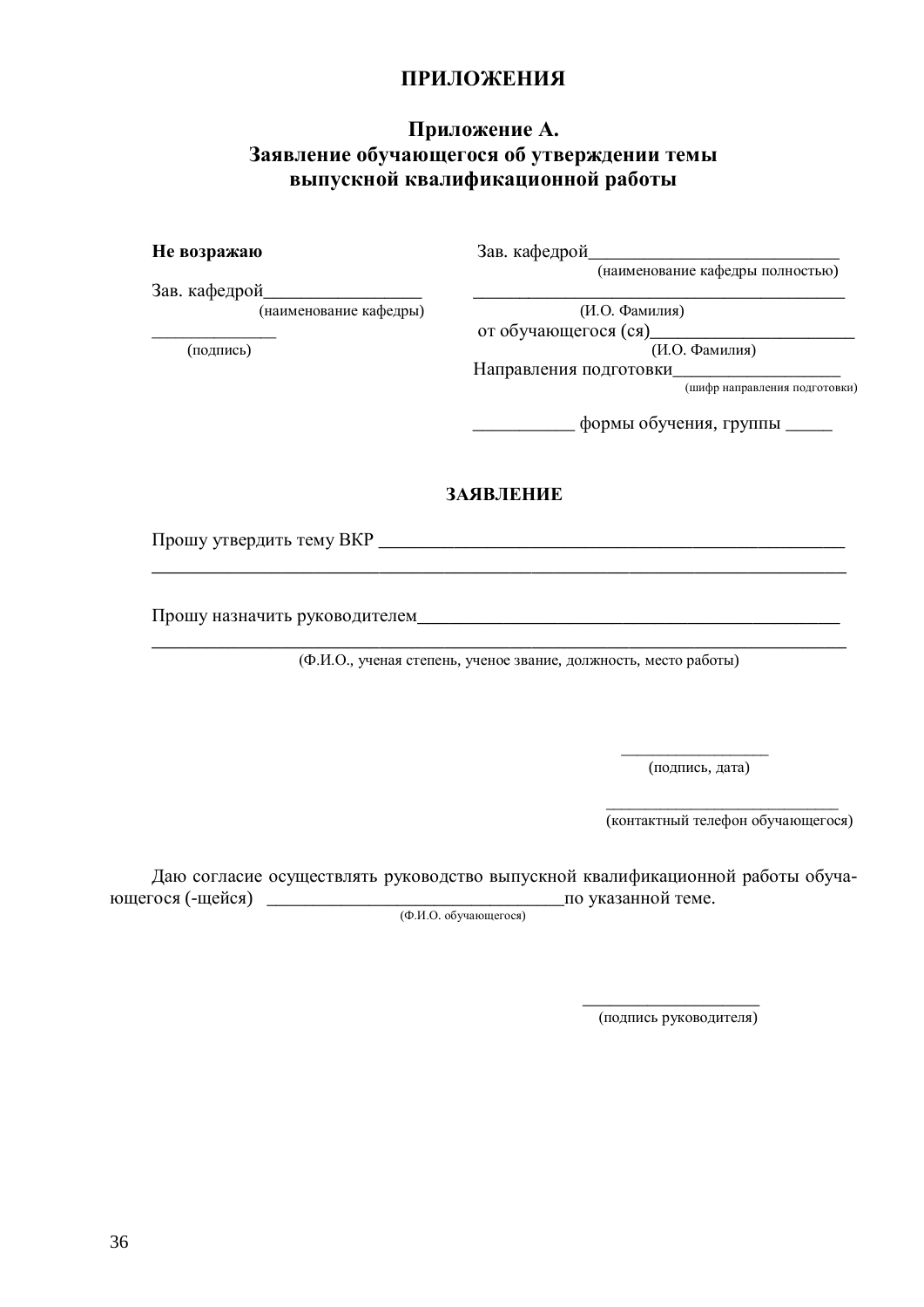# Приложение Б. Форма титульного листа выпускной квалификационной работы

# МИНИСТЕРСТВО ОБРАЗОВАНИЯ И НАУКИ РОССИЙСКОЙ ФЕДЕРАЦИИ

<span id="page-36-0"></span>Федеральное государственное автономное образовательное учреждение высшего образования

# «КРЫМСКИЙ ФЕДЕРАЛЬНЫЙ УНИВЕРСИТЕТ **имени В. И. Вернадского»**

(ФГАОУ ВО «КФУ им. В. И. Вернадского»)

# ИНСТИТУТ ЭКОНОМИКИ И УПРАВЛЕНИЯ

Кафедра менеджмента

Фамилия, имя, отчество

# **TEMA BKP**

Выпускная квалификационная работа

Обучающегося \_\_\_\_ курса

Направления подготовки уровня магистратура

(код и наименование)

Форма обучения

(очная, заочная)

Научный руководитель должность, учёная степень, звание и пользов и пользов и пользов и пользов и пользов и пользов и пользов и польз

К ЗАЩИТЕ ДОПУСКАЮ:

Зав. кафедрой үчёная степень, звание и поставляет и поставляет и поставляет и поставляет и поставляет и поставляет и поставл

Симферополь, 20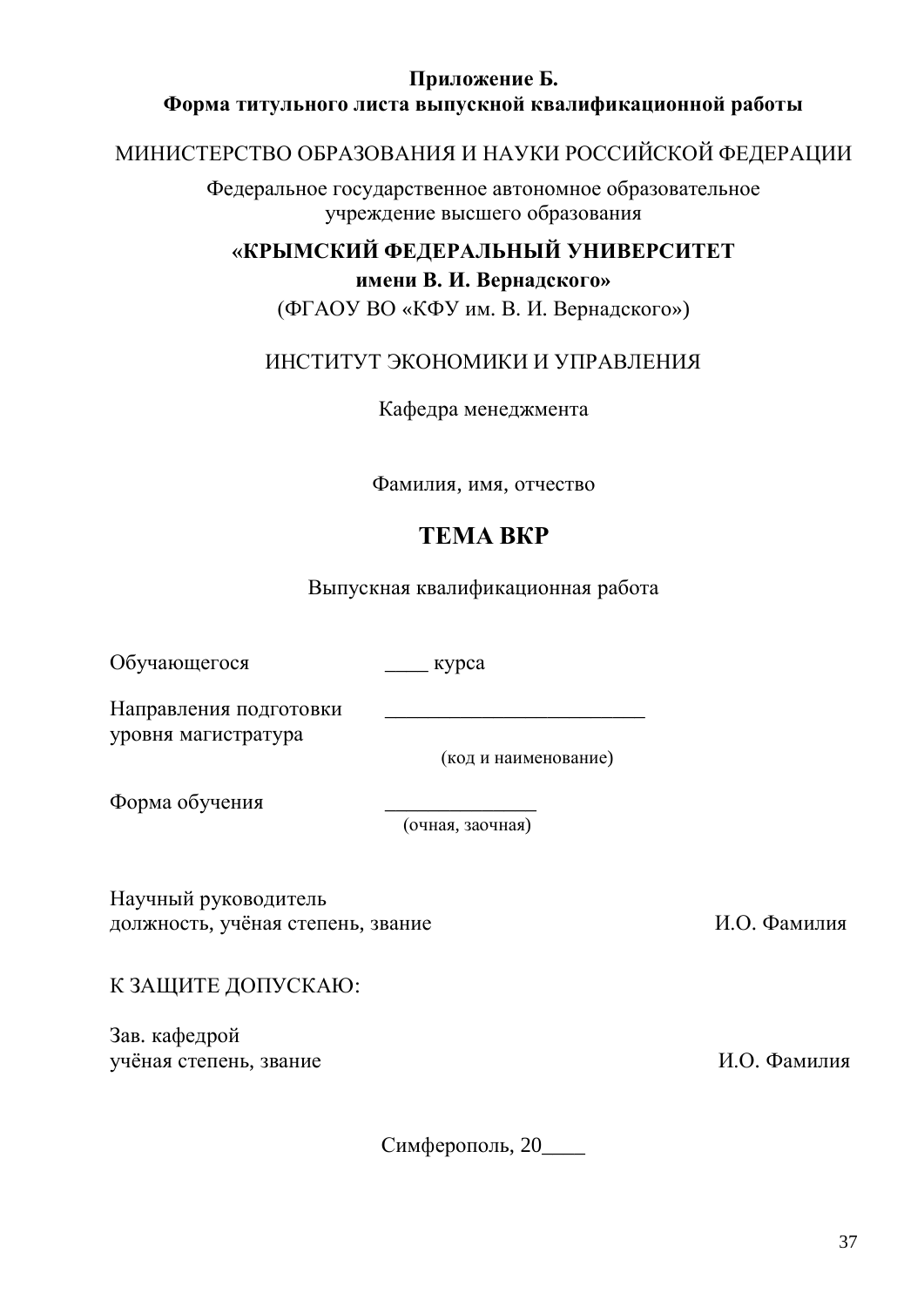# <span id="page-37-0"></span>Приложение В. Форма задания на выпускную квалификационную работу

Институт экономики и управления (структурное подразделение) ФГАОУ ВО «КФУ им. В. И. Вернадского»

| Кафедра                                                 | менеджмента                                                                                                                                                                                                                                                                                                                                                                                                                                                                           |  |  |
|---------------------------------------------------------|---------------------------------------------------------------------------------------------------------------------------------------------------------------------------------------------------------------------------------------------------------------------------------------------------------------------------------------------------------------------------------------------------------------------------------------------------------------------------------------|--|--|
| Уровень                                                 | магистратуры                                                                                                                                                                                                                                                                                                                                                                                                                                                                          |  |  |
| Направление<br>ПОДГОТОВКИ                               | 38.04.02 Менеджмент<br>(код и наименование)                                                                                                                                                                                                                                                                                                                                                                                                                                           |  |  |
| Магистерская<br>программа                               | (наименование)                                                                                                                                                                                                                                                                                                                                                                                                                                                                        |  |  |
|                                                         | <b>УТВЕРЖДАЮ</b><br>Заведующий кафедрой<br>менеджмента<br>20 г.<br>$\begin{picture}(150,10) \put(0,0){\line(1,0){10}} \put(15,0){\line(1,0){10}} \put(15,0){\line(1,0){10}} \put(15,0){\line(1,0){10}} \put(15,0){\line(1,0){10}} \put(15,0){\line(1,0){10}} \put(15,0){\line(1,0){10}} \put(15,0){\line(1,0){10}} \put(15,0){\line(1,0){10}} \put(15,0){\line(1,0){10}} \put(15,0){\line(1,0){10}} \put(15,0){\line($<br>ЗАДАНИЕ ДЛЯ ПОДГОТОВКИ<br>ВЫПУСКНОЙ КВАЛИФИКАЦИОННОЙ РАБОТЫ |  |  |
| Обучающемуся __ курса                                   |                                                                                                                                                                                                                                                                                                                                                                                                                                                                                       |  |  |
| 1. Тема ВКР                                             | (фамилия, имя, отчество)                                                                                                                                                                                                                                                                                                                                                                                                                                                              |  |  |
| Руководитель ВКР                                        |                                                                                                                                                                                                                                                                                                                                                                                                                                                                                       |  |  |
| $\qquad \qquad \rightarrow$<br>3. Исходные данные к ВКР | (фамилия и инициалы, ученая степень, ученое звание)<br>утверждены приказом высшего учебного заведения от<br>20<br>$\Gamma$ .<br>2. Срок сдачи обучающимся ВКР $\overline{\phantom{a}}$ « _____ » __________________________ 20 ____ г.                                                                                                                                                                                                                                                |  |  |
| необходимо разработать)                                 | 4. Содержание ВКР (перечень основных структурных элементов ВКР, которые                                                                                                                                                                                                                                                                                                                                                                                                               |  |  |
|                                                         | 5. Перечень обязательных приложений к ВКР                                                                                                                                                                                                                                                                                                                                                                                                                                             |  |  |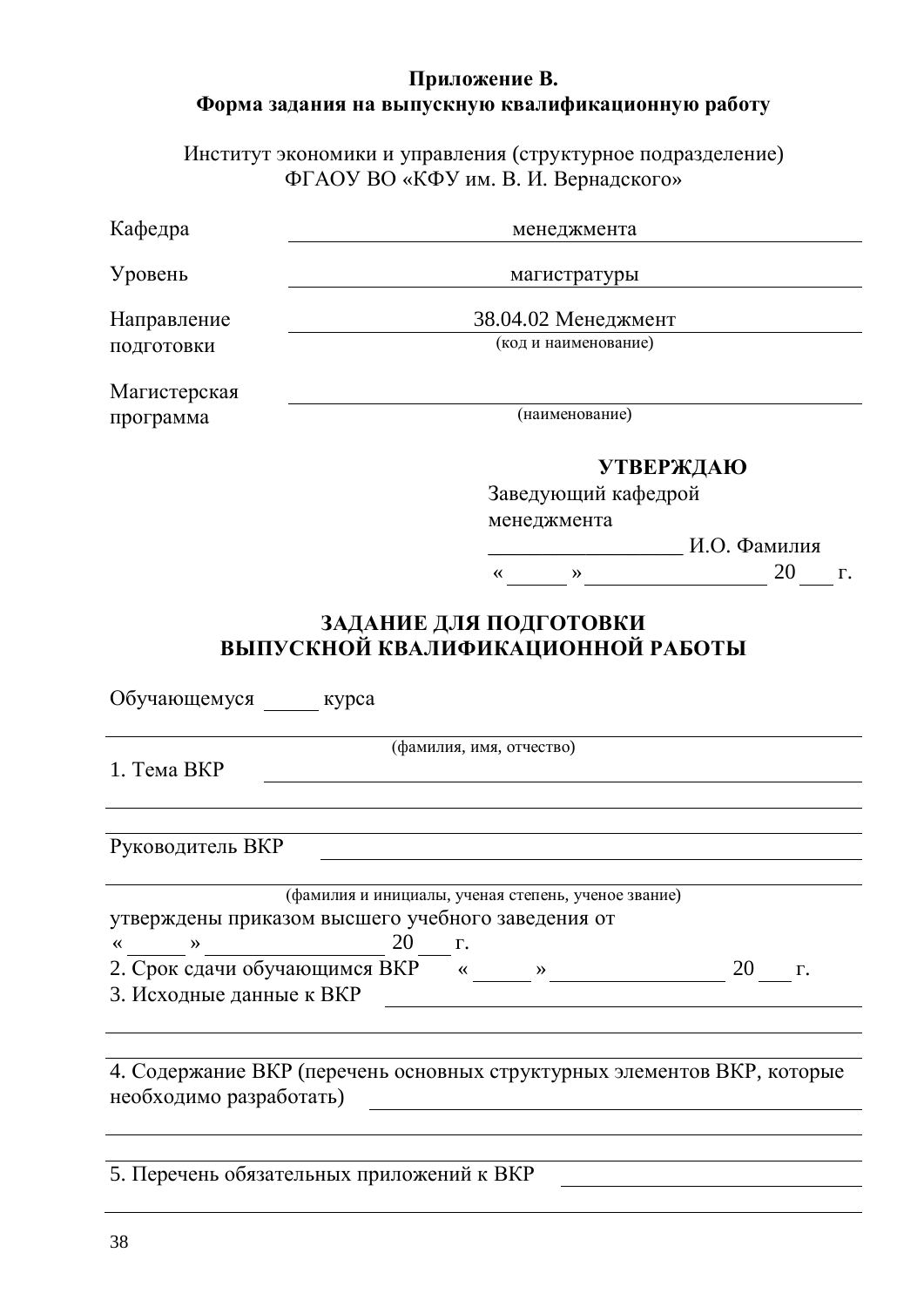# ПРОДОЛЖЕНИЕ ПРИЛОЖЕНИЯ В

В.2. Оборотная сторона задания на ВКР

| 0. КАЛЕПДАГП ДИ ПЛАП |                                                                                       |                 |            |  |
|----------------------|---------------------------------------------------------------------------------------|-----------------|------------|--|
| $N_{\Omega}$         | Название этапов выпускной                                                             | Срок выполнения | Отметка о  |  |
| $\Pi/\Pi$            | квалификационной работы                                                               | этапов ВКР      | выполнении |  |
|                      |                                                                                       |                 |            |  |
|                      |                                                                                       |                 |            |  |
|                      |                                                                                       |                 |            |  |
|                      |                                                                                       |                 |            |  |
|                      |                                                                                       |                 |            |  |
|                      |                                                                                       |                 |            |  |
|                      |                                                                                       |                 |            |  |
|                      |                                                                                       |                 |            |  |
|                      |                                                                                       |                 |            |  |
|                      |                                                                                       |                 |            |  |
|                      |                                                                                       |                 |            |  |
|                      |                                                                                       |                 |            |  |
|                      |                                                                                       |                 |            |  |
|                      |                                                                                       |                 |            |  |
|                      |                                                                                       |                 |            |  |
|                      |                                                                                       |                 |            |  |
|                      |                                                                                       |                 |            |  |
|                      |                                                                                       |                 |            |  |
|                      |                                                                                       |                 |            |  |
|                      |                                                                                       |                 |            |  |
|                      | Задание принял (а) к исполнению « у полнение место и принял (а) к исполнению<br>20 г. |                 |            |  |
|                      | Обучающийся                                                                           |                 |            |  |

# **6. ɄȺɅȿɇȾȺɊɇɕɃɉɅȺɇ**

(подпись) (фамилия и инициалы)

Руководитель ВКР

(подпись) (фамилия и инициалы)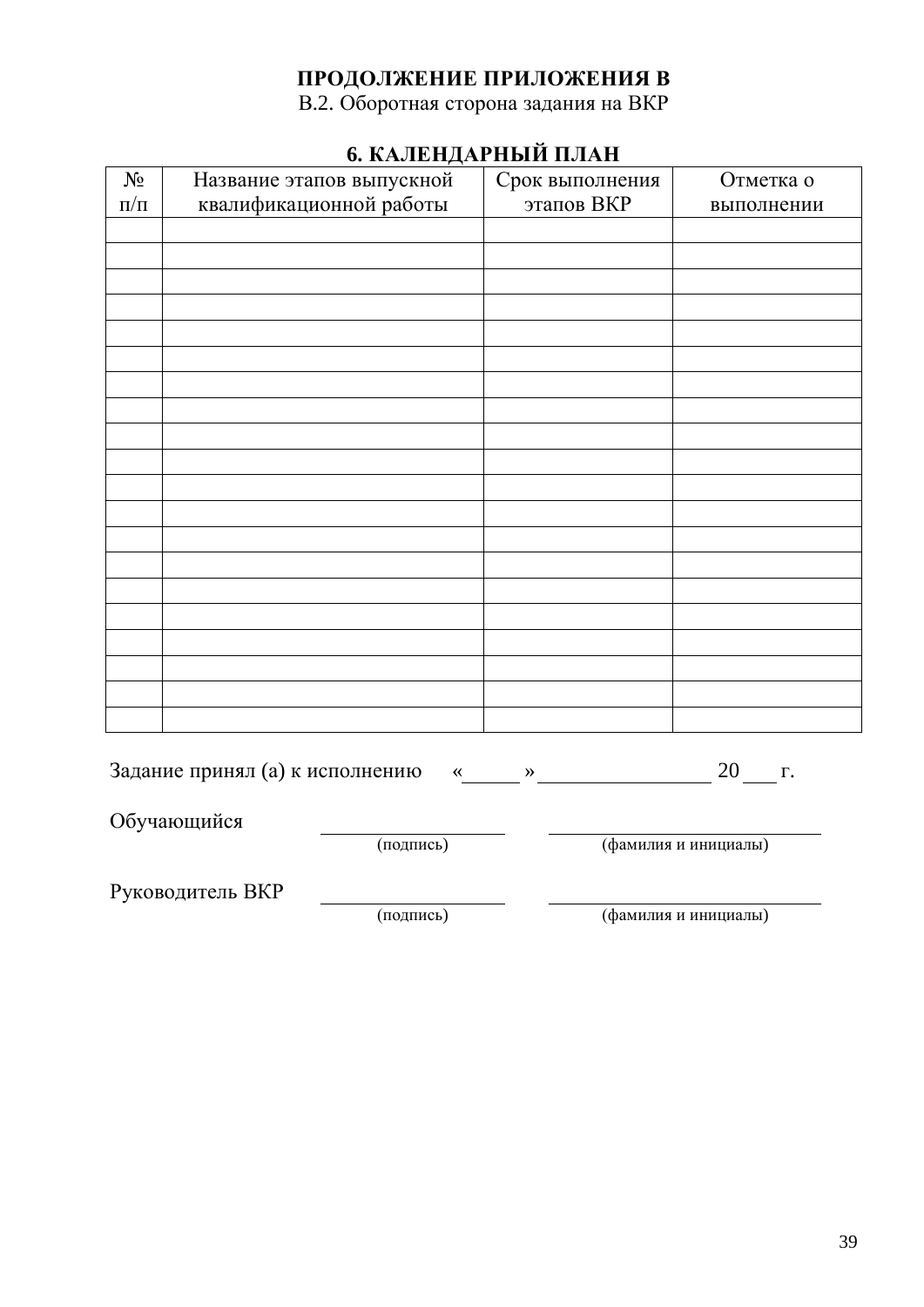### <span id="page-39-0"></span>Приложение Г. Правила составления библиографического описания **выпускной квалификационной работы**

В список использованных источников включаются только те источники, на которые есть ссылки в тексте, а в тексте не должно быть ссылок на источники, которые отсутствуют в списке.

Список использованных источников должен иметь сквозную нумерацию. Источники располагаются по алфавиту, сначала русскоязычные, затем иностранные.

Работы одного автора в списке располагаются по году издания в порядке возрастания.

Работы одного и того же автора, но с соавторами располагаются по алфавиту с учетом букв фамилии второго автора.

Основой правил составления библиографического описания ВКР служит ГОСТ 7.1-2003 «Библиографическая запись. Библиографическое описание. Общие требования и правила составления».

Объектами составления библиографического описания являются все виды опубликованных (в том числе депонированных) и неопубликованных документов на любых носителях – книги, сериальные и другие продолжающиеся издания, нотные, картографические, аудиовизуальные, изобразительные, нормативные и технические документы, электронные ресурсы и составные части документов, ресурсы Интернет.

Материал библиографического списка необходимо сгруппировать следующим образом:

– список нормативно-правовых документов;

– список литературы;

– ссылки на ресурсы Интернет.

### Примеры библиографического описания (ГОСТ 7.1-2003)

### $O$ днотомные издания

Балабанов, И. Т. Валютные операции / И. Т. Балабанов. – М. : Финансы и статистика. 1993. – 144 с.

Пугачев, В. П. Введение в политологию : учебник для студентов вузов / В. П. Пугачев, А. И. Соловьев. – 3-е изд., перераб. и доп. – М. : Аспект-Пресс,  $2005. - 447$  c.

Додонов, В. Н. Словарь гражданского права / В. Н. Додонов, Е. В. Каминская, О. Г. Румянцев; под общ. ред. В. В. Залесского. – М. : ИН-ФРА-М, 1997. – 294 с.

### Книги четырех и более авторов

Теория зарубежной судебной медицины : учеб. пособие / В. Н. Алисиевич [и др.]. – М. : Изд-во МГУ, 1990. – 40 с.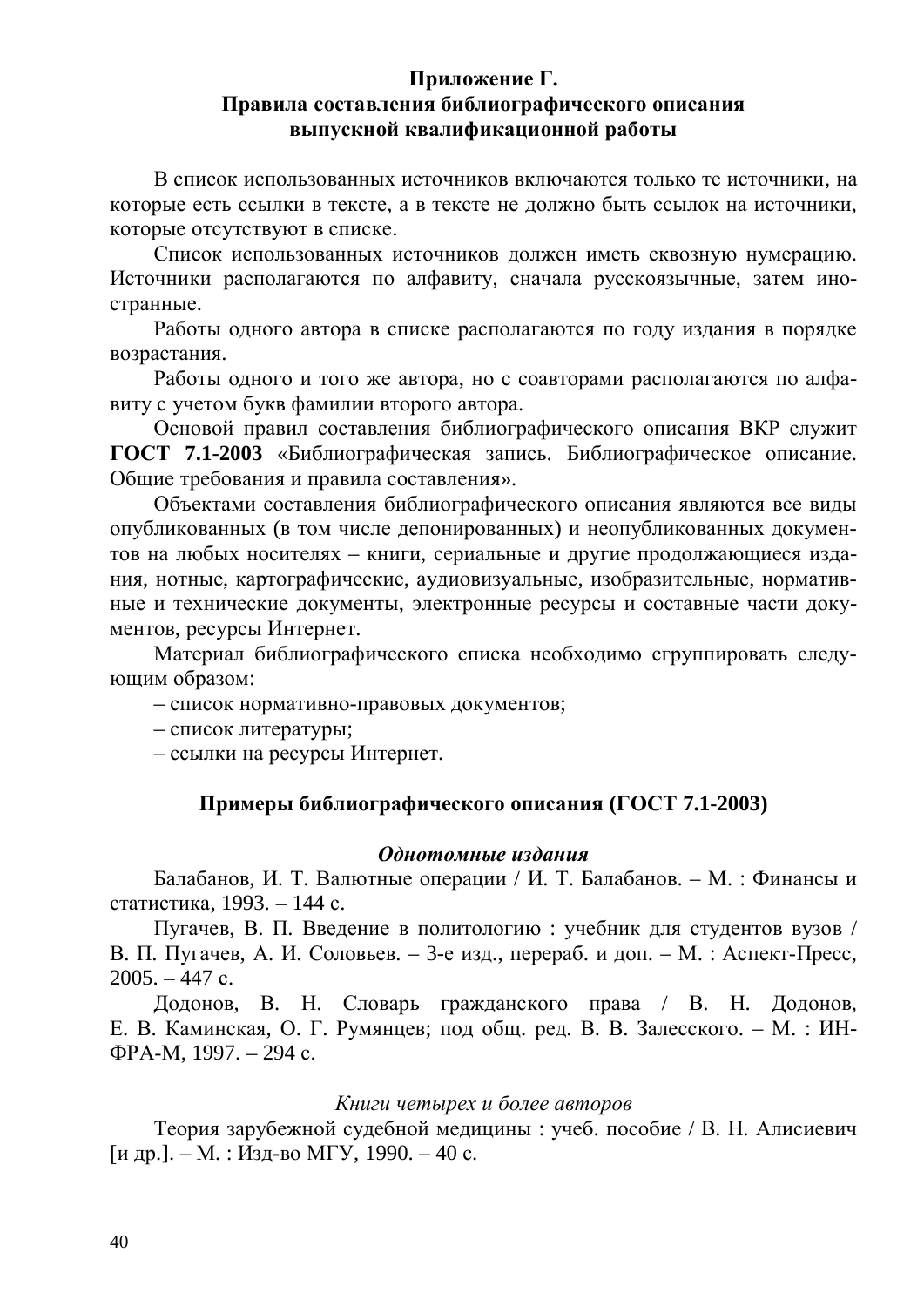### *Сборник*

Малый бизнес: перспективы развития: сб. ст. / под ред. В. С. Ажаева. – М.  $:$  ИНИОН, 1991. – 147 с.

#### Переводные издания

Болч, Б. Многомерные статистические методы для экономики : пер. с англ. А. Д. Плитмака / Б. Болч, К. Хуань; под ред. и предисл. С. А. Айвазяна. – М. : Статистика, 2000. – 317 с.

#### **Многотомные издания**

#### Издание в целом

Безуглов, А. А. Конституционное право России : в 3 т. : учебник для юрид. вузов (полный курс) / А. А. Безуглов, С. А. Солдатов. – М. : Профтехобразование,  $2001. - T.1 - 3.$ 

#### $O$ *тдельный том*

Харитонов, Ю. Я. Аналитическая химия. Аналитика: в 2 кн. Кн. 2. Количественный анализ. Физико-химические (инструментальные) методы анализа / Ю. Я. Харитонов. – М. : Высш. шк., 2001. – 342 с.

### $Hopmamusho$ -правовые документы

Конституция (Основной закон) Российской Федерации: офиц. текст. – М.: Маркетинг, 2001. – 39 с.

О правительственной комиссии по проведению административной реформы: постановление Правительства РФ от 31.07.2003 г. № 451 // Собрание законодательства. – 2003. - № 31. – Ст. 3150.

О типовом регламенте взаимодействия федеральных органов исполнительной власти : постановление Правительства РФ от 19.01.2005 г. № 30 // Российская газета. – 2005. – 25 янв. – С. 11-12.

#### Нормативно-технические и технические документы

### $C$ тандарты

ГОСТ Р ИСО 9001-2001. Системы менеджмента качества. Требования. – Введ. 2001-08-31. – М. : Госстандарт России : Изд-во стандартов, 2001. – 21 с.

### Депонированные научные работы

Разумовский, В. А. Управление маркетинговыми исследованиями в регионе / В. А. Разумовский, Д. А. Андреев; Ин-т экономики города. – М., 2002. – 210 с. : схемы. – Библиогр. : с. 208-209. – Деп. в ИНИОН Рос. акад. наук 15.02.02, № 139876.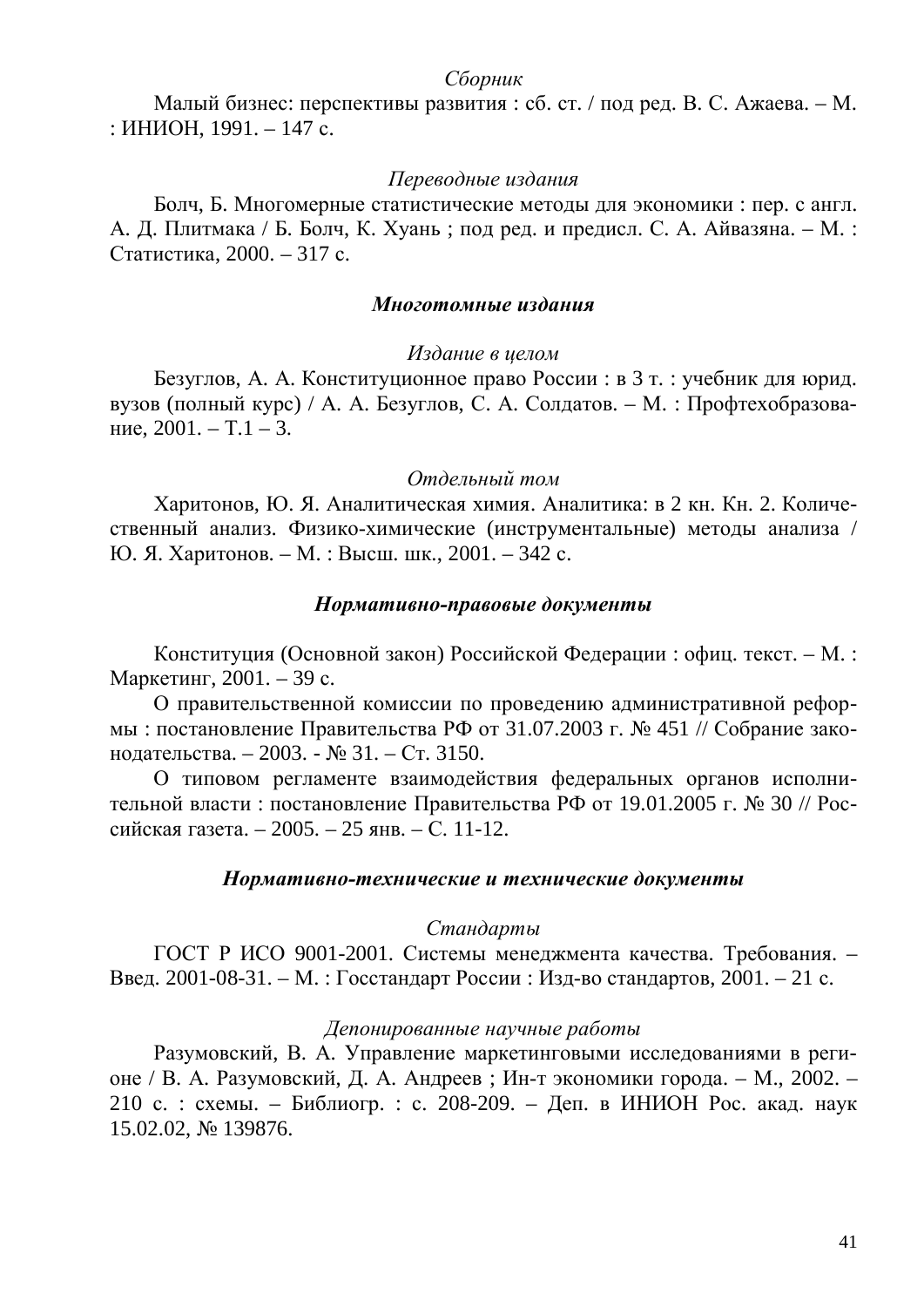### Неопубликованные документы

#### *Ɉɬɱɟɬɨɧɚɭɱɧɨɢɫɫɥɟɞɨɜɚɬɟɥɶɫɤɨɣɪɚɛɨɬɟ*

Формирование продовольственных оптовых рынков потребительской кооперации Сибири : отчет о НИР (по 1 этапу) / рук. Г. В. Маклаков. – Новосибирск, 1997. – 58 с.

### *Ⱦɢɫɫɟɪɬɚɰɢɢ*

Зайцева, О. П. Экономические аспекты антикризисного управления в потребительской кооперации : дис. ... на соиск. учён. степени д-ра экон. наук : спец. 08.00.05 Экон. и упр. нар. хоз-вом / О. П. Зайцева. – Новосибирск: НОУ ВПО Центросоюза РФ «СибУПК», 2001. – 394 с.

### *A*emopedepam duccepmauuu

Аманжолова, Б. А. Бюджетирование как система оперативного планирования деятельности организаций: автореф. дис. ... на соиск. учён. степени канд. экон. наук / Б. А. Аманжолова. – Новосибирск: НОУ ВПО Центросоюза РФ «СибУПК», 2001. – 16 с.

### Составная часть документа

### $M$ з собрания сочинений

Герцен, А. И. Тиранство сибирского Муравьева / А. И. Герцен // Собр. соч.  $: B 30$  T. – M.  $Pi$ phop, 1998. – T. 14. – C. 315-316.

### $M$ з сборника научных трудов, тезисов докладов конференций и т.д.

Рожкова, Н. А. Некоторые вопросы статистической оценки занятости населения / Н. А. Рожкова // Статистический учет и отчетность при переходе на статистику предприятий: сб. науч. трудов. – Новосибирск, 2001. – С. 54-58.

Андреев, А. А. Определяющие элементы организации научноисследовательской работы / А. А. Андреев, М. Л. Закиров, Г. Н. Кузьмин // Тез. докл. межвуз. конф. Барнаул, 14-16 апр. 1997 г. – Барнаул : Изд-во Алт. ун-та, 1997. – C. 21-32.

### Глава или раздел из книги

Муравьев, А. В. Культура Руси IX – первой половины XII в. / А. В. Муравьев, А. М. Сахаров // Очерки истории русской культуры IX-XVII вв. : кн. для учителя. – М. : Изд-во МГУ, 1984. – Гл. 1. – С. 7-74.

### *Из журнала*

Гудков, В. А. Исследование молекулярной и надмолекулярной структуры ряда жидкокристаллических полимеров / В. А. Гудков // Журн. структур. химии. – 1991. – Т. 32. – № 4. – С. 86-91.

Николаев, А. А. Арктическая торговая экспедиция Сибирской потребительской кооперации 1919 г. / А. А. Николаев // Вестник Сибирского университета потребительской кооперации. – 2001. – № 1. – С. 37-44.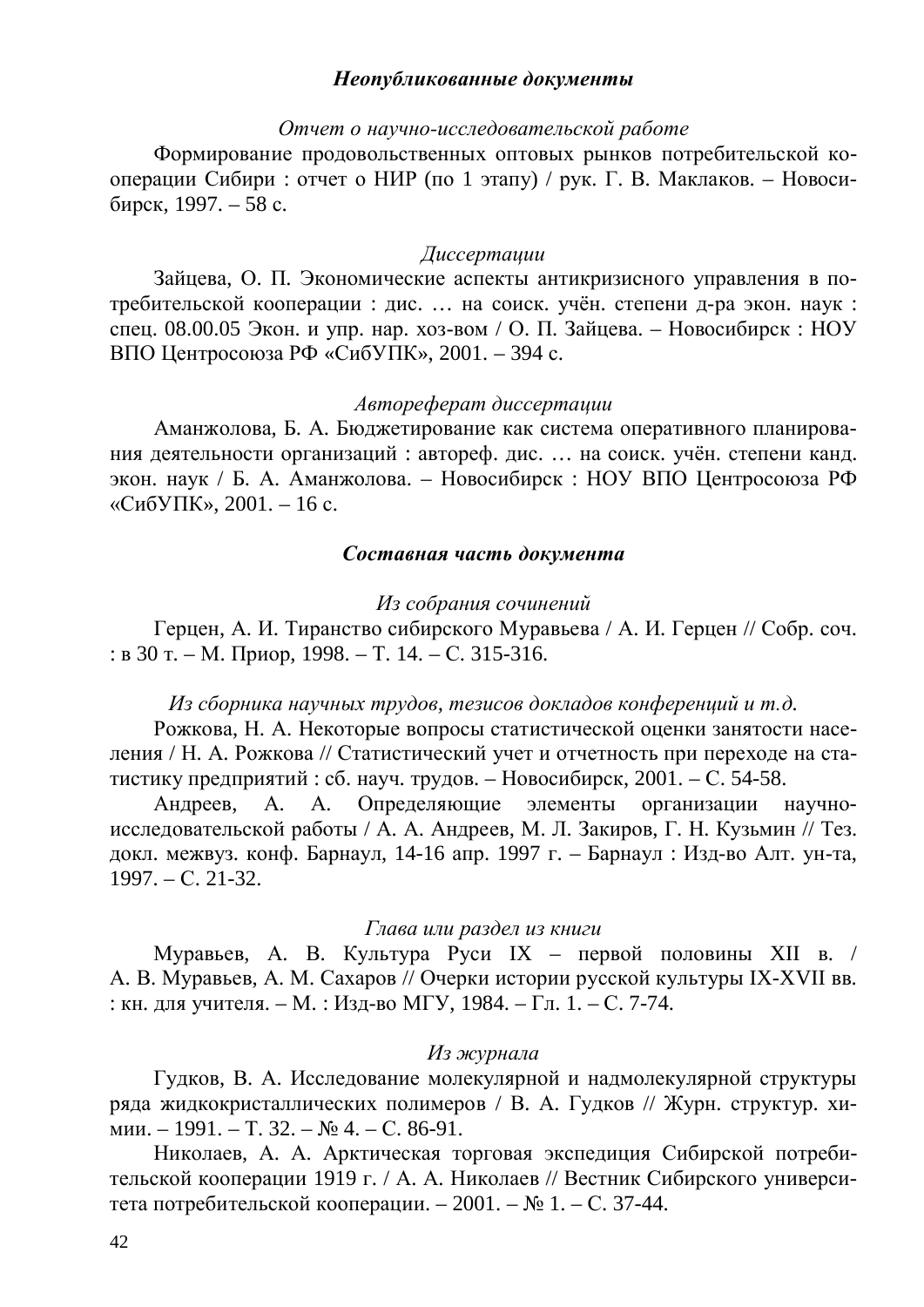Aiken, R. B. A size selective underwater light trap / R. B. Aiken // Hydrobiologia. – 1979. – Vol. 65,  $\mathbb{N}$  1. – P. 65-68.

Aiken, R. B. Positive phototaxis of the brineshrimp Artemia salina to monochromatic light / R. B. Aiken, J.P. Hailman // Can. J. Zool. – 1978. – Vol. 56. – P. 708-711.

Anderson, T. W. Current velocity and catch efficiency in sampling settlementstage larvae of coral-reef fishes / T. W. Anderson [et al.] // Fishery Bulletin. – 2002. - Vol. 100. – P. 404-413.

### $M$ *з газеты*

Мандрыка, В. Пайщики стали более заинтересованно участвовать в работе потребобществ / В. Мандрыка // Российская кооперация. – 2005. – 31 марта.

### Электронные ресурсы

Губанов, М. В. Исследование химических коммуникаций у доминантных видов биоты солоноватого озера Шира (Хакасия) в лабораторных условиях [Электронный ресурс] // Электронный научный журнал «Исследовано в России». 2005. С. 2472-2479. Режим доступа : [http://zhurnal.ape.relarn.ru/2005/241.pdf.](http://zhurnal.ape.relarn.ru/2005/241.pdf) (дата обращения: 21.05.2008).

Давиденко, Ю. Высокоэффективные современные светодиоды [Электронный ресурс] // Современная электроника. Октябрь. 2004. С. 36-43. Режим доступа : [www.soel.ru](http://www.soel.ru/) (дата обращения: 13.02.2007).

Лашманов, А. Светодиоды в светосигнальном оборудовании транспортных средств [Электронный ресурс]. 2003 – Режим доступа : <http://www.scooterclub.spb.ru/repair/?id=204>(дата обращения: 26.05.2004).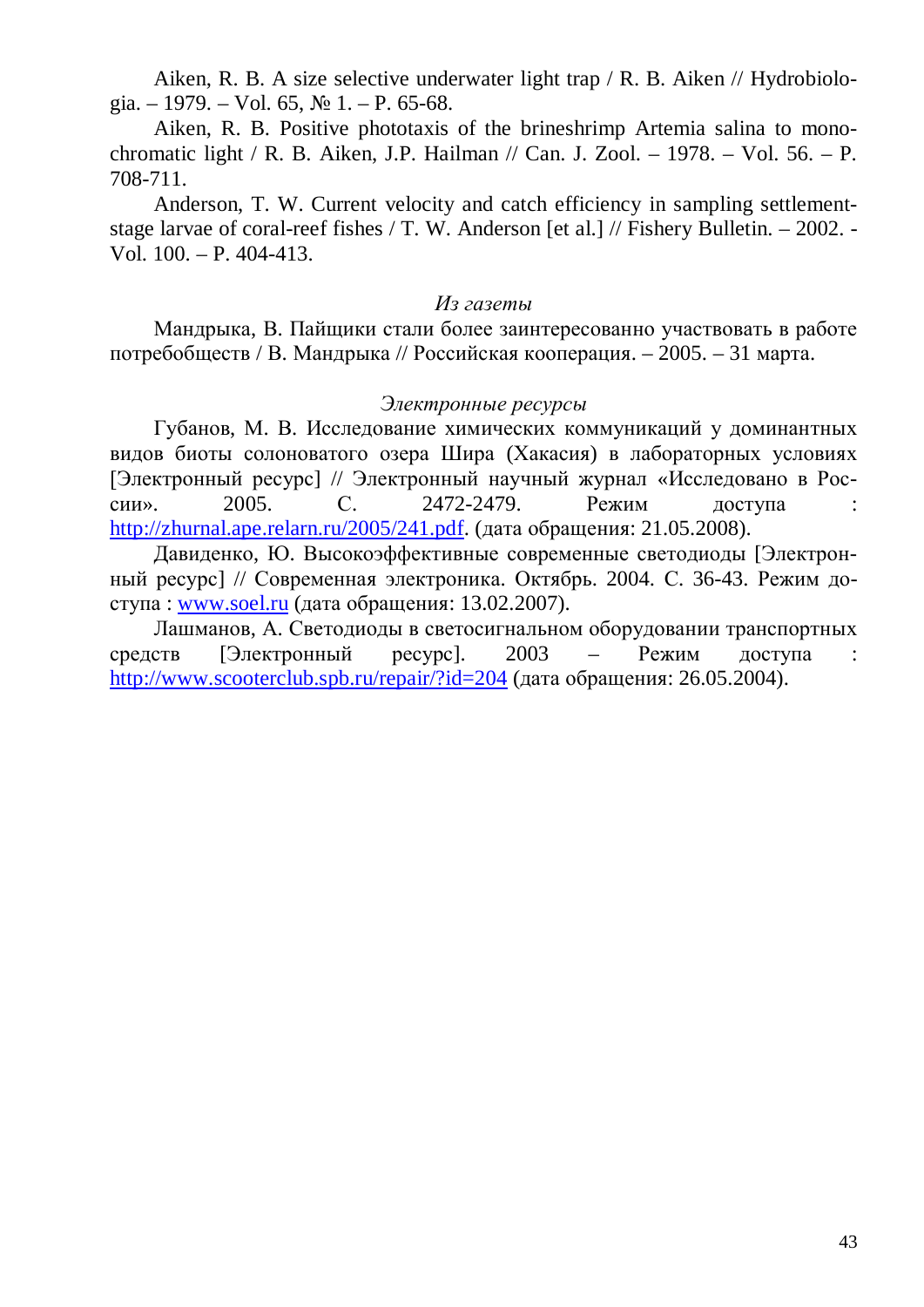# <span id="page-43-0"></span>Приложение Д. **Отзыв**

# научного руководителя на выпускную квалификационную работу

| обучающегося                  |                                                   |  |  |  |
|-------------------------------|---------------------------------------------------|--|--|--|
|                               | (фамилия, имя, отчество)                          |  |  |  |
| Уровня                        | магистратуры                                      |  |  |  |
| Направления                   | 38.04.02 Менеджмент                               |  |  |  |
| подготовки                    | (код и наименование)                              |  |  |  |
| Магистерская                  |                                                   |  |  |  |
| программа                     | (наименование)                                    |  |  |  |
|                               |                                                   |  |  |  |
| Тема ВКР                      |                                                   |  |  |  |
|                               |                                                   |  |  |  |
|                               | (полное название темы согласно приказу)           |  |  |  |
| 1. Актуальность темы          |                                                   |  |  |  |
|                               |                                                   |  |  |  |
|                               |                                                   |  |  |  |
|                               | 2. Достижение цели исследования                   |  |  |  |
|                               |                                                   |  |  |  |
|                               |                                                   |  |  |  |
| 3. Решение задач исследования |                                                   |  |  |  |
|                               |                                                   |  |  |  |
|                               |                                                   |  |  |  |
|                               |                                                   |  |  |  |
| 4. Научная новизна            |                                                   |  |  |  |
|                               |                                                   |  |  |  |
|                               |                                                   |  |  |  |
|                               | 5. Краткая сущность содержания работы по разделам |  |  |  |
|                               |                                                   |  |  |  |
|                               |                                                   |  |  |  |
|                               |                                                   |  |  |  |
|                               |                                                   |  |  |  |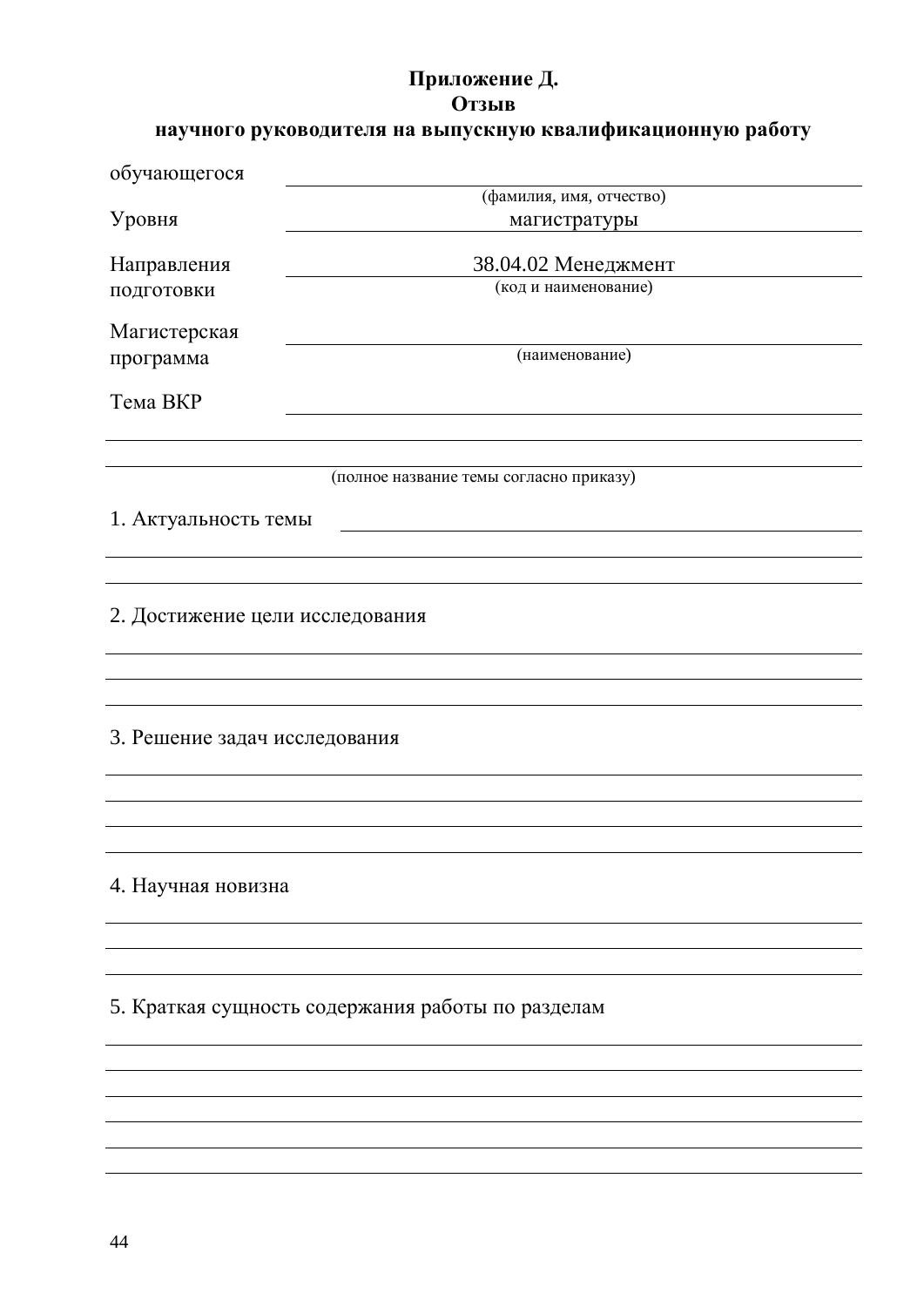7. Характеристика обучающегося во время работы над ВКР

<u> 1980 - Johann Stoff, amerikansk politiker (d. 1980)</u>

8. Общая оценка ВКР (качественная, положительная, удовлетворительная, негативная) и ее обоснование

|        | 9. Рекомендации к защите в ГЭК:             |                        |
|--------|---------------------------------------------|------------------------|
| Работа | отвечает (не отвечает)                      | направлению подготовки |
|        | (ненужное зачеркнуть)                       |                        |
|        | 38.04.02 Менеджмент                         |                        |
|        | (код и наименование направления подготовки) |                        |
|        |                                             |                        |
|        |                                             |                        |
|        | (наименование магистерской программы)       |                        |
|        |                                             |                        |
| И      | рекомендуется (не рекомендуется)            | к защите в ГЭК.        |
|        | (ненужное зачеркнуть)                       |                        |
|        |                                             |                        |

Научный руководитель:

| (должность, ученая степень, ученое звание) |  |        |  |  |           |                     |  |
|--------------------------------------------|--|--------|--|--|-----------|---------------------|--|
|                                            |  |        |  |  |           |                     |  |
|                                            |  | (дата) |  |  | (подпись) | (инициалы, фамилия) |  |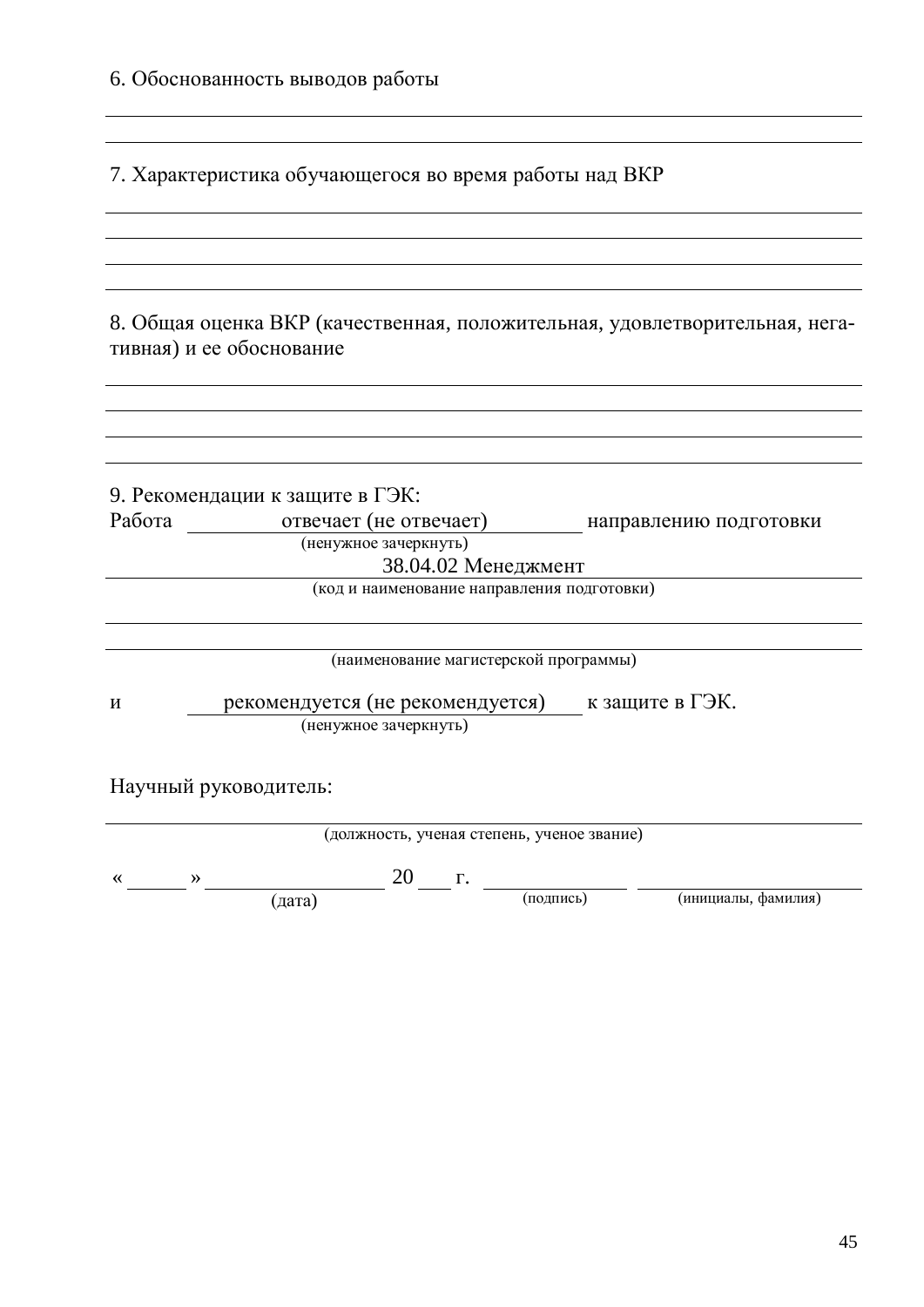# <span id="page-45-0"></span>Приложение Е. Рецензия на выпускную квалификационную работу

| обучающегося                                                                                                               |                                                                                                                                                                                                                                     |  |  |  |  |
|----------------------------------------------------------------------------------------------------------------------------|-------------------------------------------------------------------------------------------------------------------------------------------------------------------------------------------------------------------------------------|--|--|--|--|
|                                                                                                                            | (фамилия, имя, отчество)                                                                                                                                                                                                            |  |  |  |  |
| Уровня                                                                                                                     | магистратуры                                                                                                                                                                                                                        |  |  |  |  |
| Направления<br>подготовки                                                                                                  | 38.04.02 Менеджмент<br>(код и наименование)                                                                                                                                                                                         |  |  |  |  |
| Магистерская<br>программа                                                                                                  | (наименование)                                                                                                                                                                                                                      |  |  |  |  |
| Тема ВКР                                                                                                                   |                                                                                                                                                                                                                                     |  |  |  |  |
|                                                                                                                            | (полное название темы согласно приказу)                                                                                                                                                                                             |  |  |  |  |
| наименований,                                                                                                              | Предоставленная на рецензию работа содержит<br>$\overline{3}$<br>главы, введение,<br>заключение, список использованных источников, насчитывающий<br>приложений. Основной текст работы изложен на<br>страницах машинописного текста. |  |  |  |  |
| Работа<br>соответствует (не соответствует) заданию на выпускную<br>(ненужное зачеркнуть)<br>квалификационную работу (ВКР). |                                                                                                                                                                                                                                     |  |  |  |  |

# <span id="page-45-1"></span>1. Оценка выпускной квалификационной работы

| Критерии оценки                                                                                      |         | Уровень |         |                           |  |
|------------------------------------------------------------------------------------------------------|---------|---------|---------|---------------------------|--|
|                                                                                                      |         |         |         |                           |  |
| (Оценка по каждому критерию отмечается символом «*» или «V»<br>в соответствующем столбце)            | Высокий | Хороший | ⊃редний | ворительный<br>Неудовлет- |  |
| 1.1. Обоснование актуальности темы исследования                                                      |         |         |         |                           |  |
| 1.2. Соответствие названия темы поставленной цели и задачам иссле-<br>дования                        |         |         |         |                           |  |
| 1.3. Уровень анализа литературных и нормативных источников по<br>проблематике исследования (глава 1) |         |         |         |                           |  |
| 1.4. Уровень анализа предмета исследования по отношению к объек-<br>ту исследования (глава 2)        |         |         |         |                           |  |
| 1.5. Актуальность и обоснованность разработанных мероприятий по                                      |         |         |         |                           |  |
| улучшению параметров деятельности и развития объекта исследова-<br>ния (глава 3)                     |         |         |         |                           |  |
| 1.6. Качество оформления работы и его соответствие установленным<br>стандартам                       |         |         |         |                           |  |
| 1.7. Логичность, последовательность и полнота изложения основного                                    |         |         |         |                           |  |
| материала<br>1.8. Теоретическая (практическая) значимость работы                                     |         |         |         |                           |  |
|                                                                                                      |         |         |         |                           |  |
| 1.9. Оригинальность и новизна полученных результатов и решений                                       |         |         |         |                           |  |
| 1.10. Применение компьютерных технологий при выполнении ВКР                                          |         |         |         |                           |  |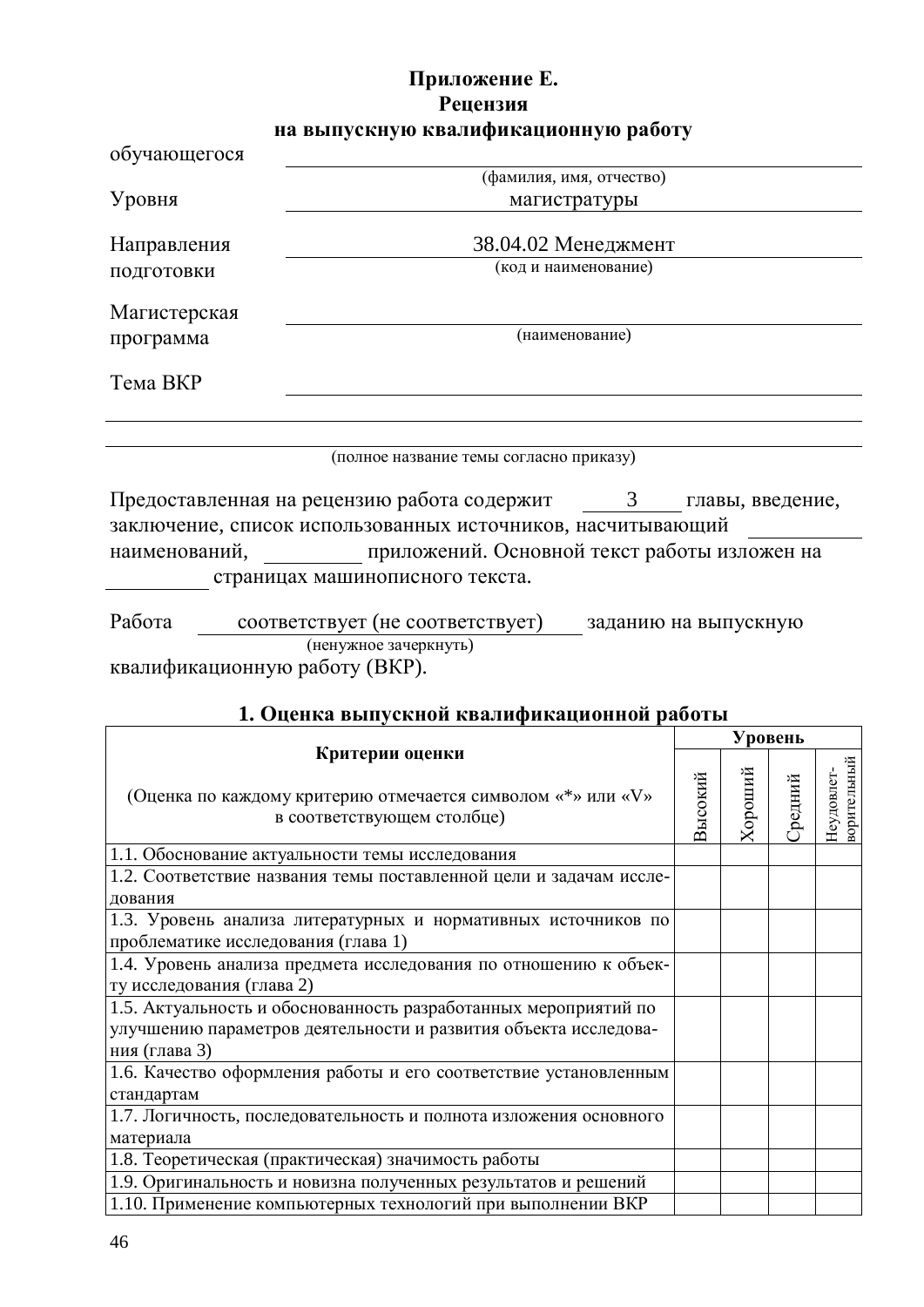Достоинства выпускной квалификационной работы (особая практическая значимость отдельных рекомендаций, высокое качество оформления, творческий  $\frac{1}{100}$ *k* pаботе *u m. n.*)

Недостатки выпускной квалификационной работы (несовершенство структуры работы, стилистические ошибки, неточность расчетов, ошибки форму- $\mu$ ирования понятий и т. д.)

|                                                 | 2. Заключение         |                                             |                                                           |
|-------------------------------------------------|-----------------------|---------------------------------------------|-----------------------------------------------------------|
| Рецензируемая выпускная квалификационная работа |                       |                                             |                                                           |
| соответствует (не соответствует)                |                       |                                             | требованиям ФГОС ВО                                       |
| (ненужное зачеркнуть)                           |                       |                                             |                                                           |
| по направлению подготовки                       |                       |                                             |                                                           |
|                                                 |                       | 38.04.02 Менеджмент                         |                                                           |
|                                                 |                       | (код и наименование направления подготовки) |                                                           |
| рекомендуется (не рекомендуется)<br>И           |                       |                                             | к защите в ГЭК.                                           |
|                                                 | (ненужное зачеркнуть) |                                             |                                                           |
| ВКР заслуживает оценки                          |                       |                                             |                                                           |
|                                                 |                       |                                             | (отлично, хорошо, удовлетворительно, неудовлетворительно) |
| Рецензент:                                      |                       |                                             |                                                           |
|                                                 |                       | (должность, ученая степень, ученое звание)  |                                                           |
|                                                 |                       |                                             |                                                           |
| ≪<br>≫                                          | 20<br>$\Gamma$ .      |                                             |                                                           |
| (дата)                                          |                       | (подпись)                                   | (инициалы, фамилия)                                       |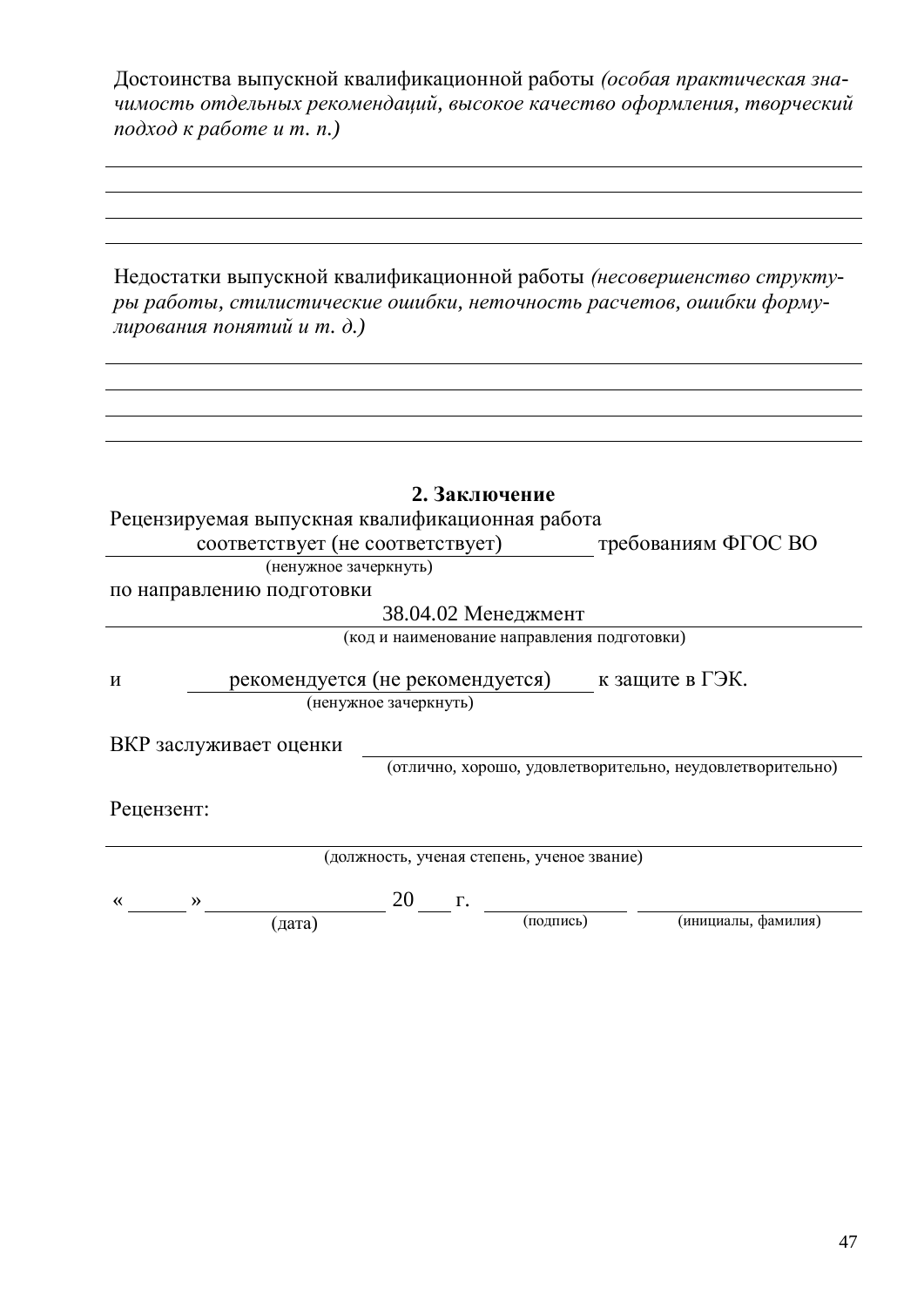# <span id="page-47-0"></span>Приложение Ж.

# Примерная тематика выпускных квалификационных работ

### ПО МАГИСТЕРСКОЙ ПРОГРАММЕ «Менеджмент организаций»

- 1. Адаптация кадрового потенциала к новым условиям функционирования.
- 2. Адаптация системы потребительской кооперации к условиям рыночной экономики и таможенного союза.
- 3. Деловая репутация предприятия как инструмент повышения уровня надежности деятельности предприятия в условиях неопределенности внешней среды.
- 4. Измерение управленческих процессов в системе менеджмента качества.
- 5. Имплементация прогнозирования в процесс принятия управленческих решений.
- 6. Информационный подход к оценке эффективности управления экономической безопасностью предприятия.
- 7. Моделирование процесса распределения поощрительного фонда предприятия для персонала среднего звена управления.
- 8. Обеспечение надежности деятельности производственной подсистемы предприятия.
- 9. Обеспечение финансово-договорных отношений малого и среднего бизнеса в рамках потребительской кооперации.
- 10. Организация потребительской кооперации как формы продовольственной безопасности Республики Крым.
- 11. Оценка адаптивности деятельности промышленных предприятий.
- 12. Оценка кадровой безопасности в системе экономической безопасности предприятия.
- 13. Оценка качества ресурсов в управленческом процессе.
- 14. Оценка надежности системы управления предприятием в условиях неопределенности внешней среды.
- 15. Оценка резервов повышения уровня экономической надежности деятельности предприятия.
- 16. Оценка уровня информационно-экономической безопасности предприятия.
- 17. Оценка уровня конкурентоспособности предприятия.
- 18. Оценка уровня надежности персонала предприятия.
- 19. Повышение эффективности деятельности предприятия.
- 20. Развитие культуры рефлексии в повышении эффективности управленческой деятельности.
- 21. Разработка рефлексивной модели качества процесса принятия управленческих решений.
- 22. Совершенствование системы управления на предприятиях непроизводственной сферы.
- 23. Формирование концепции потребительской кооперации в Республике Крым.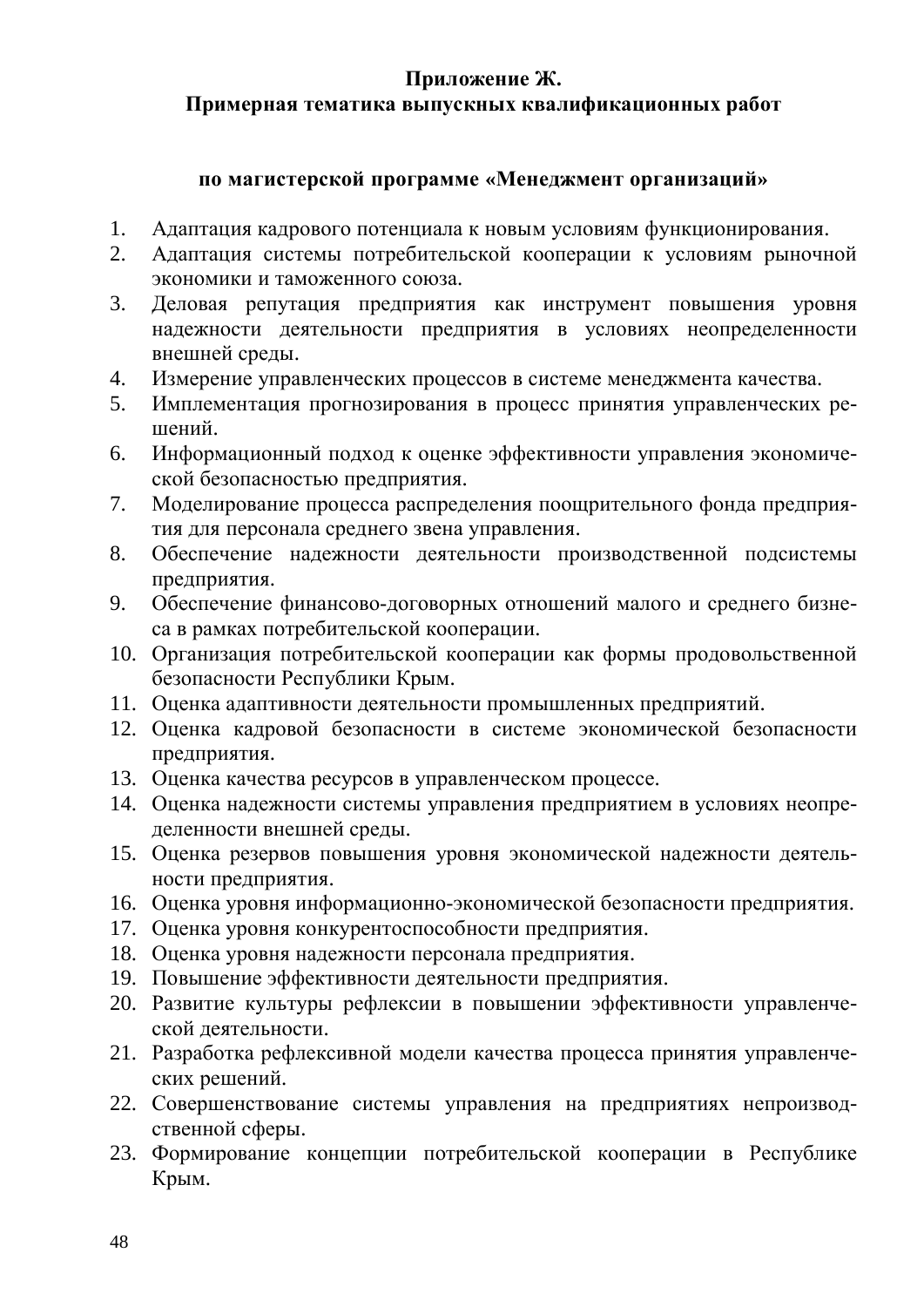- 24. Формирование системы мотивации персонала как инструмента административного менеджмента.
- 25. Формирование социальной подсистемы предприятия по критерию надежности.
- 26. Эколого-экономическая безопасность субъектов хозяйственной деятельности как составляющая национальной безопасности государства.

# по магистерской программе «Менеджмент организаций гостиничного, курортного и туристического бизнеса»

- 1. Выявление негативных изменений в деятельности туристической фирмы в постинвестиционный период.
- 2. Инновационный подход к совершенствованию кадровой политики учреждений санаторно-курортного комплекса.
- 3. Корпоративная культура как инструмент стратегического управления предприятием сферы услуг.
- 4. Обеспечение адаптивности организации на основе управления организационными изменениями.
- 5. Оценка кадровых рисков в деятельности объектов гостиничного хозяйства.
- 6. Оценка качества кадрового резерва гостиничного комплекса.
- 7. Оценка качества курортообразующих ресурсов в контексте эффективного природопользования.
- 8. Оценка качества резервов конкурентоспособности деятельности гостиничного комплекса.
- 9. Оценка качества человеческого капитала в туристическом бизнесе.
- 10. Оценка негативных последствий в деятельности санаторно-курортных предприятий в постинвестиционный период.
- 11. Оценка уровня влияния совокупности культорологических факторов на качество гостиничных услуг.
- 12. Оценка уровня информационно-экономической безопасности организаций рекреационной сферы.
- 13. Оценка уровня развития организационной культуры предприятий сферы yслyг.
- 14. Оценка уровня развития потребительской кооперации в Республике Крым.
- 15. Оценка уровня эффективности внедрения системы экологического менеджмента в деятельности организаций сферы туризма.
- 16. Оценка экологических изменений в контексте экономической безопасности региона.
- 17. Повышение качества кадрового потенциала организации на основе компетентносного подхода.
- 18. Повышение конкурентоспособности деятельности организаций туристической сферы на основе обеспечения устойчивой конкурентной позиции на рынке.
- 19. Подходы к формированию системы управления знание ориентированными активами.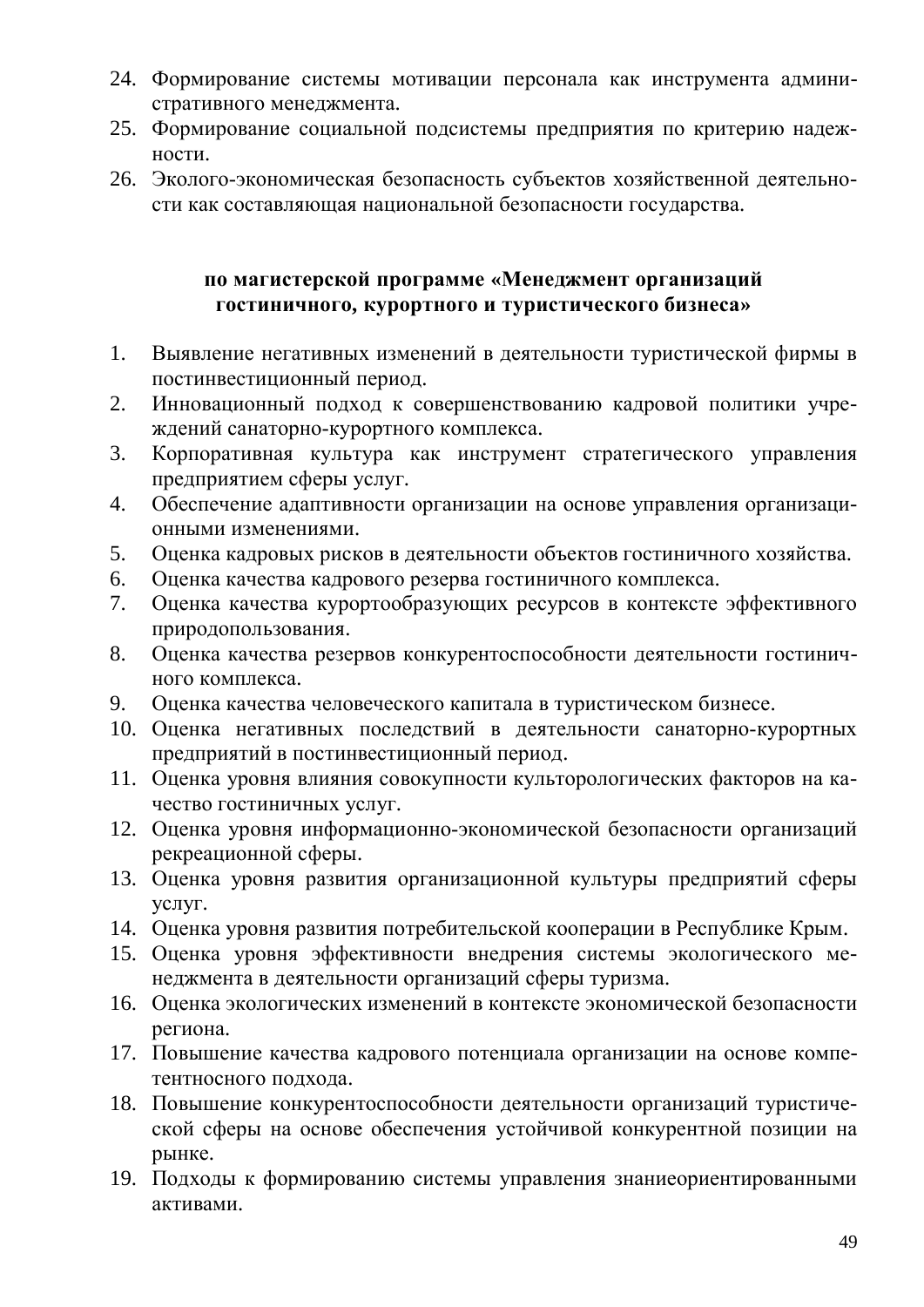- 20. Системный подход в организации рабочего места менеджера в сфере услуг.
- 21. Формирование компетенций персонала методом ассесмента.
- 22. Формирование кросс-культурного подхода в управлении персоналом предприятия (организации).
- 23. Формирование модели обращения с твердыми бытовыми отходами в контексте устойчивого развития региона.
- 24. Формирование подходов к процедуре "оценки компетенций персонала".
- 25. Формирование системы мотивации персонала в гостиничном комплексе.
- 26. Формирование системы оценки качества персонала среднего звена управления гостиницы.
- 27. Формирование системы управления качеством туристического продукта.

# по магистерской программе «Менеджмент инновационной деятельности»

- 1. Инновации как инструмент повышения конкурентоспособности деятельности предприятия.
- 2. Инновационная политика Республики Крым как гарант устойчивого развития экономики.
- 3. Инновационный менеджмент на предприятии.
- 4. Инновационный подход в обращении с ТБО в условиях ограниченного пространства на примере Республики Крым.
- 5. Инновационный подход к совершенствованию ассортиментной политики предприятия.
- 6. Инновационный подход к совершенствованию кадровой политики предприятия.
- 7. Кластерный подход к инновациям: стратегия межфирменных взаимодействий.
- 8. Кластеры как инновационная форма межфирменного взаимодействия.
- 9. Обеспечение инвестиционной поддержки инновационного развития пред-TIDHATHA.
- 10. Оценка последствий в деятельности предприятия в постинновационный период.
- 11. Оценка уровня инновационности деятельности промышленных предприятий.
- 12. Оценка уровня коммерциализации инновационных проектов.
- 13. Оценка уровня конкурентоспособности деятельности предприятия в постинновационный период.
- 14. Повышение эффективности инновационной деятельности предприятия.
- 15. Подходы к формированию системы управления инновационными знаниеориентированными активами.
- 16. Разработка инновационных способов продвижения товара на потребительский рынок.
- 17. Разработка стратегии развития деятельности предприятия, основанной на внедрении инноваций.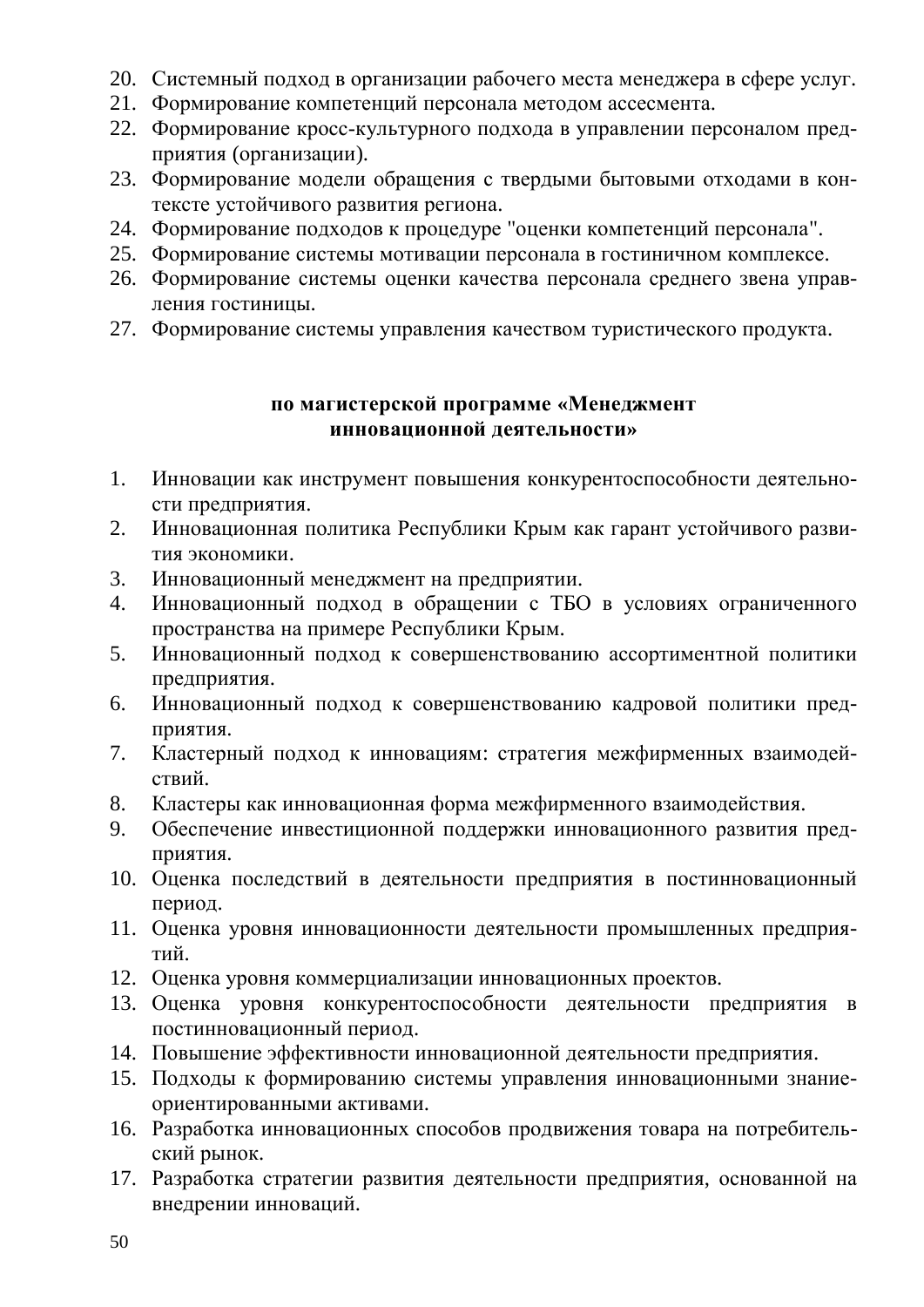- 18. Сетевые структуры как форма инновационного развития предприятия.
- 19. Формирование системы поддержки инновационных технологических центров малого предпринимательства.
- 20. Формирование условий инновационной привлекательности предприятия (организации).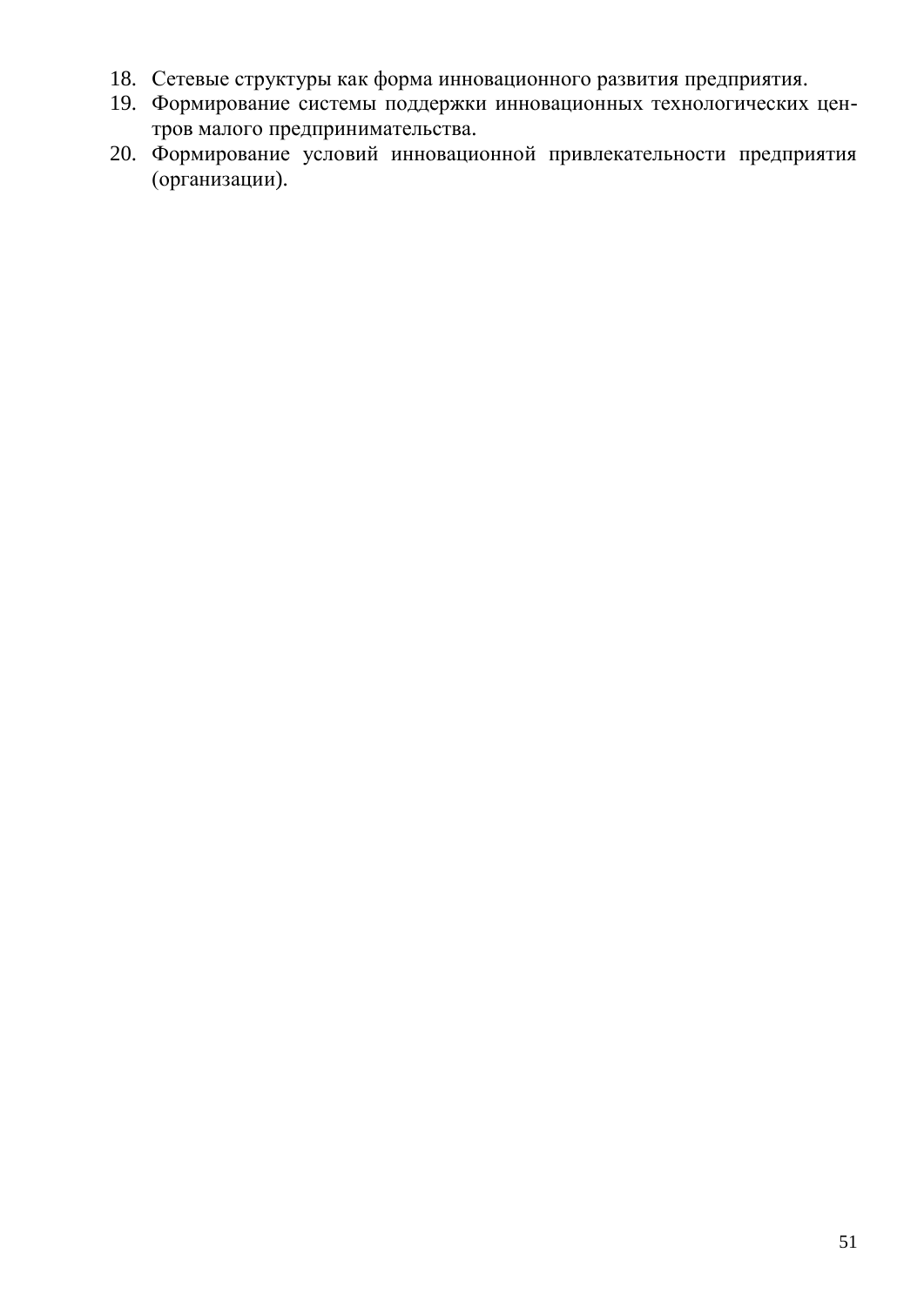### <span id="page-51-0"></span>Приложение 3. Перечень и содержание методов исследования

1. Общие методы. К ним относятся диалектические, гносеологические и логические методы, используемые не только в научном познании, но и в практической деятельности (практическом познании).

**Диалектика** как метод познания природы, общества и мышления является фундаментальным научным принципом исследования действительности во всех ее проявлениях. Диалектический метод (подход) позволяет обосновать причинно-следственные связи, процессы дифференциации и интеграции, объективность в оценке действительности, постоянную противоречие между сущностью и явлением, содержанием и формой. Опыт и факты является источником, основой познания действительности, а практика - критерием истинности теории. Диалектика как метод познания опирается на такие диалектические законы и категории: единство и борьба противоположностей; взаимосвязь количественных и качественных изменений; отрицание отрицания; взаимозависимость сущности и явления, содержания и формы; взаимосвязь необходимости и случайности.

### Общие формально-логические методы включают:

анализ – это мысленное расчленение целостного предмета на составные части (признаки, свойства или отношения) с целью его изучения;

синтез – это сочетание ранее выделенных частей предмета в единое целое;

абстрагирования – это выделение свойств и отношений изучаемого явления, в результате чего образуются различные абстракции - понятия, категории, теоретические конструкции и их системы. Абстрагирование лежит в основе типологии и классификации, моделирования, построения теорий как систем знаний:

обобщения – это метод, в результате применения которого устанавливаются общие свойства и признаки объектов путем перехода от конкретного или менее общего понятия и суждения в более общего понятия или суждения;

индукцию – это метод и способ рассуждения, в котором общий вывод строится на основе конкретных ссылок. В процессе опыта, эксперимента, наблюдения определяются, устанавливаются, собираются отдельные факты. По их последующего анализа выделяются общие и повторяющиеся черты ряда явлений, входящих в определенный класс явлений. На этой основе строится индуктивное умозаключение, где выводом является суждение, в котором признак приписывается всему классу;

дедукции – метод исследования и способ рассуждения, с помощью которого из общих ссылок при необходимости следует вывод конкретного характера. В дедукции, в отличие от индукции, исходя и опираясь на общее знание, делают вывод конкретный. В процессе использования как ссылки гипотетического предположения (например, новой идеи) дедукция является отправной точкой зарождения новой теоретической системы;

аналогию – это метод исследования, при котором на основе сходства объектов по одним признакам делается вывод об их сходстве и в других. Умозаключения по аналогии широко используются в моделировании;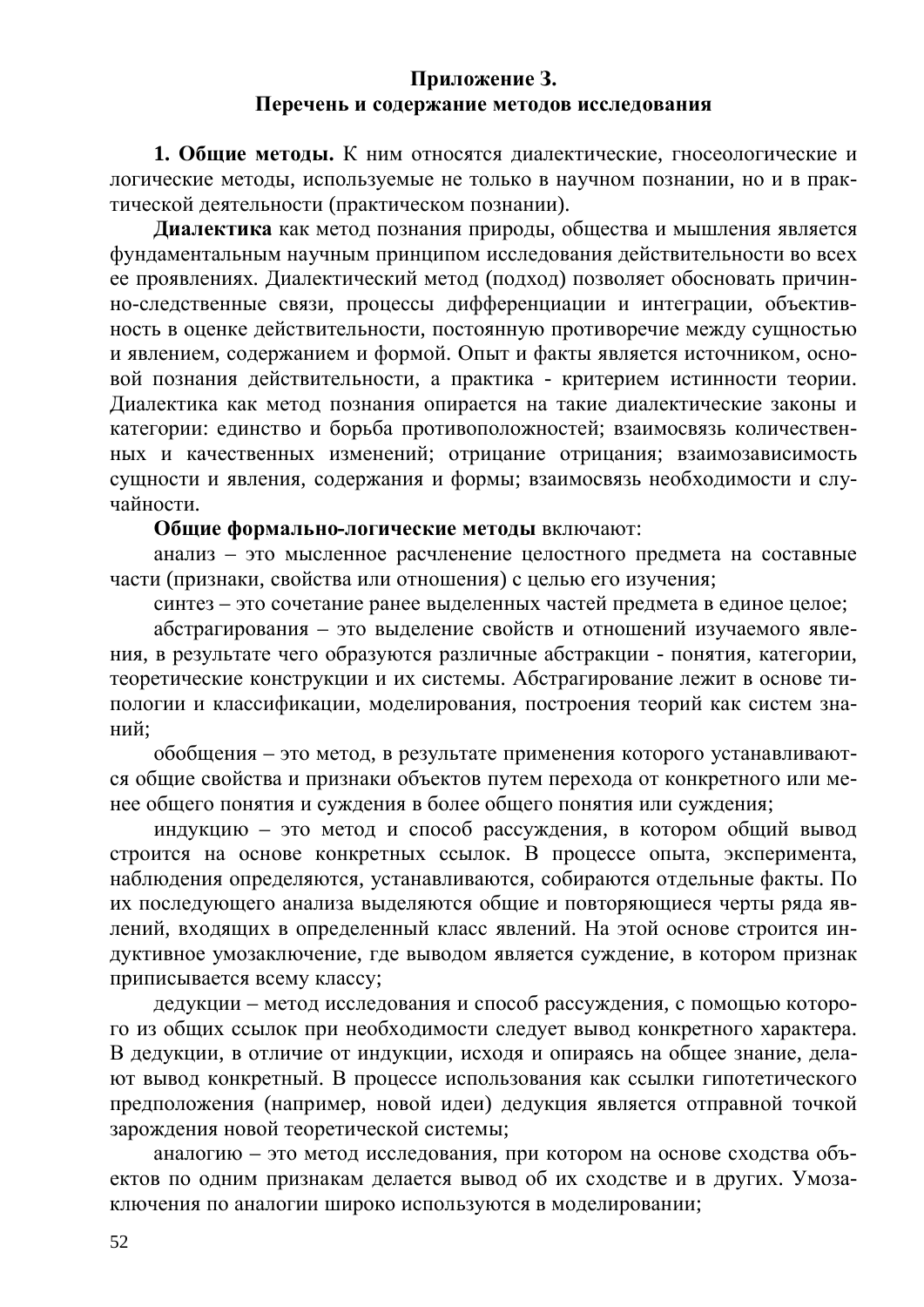моделирование – метод изучения объекта (оригинала) путем создания и исследования его копии (модели). Использование метода моделирования позволяет исследовать те стороны объектов, которые невозможно постичь путем непосредственного изучения.

**2. Общенаучные методы** делятся на методы эмпирических и теоретических исследований. Важно отметить, что первостепенную роль в научном исследовании при решении научных проблем играют познавательные задачи: эмпирические и теоретические. Их решение становится возможным за счет применения методов эмпирических исследований. Среди них:

**метод наблюдения** – это активный познавательный процесс. Под наблюдением понимается целенаправленное восприятие явлений объективной действительности, в ходе которого получаются знания о внешних сторонах, свойствах и отношениях объектов. К научному наблюдению выдвигаются требования четкой постановки цели наблюдения, выбора методики и разработки плана, систематичности, контроля за корректностью и надежностью результатов наблюдения, обработки и толкования полученных данных;

**метод измерения** – это форма метода наблюдения, в процессе применения которого фиксируются количественные аспекты качественных характеристик объектов с помощью определенного масштаба (единицы измерения) и алгоритма (правил) процесса измерения. Измерение является процедурой установления одной величины с помощью другой, принятой за эталон;

**метод сравнения** – в основе лежит сравнение или сопоставление объектов по любым подобным свойствам, в результате которого оказывается общее и отличное между этими объектами. Этот метод имеет научный характер лишь в том случае, если сравниваются не случайные факты действительности, а закономерные и типичные, которые имеют достаточную степень достоверности. Сравнение играет значительную роль в умозаключениях относительно обобщения информации, применении метода аналогии. Сравнение может рассматриваться и как составная часть метода наблюдения. Метод сравнения является основным методом исследования в сравнительном правоведении.

В экономическом анализе сравнение используют как основной или дополнительный способ решения многих его задач. Основными базами сравнения являются: нормативные показатели; данные предыдущих периодов; средние отраслевые показатели; плановые показатели, показатели передовых предприятий или международные стандарты. Сравнение фактических показателей с нормативными позволяет определить уровень выполнения нормативных (оптимальных) задач по объемам и эффективности производства, финансовой устойчивости предприятия, его ликвидности, деловой активности.

**экспериментальный метод** – используется в науке в связи с познавательными задачами, для решения которых необходимо обращаться к определенной форме практического действия, к созданию организованной, искусственной среды с целью получения научной информации. В течение проведения эксперимента исследователь активно вмешивается в протекание изучаемого процесса с целью получения определенного знания о нем. Исследуемое явление наблюдается в специально созданных и контролируемых условиях, что позволяет восстанавливать каждый раз ход явления в случае повторения условий. Существу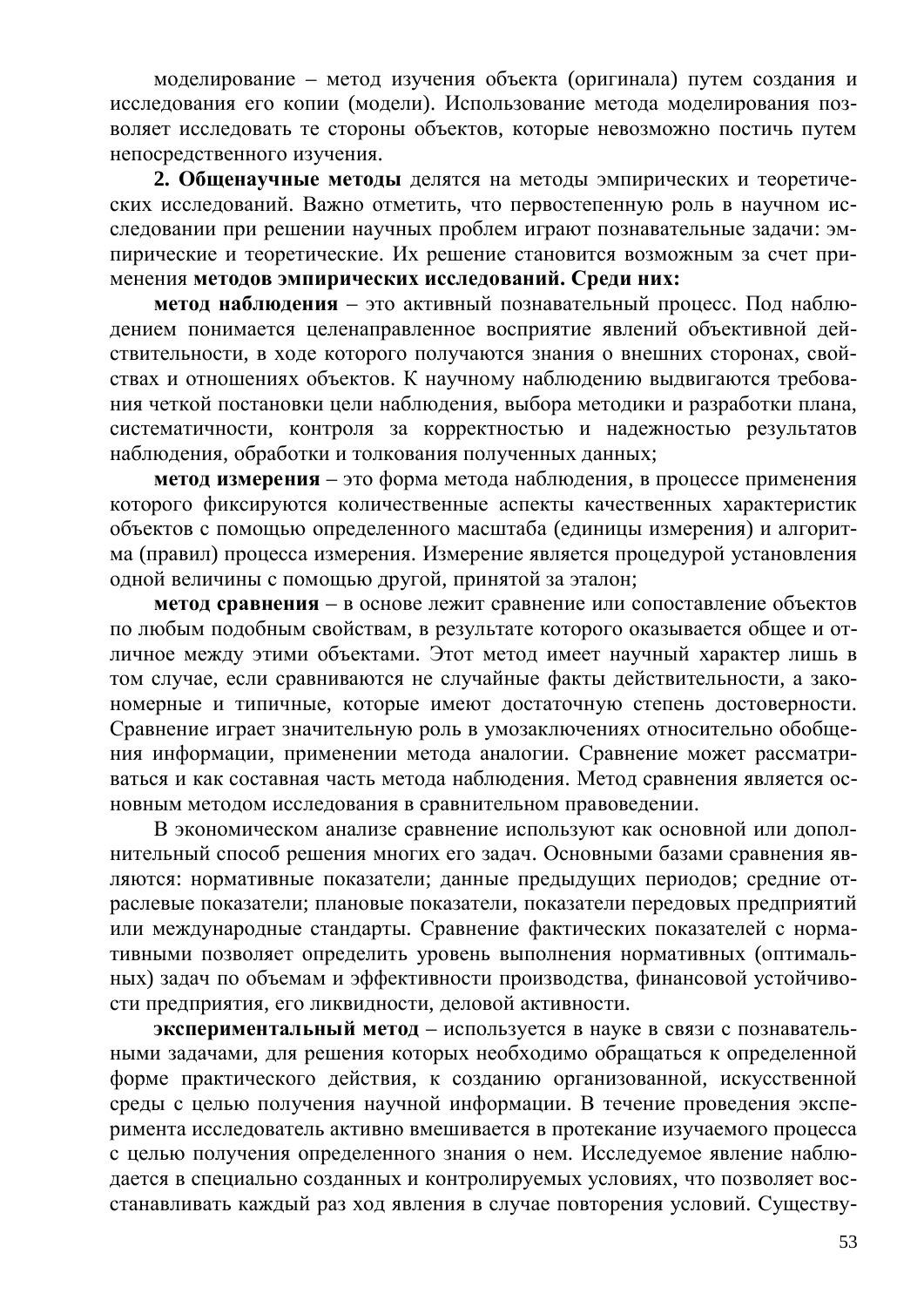ет два типа экспериментов - исследовательский, связанный с поиском неизвестных зависимостей между несколькими параметрами объекта, и проверочный, что применяется в случаях, когда нужно подтвердить или опровергнуть те или иные положения теории или гипотезы;

**метод описания** – направлен на закрепление и передачу результатов исследования с помощью определенных знаковых средств. Описание делится на два основных вида - качественный и количественный. Качественное описание осуществляется с применением языка соответствующей науки, а количественный - языка и математики и предполагает проведение различных измерительных процедур. Описание как метод эмпирического исследования непосредственно связан с наблюдением, измерением, сравнением, экспериментом и тому подобное.

Теоретические задачи исследования направлены на выявление и изучение связей и зависимостей исследуемого объекта, определение его структуры, общих характеристик. В результате решения теоретических задач исследователи формулируют научные законы, теории. Необходимо отметить, что теоретические познавательные задачи формулируют таким образом, чтобы их можно было проверить эмпирически.

Реализация теоретических познавательных задач осуществляется путем применения методов теоретического исследования, среди которых следует, прежде всего, назвать исторический, терминологический, функциональный, системный, когнитивный, моделирование и другие.

Исторический метод позволяет исследовать возникновение, формирование и развитие процессов и событий в хронологической последовательности с целью выявления внутренних и внешних связей, закономерностей и противоречий. Один из основных методов научного познания в общественных науках;

Терминологический метод – один из теоретических методов исследования, который направлен на раскрытие сути исследуемых явлений путем выявления и уточнения значений и смыслов терминов (понятий), которые определяют. Результатом терминологического анализа, как правило, являются дефиниции и экспликации (научные объяснения), а также определение выявленных научных подходов (позиций) с трактовкой и определением соответствующих понятий.

Продуктивный терминологический анализ должен привести к возможности сконструировать или обосновать, уточнить рабочие дефиниции, адекватные предмету и задачам исследования.

При построении понятийно-терминологического аппарата любой науки принято руководствоваться требованием (принципом) однозначности терминов, согласно которому каждому сроку должен соответствовать лишь одно значение. Иначе говоря, термин, выбранный для определения определенного объекта в языке науки, не должен использоваться для определения другого объекта в том же языке.

Системный метод – одно из главных направлений методологии специального научного познания и социальной практики, цель и задачи которого заключаются в исследованиях определенных объектов как сложных систем. Системный подход способствует формированию соответствующей адекватной форму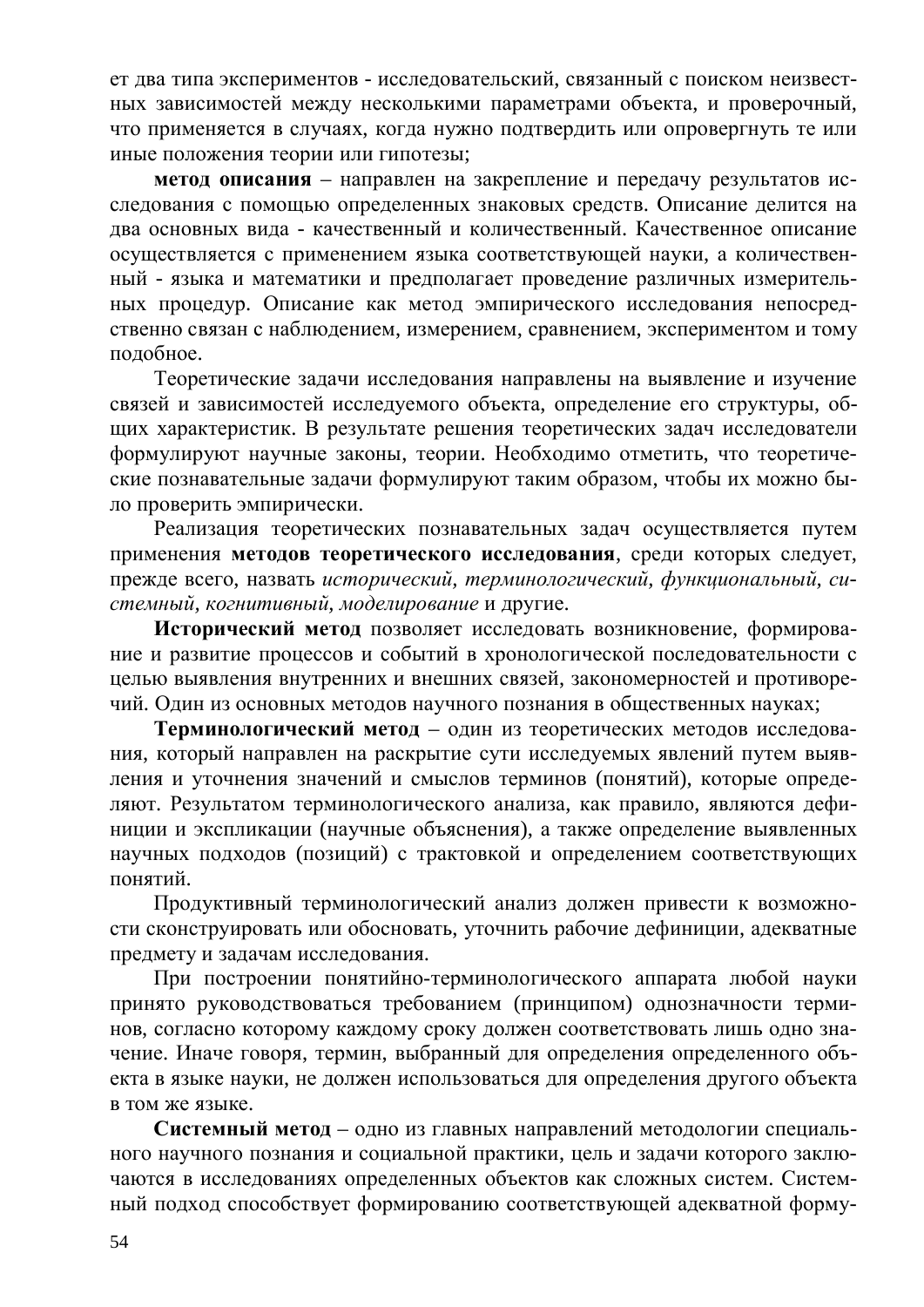лировке сути исследуемых проблем в конкретных науках и выборе эффективных путей их решения.

Методологическая специфика системного метода заключается в том, что целью исследования является изучение закономерностей и механизмов образования сложного объекта по определенным составляющих. При этом особое внимание обращается на многообразие внутренних и внешних связей системы, на процесс (процедуру) объединение основных понятий в единую теоретическую картину, что позволяет выявить сущность целостности системы.

Например, системный метод в государственном строительстве (метод системно-структурного анализа) заключается в том, что органы публичной власти рассматриваются как особые социальные системы, взаимодействующих друг с другом и с другими элементами политической системы. Данный метод исходит из того, что: 1) система представляет собой целостный комплекс взаимно связанных элементов; 2) она составляет единство со средой; 3) как правило, любая исследуемая система представляет собой элемент системы более высокого уровня: 4) элементы любой исследуемой системы, в свою очередь, обычно выступают как системы более низкого порядка.

С системным методом тесно связан функциональный метод, который используется для выделения в системах органов публичной власти составляющих структурных частей с точки зрения их социального назначения, роли, функций, связей между ними.

Когнитивный метод или метод когнитивного картирования (лат. Cognitio познания, изучения, осознания) – метод, позволяющий выяснить корреляцию между лингвистическими структурами текста и структурами представлений его автора, то есть обнаружить в политических текстах структуру рассуждения (что чему способствует / мешает, что из чего следует и т. д.) и на основании этого делать выводы о мышлении автора текста и его видении политической ситуации.

Фактически данный метод позволяет определить факторы, которые учитывают политики-управленцы в процессе принятия решений. Стратегия выбора факторов задает возможную типологию политического мышления. Факторы выбираются из общего содержания или отдельных ключевых фраз («политика – это война», «давить до предела», «не бывает нейтралов») и т. Д. Проанализировав текст автора подобным образом, можно прогнозировать его намерения. Эта методика позволяет выяснить, как политический деятель воспринимает определенную проблему и какова его поведение в кризисных или в конфликтных ситуациях; национальные особенности когнитивного стиля политических лидеpo<sub>B</sub>.

Восхождение от абстрактного к конкретному – это общая форма движения научного познания, закон мышления и отражения действительности. Согласно этому методу, мышление берет свое начало от конкретного в действительности к абстрактному в мышлении и от него к конкретному в мышлении. Этот метод применяется в процессе построения разнообразных научных теорий и может использоваться как в теоретических, так и в прикладных науках.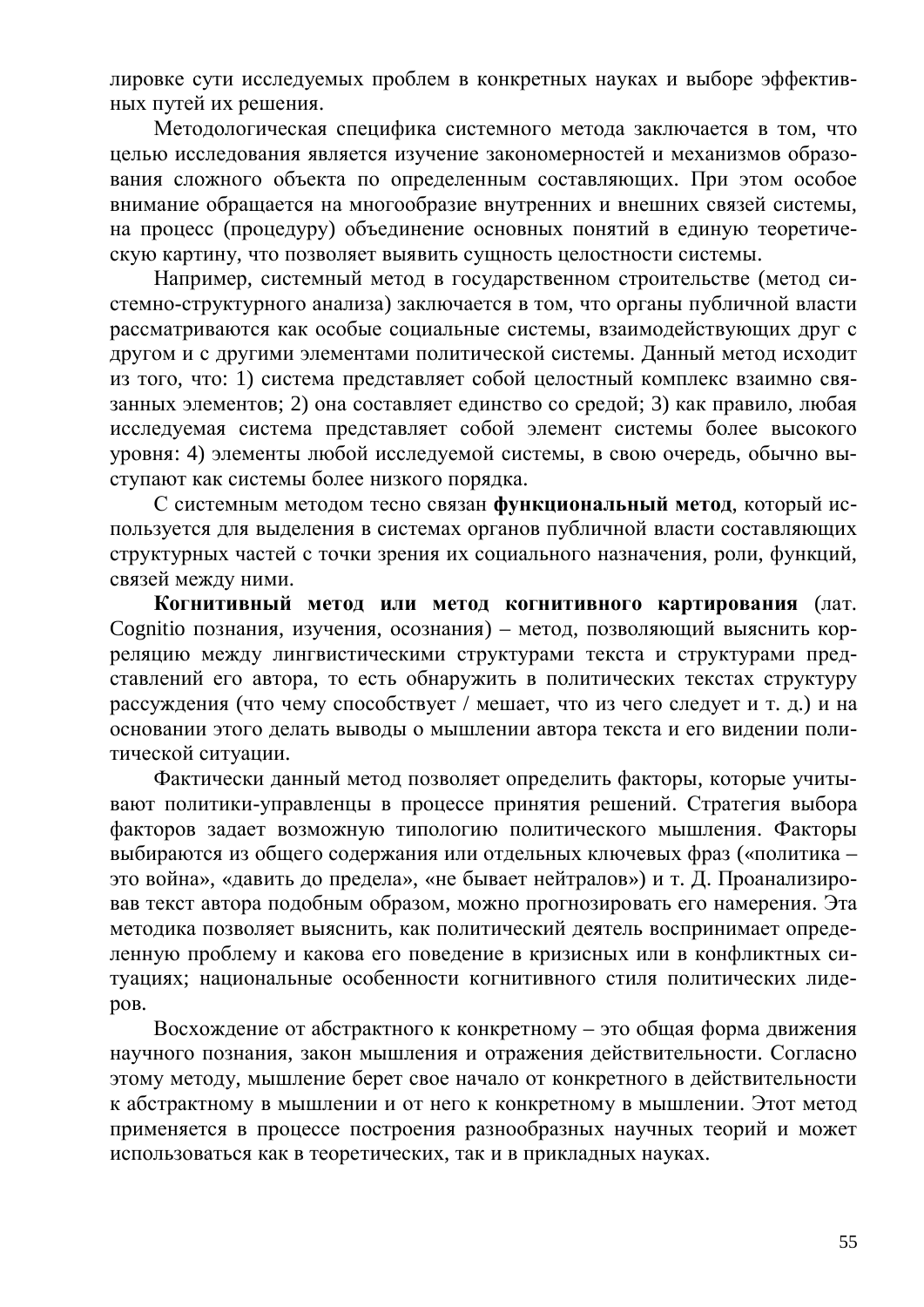**Аксиоматический** – метод построения научной теории, при котором некоторые утверждения принимаются без доказательств, а все остальные знания выводятся из них в соответствии с определенными логическими правилами.

Гипотетико-дедуктивный – как разновидность аксиоматического метода используется для построения теорий в эмпирических науках.

**Формализация** – метод изучения различных объектов путем отражения их структуры в знаковой форме с помощью искусственных языков, например, на языке математики. Формализация применяется в математике, логике, современной лингвистике, других науках.

Важно отметить, что в науке государственного управления методы других наук должны использоваться как средства и приемы именно государственноуправленческого знания. При этом происходит адаптация таких методов и их преобразования в соответствии с особенностями управленческой реальности и построения научных знаний по государственному управлению.

**3. Конкретно-научные методы**. Наука государственного управления, как и любая другая отрасль науки, имеет в своем исследовательском арсенале развитую систему конкретно-научных методов. Под конкретными методами науки государственного управления понимается совокупность принципов, приемов, правил, способов и средств исследования конкретных объектов (явлений, предметов, фактов) государственно-управленческой действительности. То есть они систематизированными способами научного познания, которые используются в государственном управлении и особенности которых определяются социальной спецификой предмета исследования.

Прежде всего, это специфическая гуманитарные методологические инструменты, такие как герменевтика и иконографическая методология.

Герменевтика – метод контекстной интерпретации текста в общественной жизни, который направлен на установление их объективного смысла, то есть интерсубьективного значения, общего как для участника события (или автора текста), так и для исследователя.

Техническим средством такого установления выступает контекстная интерпретация. Одним из принципов такой интерпретации является принцип герменевтического круга: понимание значений отдельных деталей текста или общественного процесса невозможно без предварительного понимания целого контекста). Но понимание целого достигается через понимание отдельных деталей.

Таким образом, герменевтическая интерпретация движется по спирали: от толкования частного к толкованию целого, а от него снова к толкованию частному. Согласно взглядам, В. Дильтея, начальная возможность предварительного понимания целого определяется темпоральностью, то есть внутренним осознанием времени, которое присуще каждому человеку.

Иконографическая методология исходит из того, что задача наук социально-гуманитарного цикла кардинально отличаются от задач естественных, точных и технических наук и заключается не в исследовании, а в описании общественных явлений. Собственно говоря, такого подхода придерживались и «отец истории» Геродот, и Нестор-Летописец, с которого началась наша собственная письменная история и в этом смысле иконографическая методология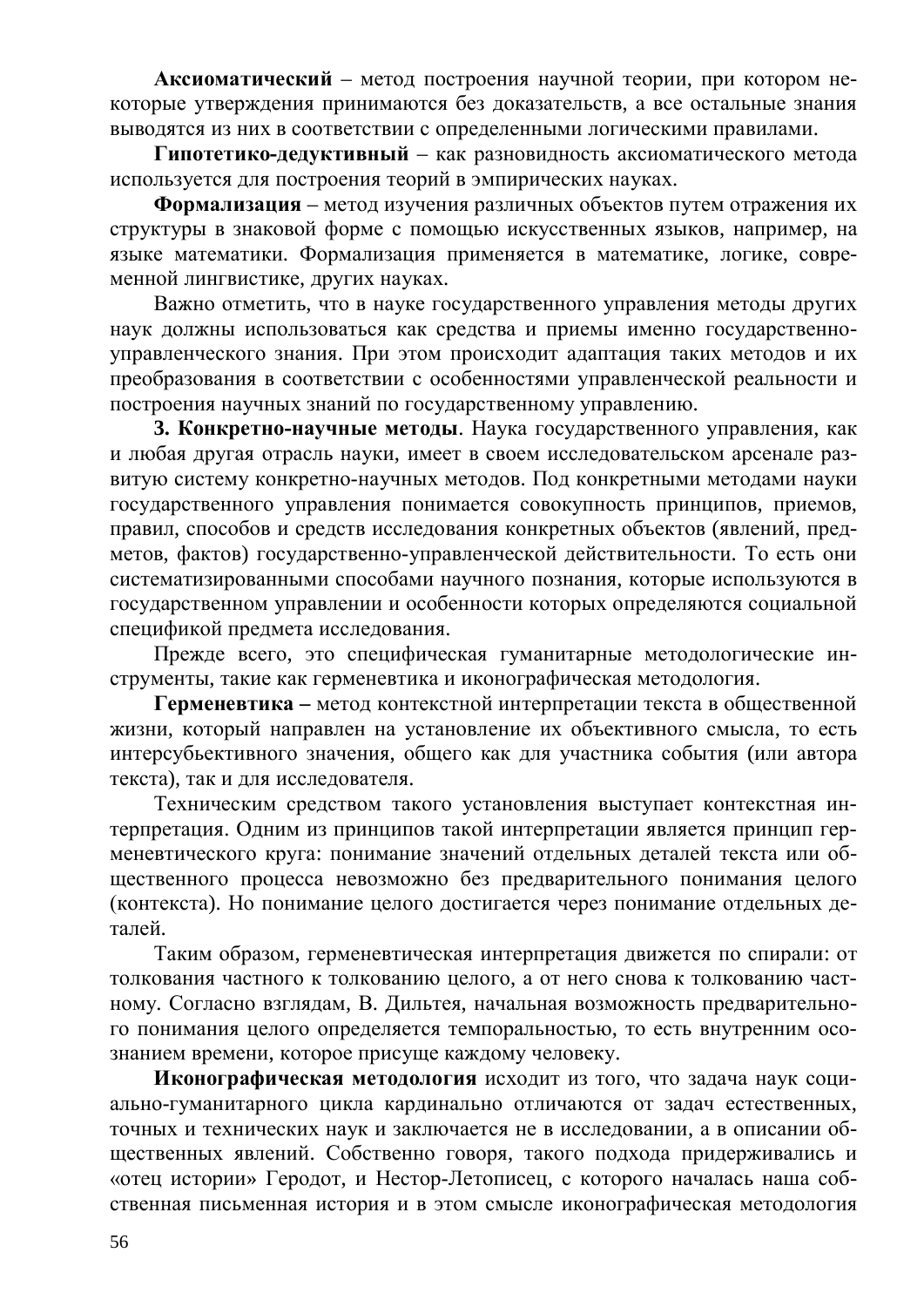составляет методологическую основу истории как науки. В этом контексте следует иметь в виду, что благодаря иконографической методологии происходит формирование предмета исследования в области государственного управления. В то же время видна наглядная недостаточность иконографической методологии. Исследователь, который остается в пределах исключительно иконографической методологии, практически заранее отказывается от выполнения одной из ведущих функций науки - прогностической. Итак, иконографическая методология является необходимым, но недостаточным элементом научного познания в социально-гуманитарной сфере.

Кроме того, это специальные модификации общенаучных методов, используемых родственными с государственным управлением как междисциплинарным направлением исследований науками, такими как политология, теория государства и права, социология, политэкономия и тому подобное. К таким методам можно отнести, в частности, включенное наблюдение (непосредственное участие исследователя в процессе, который является предметом исследования), метод экспертного опроса и другие методы социологических исследований, социологический контент-анализ, статистические методы в политэкономии и тому полобное.

Конкретно-социологические методы. Количественная сторона государственно-управленческих явлений является предметом научного изучения с помощью статистических методов, которые представляют собой комплекс специальных, присущих только статистике приемов исследования, основанных на общефилософских (диалектическая логика) и общенаучных (сравнение, анализ, синтез) принципах.

Особенности статистической методологии связанны, во-первых, с точным измерением и количественным описанием массовых общественных явлений; во-вторых, с использованием обобщающих показателей для характеристики объективных статистических закономерностей.

Любое статистическое исследование последовательно проходит три этапа. Первый этап – сбор первичного статистического материала регистрацией фактов или опросу респондентов. На втором этапе собранные данные подлежат систематизации и группировке - от характеристики отдельных элементов переходят к обобщающим показателям в форме абсолютных, относительных или средних величин. Третий этап предусматривает анализ вариации, динамики, взаимосвязей.

Этапы объединяются целью исследования. На каждом из них применяются те методы, которые могут дать глубокую и всестороннюю характеристику явлений, которые изучаются. Так, массовое статистическое наблюдение дает информационную базу для статистических обобщений и характеристики объективных закономерностей.

Статистические данные имеют бесспорную доказательную силу именно потому, что они опираются не на отдельные факты, а на их совокупность.

Аналитические возможности статистических методов углубляются благодаря использованию компактной и рациональной формы представления результатов обобщения информации, а также анализа выявленных закономерностей. Такими формами являются статистические таблицы и графики.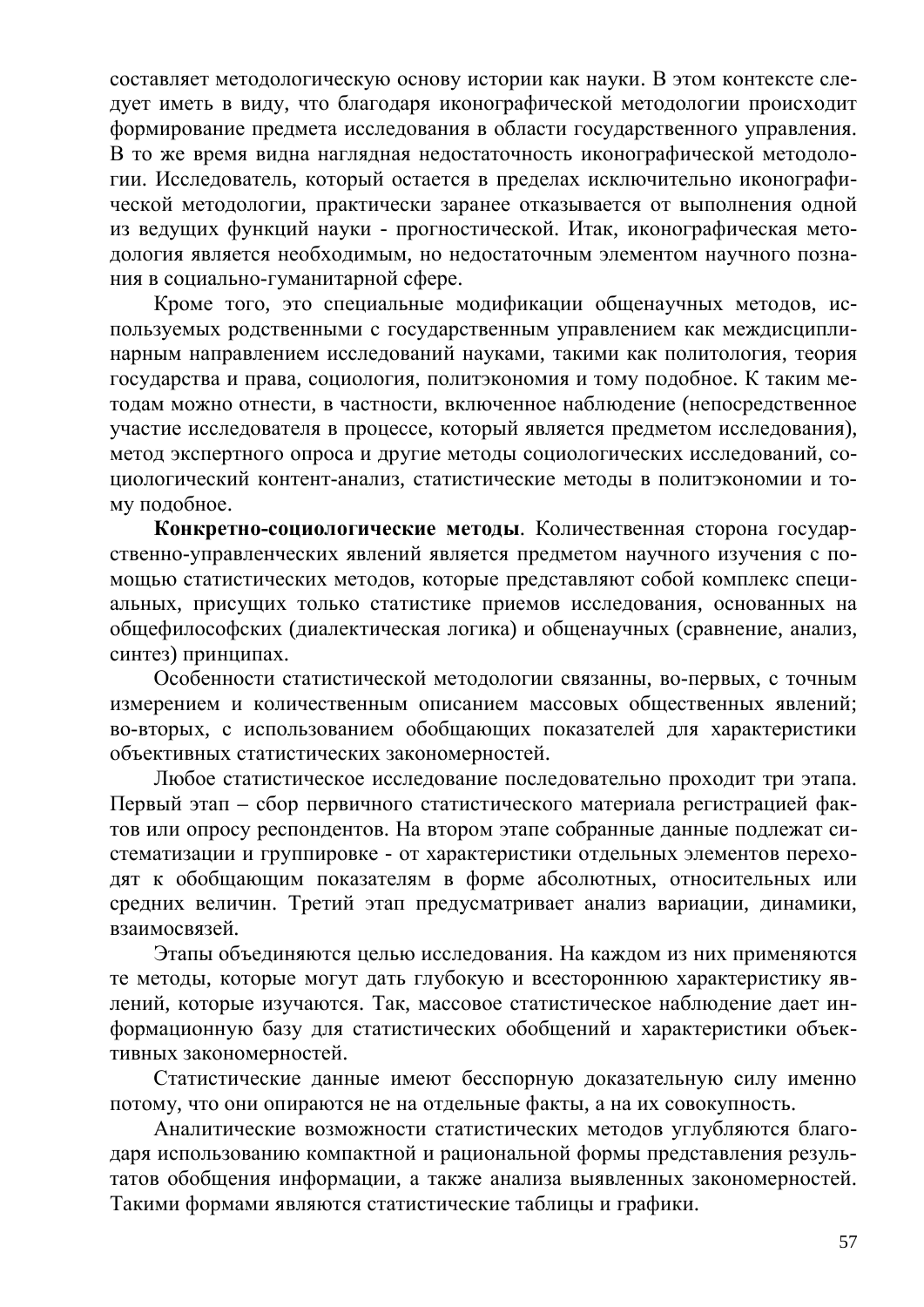Статистические методы связаны с математикой. У них общие методы обработки и оценки данных, но различные предметы познания. Математическая статистика изучает закономерности массовых явлений в абстрактной форме, статистика как общественная наука характеризует размеры и соотношения общественных явлений в конкретных условиях их существования и развития.

Предпосылкой использования статистических методов в конкретном исследовании должно быть определение сути изучаемого явления, его существенных свойств.

К специально-научным методам управления относятся методы, используемые в конкретной области научного знания или нескольких науках.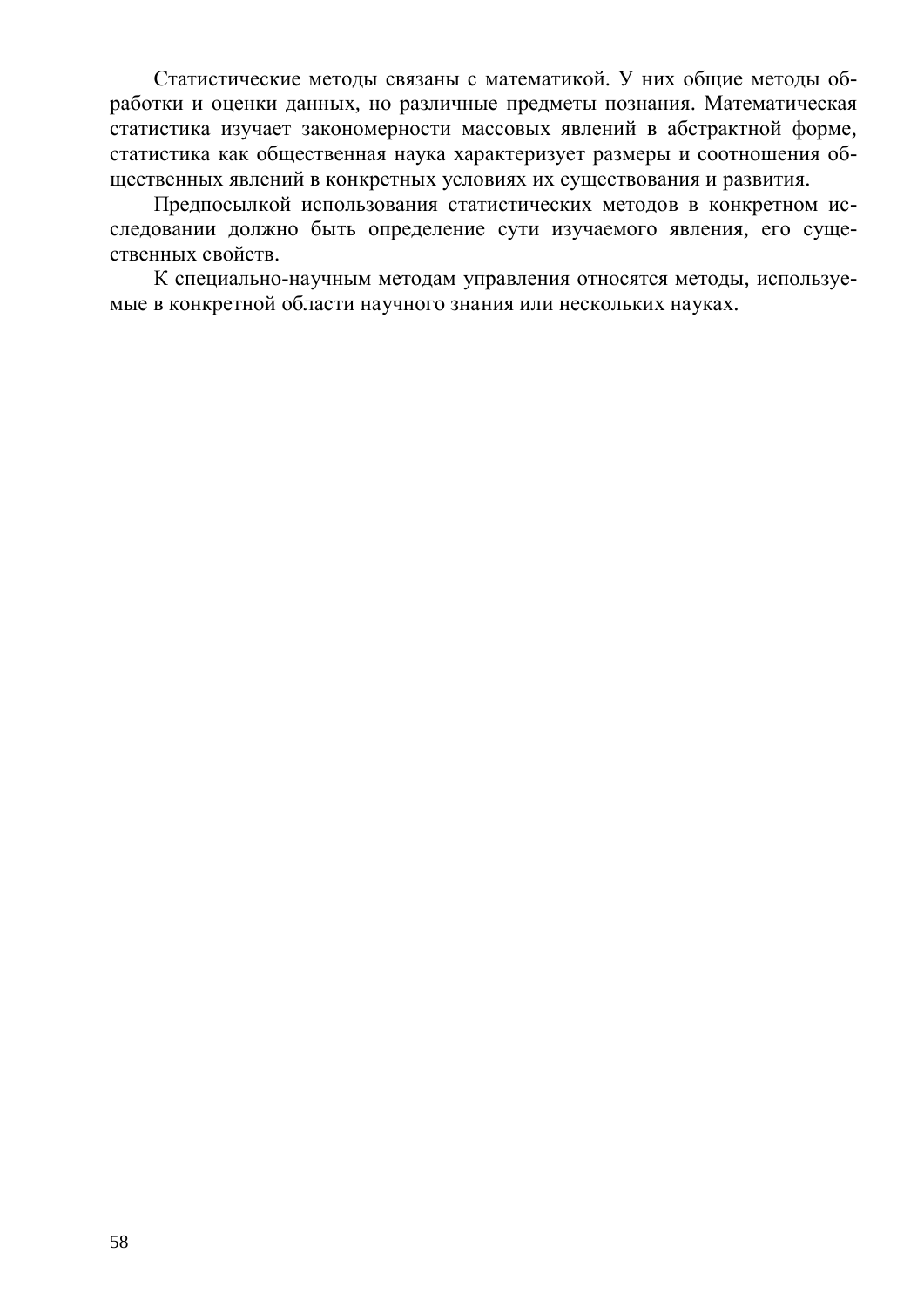# <span id="page-58-0"></span>Приложение И. Изучение и анализ научной информации, нормативных и литературных источников

Понятие «информация» в литературе толкуется как определенная совокупность сведений, которая определяет степень знаний о тех или иных явлениях, фактах, событиях и их взаимосвязь.

Наиболее важные характерные особенности информации в исследовательской работе следующие: целевое назначение, значимость, достоверность, надежность, избыточность, ценность, периодичность, непрерывность, способ и форма представления.

Всю информацию в наиболее общем виде можно классифицировать так: законодательство: международные нормативно-правовые акты; акты законодательства Российской Федерации; данные демографических и социальных тенденций развития общества, его регионов; материалы об уровне развития экономических теорий; данные об уровне развития техники, технологии и тенденции развития; информация о факторах производства, процессы производства, хозяйственные связи.

Исходными источниками научной информации служат документы, то есть любые материалы, в которых зафиксирована любая информация. Среди множества документов центральное место занимают литературные материалы, а также различные практические данные.

Под источником информации понимается документ, содержащий любые сведения. К документам относят разного рода издание. Издание - это документ, предназначенный для распространения информации, содержащейся в нем, и прошедший редакционно-издательскую обработку, выполненный печатанием или тиснением, полиграфический, самостоятельно оформленный, имеющий выходные сведения.

Источниками научной информации служат также неопубликованные документы: диссертации, депонированные рукописи, отчеты о научноисследовательской работе и опытно-конструкторских разработках, научные переводы, обзорно-аналитические материалы. В отличие от изданий, эти документы не рассчитаны на широкое и многократное использование, находятся в виде рукописей или тиражируются в небольшом количестве экземпляров средствами машинописи или ЭВМ.

Все документальные источники научной информации делятся на первичные и вторичные.

Первичные документы содержат исходную информацию, непосредственные результаты научных исследований (монографии, сборники научных трудов, авторефераты диссертаций и т.д.).

**Вторичные документы являются результатом аналитической и логиче**ской переработки первичных документов (справочные, информационные, библиографические и другие подобные издания).

Для выпускной квалификационной работы необходимую информацию можно взять из таких изданий: научных, учебных, справочных и информационных.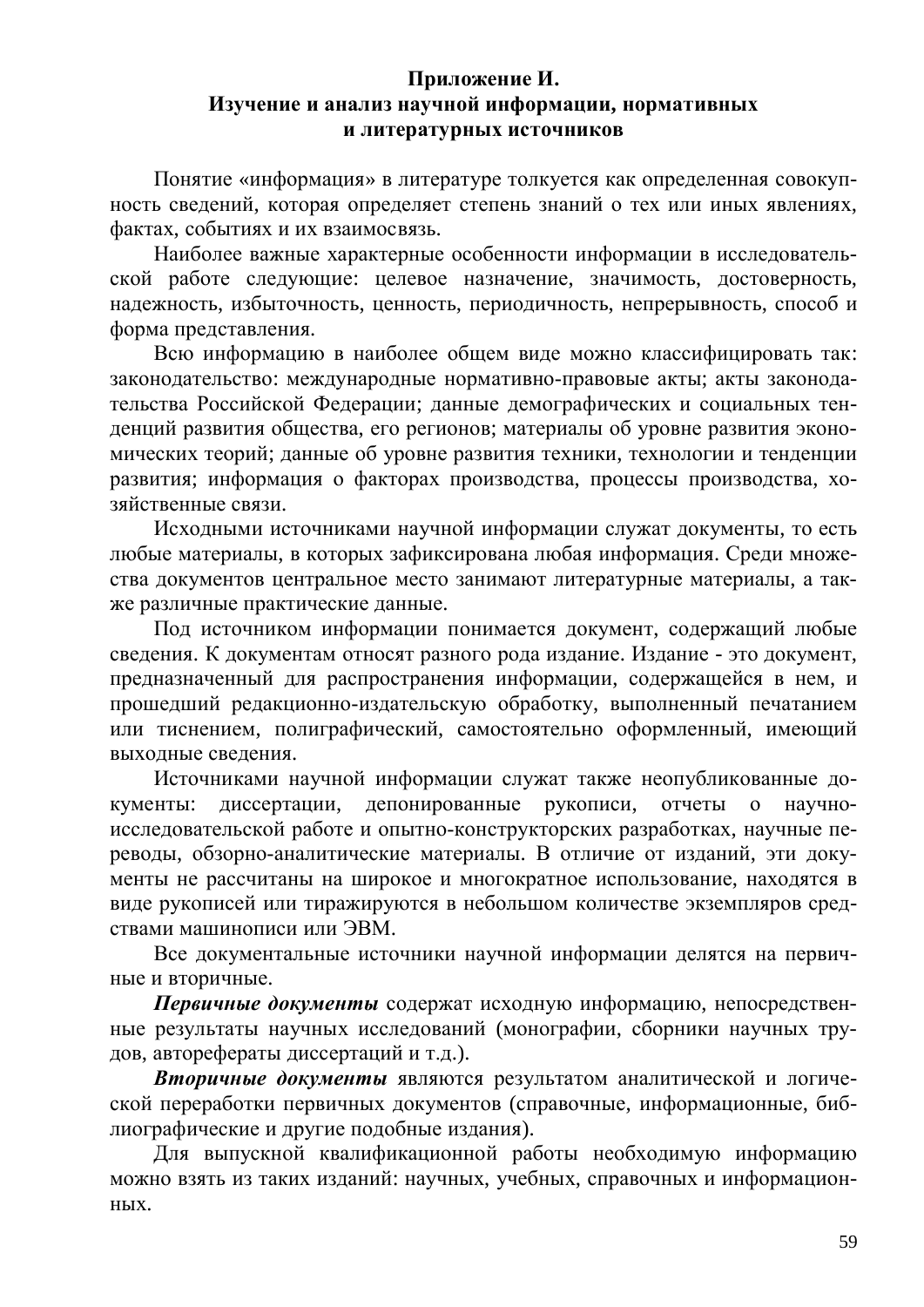Научным считается издание, содержащее результаты теоретических и (или) экспериментальных исследований, а также научно подготовленные к публикации памятники культуры и исторические документы.

Научные издания делятся на виды: монография; автореферат диссертации; препринт; сборник научных трудов; материалы научной конференции; тезисы докладов научной конференции; научно-популярное издание.

Монография – научное или научно-популярное книжное издание, содержащее полное и всестороннее исследование одной проблеме, или темы и принадлежащее одному или нескольким авторам.

**Автореферат диссертации** – научное издание в виде брошюры, содержащее составленный автором реферат проведенного им исследования, представляемого на соискание ученой степени.

**Препринт** – научное издание, содержащее материалы предварительного характера, публикуемые до выхода самого издания.

 $C\delta$ орник научных трудов – сборник, содержащий исследовательские ма териалы научных учреждений, учебных заведений или обществ.

Материалы научной конференции – научный непериодический сборник, содержащий итоги научной конференции (программы доклада, рекомендации, решения).

**Tезисы докладов (сообшений) научной конферениии – научный неперио**дический сборник, содержащий опубликованные до начала конференции материалы предварительного характера (аннотации, рефераты докладов и (или) сообщений).

Научно-популярное издание – издание, содержащее сведения о теоретических и (или) экспериментальных исследованиях в области науки, культуры и техники, изложенные в форме, доступной читателю-неспециалисту.

**Учебное издание** – это издание, содержащее систематизированные сведения научного или прикладного характера, изложенные в форме, удобной для преподавания и изучения, и рассчитано на студентов (учащихся) разного возраста и степени обучения.

**Учебник** – учебное издание, содержащее систематическое изложение учебной дисциплины, который отвечает учебной программе и официально утвержден как данный вид издания.

**Учебное пособие** – учебное издание, дополняющее или частично (полностью) заменяющее учебник, официально утвержден как данный вид издания.

**Учебно-методическое пособие** – учебное издание, содержащее материалы по методике преподавания учебной дисциплины или по методике воспитания.

Справочное издание – издание, содержащее краткие сведения научного или прикладного характера, расположенные в порядке, удобном для их быстрого отыскания, не предназначенное для непрерывного чтения. Это - словари, энциклопедии, справочники ...

Информационное издание – издание, содержащее систематизированные сведения о документах (опубликованные, неопубликованные, не подлежат публикации) или результат анализа и обобщения сведений, представленных в первоисточниках, что выпускает организация, которая осуществляет научноинформационную деятельность, в том числе органы научно-технической ин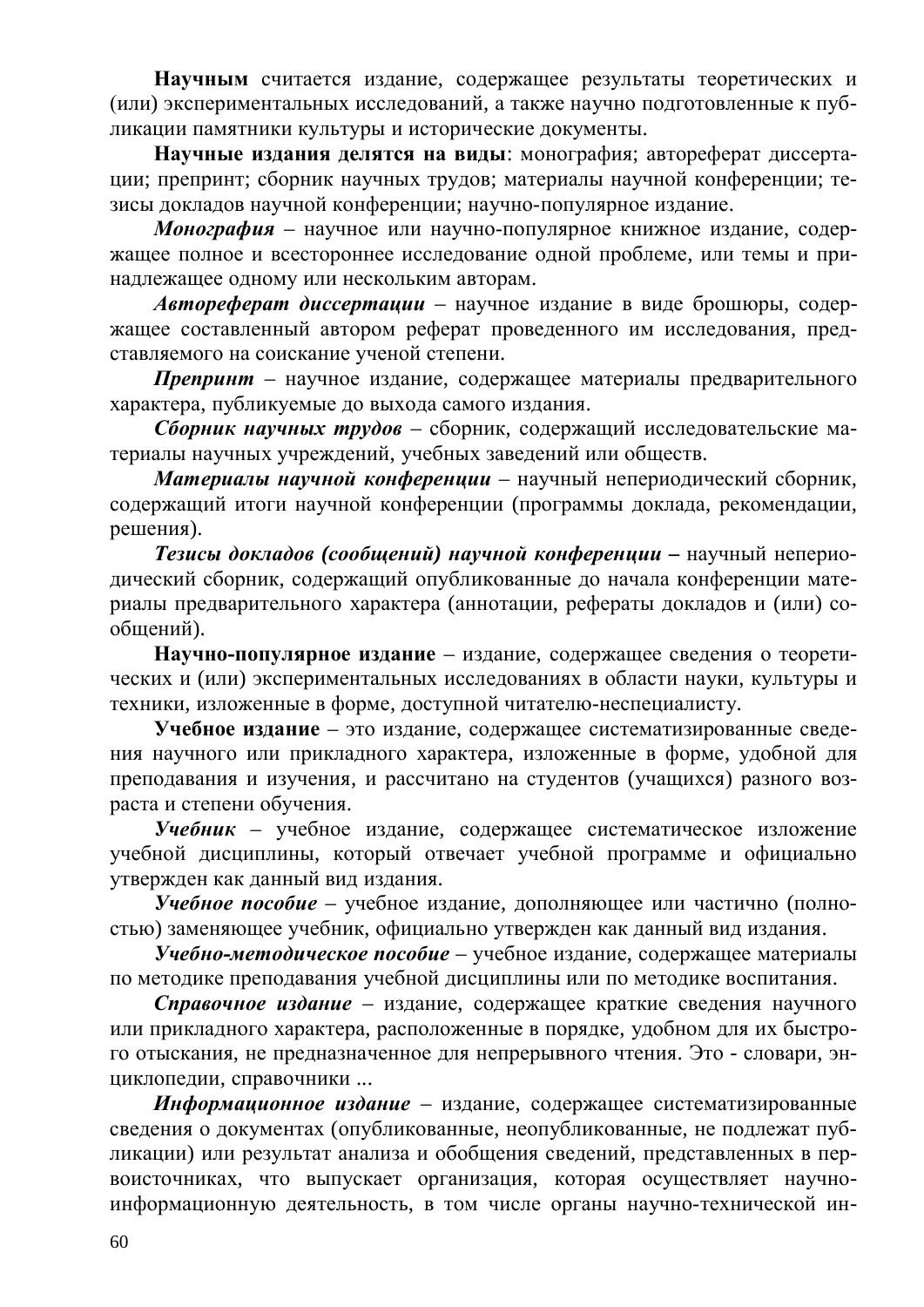формации. Эти издания могут быть библиографическими, реферативными, смотровыми.

Важным является использование информационных изданий, которые содержат оперативные систематизированные сведения о документах, существенные стороны их содержания. Информационные издания содержат не только сведения об опубликованных трудах, но, и идеи, факты. Кроме оперативности, характеризуют новизну представленной информации, полноту охвата источников и наличие справочного аппарата, что облегчает поиск и систематизацию литературы. Информационные издания делятся на три вида: библиографические, реферативные, обзорные.

Библиографические издания содержат упорядоченную совокупность библиографических записей, показывают, что выдано из того, чем интересуются специалисты.

Реферативные издания содержат публикации рефератов, включающих сокращенное изложение содержания первичных документов (или их частей) с основными фактическими данными и выводами. К реферативным изданиям принадлежат реферативные журналы, реферативные сборники, экспрессинформации, информационные листовки и тому подобное. Как правило, эти издания наиболее полно отражают все документы по конкретной отрасли, причем как опубликованные, так и неопубликованные наряду с информационными изданиями органов научно-технической информации (НТИ) для информационного поиска следует использовать автоматизированные информационнопоисковые системе базы и банки данных, Интернет. Данные поиска могут быть использованы непосредственно, однако чаще они служат ступенью (ключом) к выявлению первичных источников информации, которыми являются научные труды (монографии, сборники) и другие необходимые для научной диссертации издания.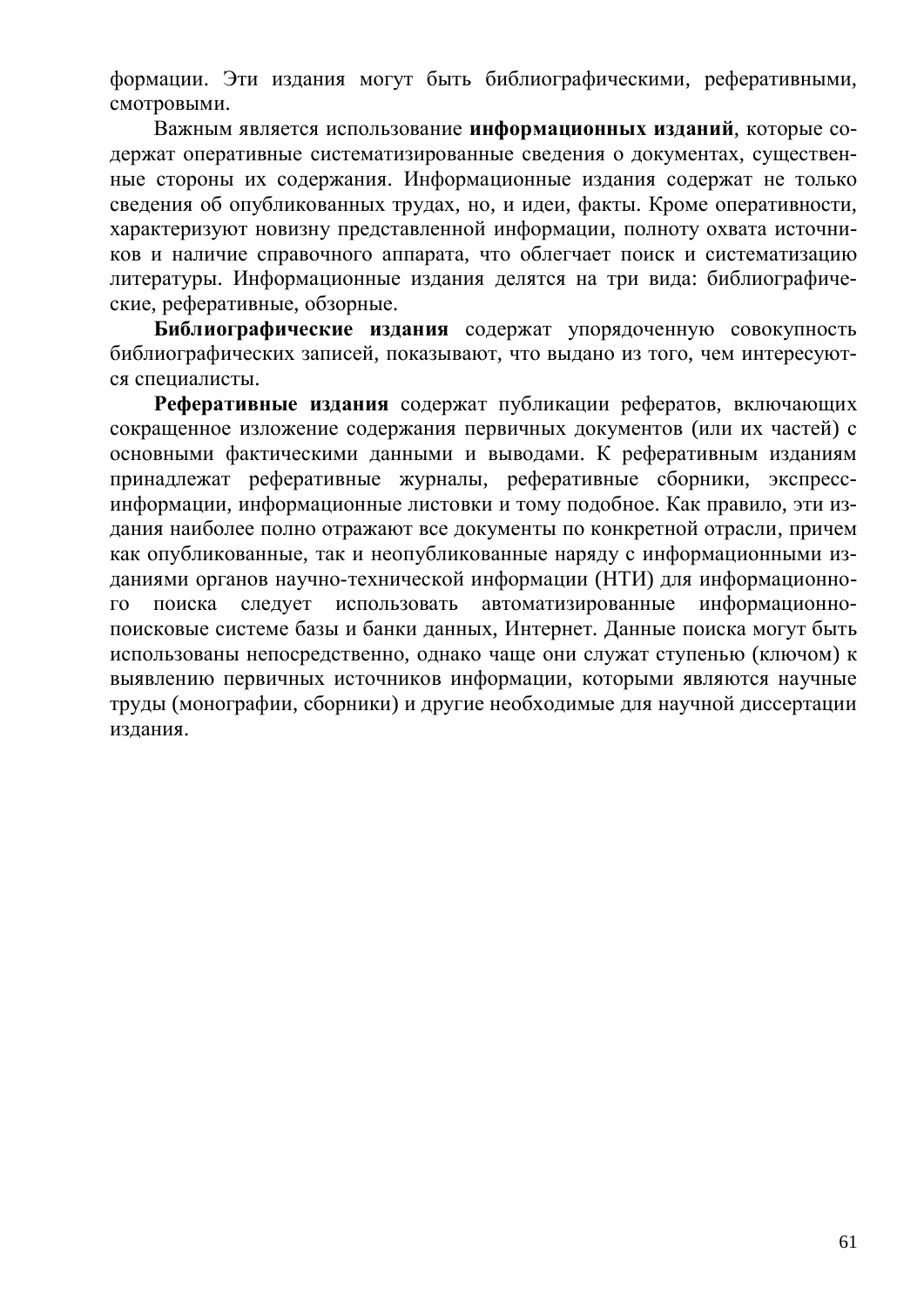# <span id="page-61-0"></span>Приложение К. Пример оформления титульного листа раздаточного материала **выпускной квалификационной работы**

Министерство образования и науки Российской Федерации Федеральное государственное автономное образовательное учреждение высшего образования «Крымский федеральный университет имени В. И. Вернадского»

Институт экономики и управления (структурное подразделение)

Ʉɚɮɟɞɪɚ \_\_\_\_\_\_\_\_\_\_\_\_\_\_\_\_\_\_\_\_\_\_\_\_\_\_\_\_\_\_\_\_\_\_\_\_\_\_\_\_\_\_\_\_\_\_\_\_\_\_\_\_\_\_\_\_

\_\_\_\_\_\_\_\_\_\_\_\_\_\_\_\_\_\_\_\_\_\_\_\_\_\_\_\_\_\_\_\_\_\_\_\_\_\_\_\_\_\_\_\_\_\_\_\_\_\_\_\_\_\_\_\_\_\_\_\_\_\_\_\_ (наименование темы выпускной квалификационной работы)

# РАЗДАТОЧНЫЙ МАТЕРИАЛ к выпускной квалификационной работе

обучающегося \_\_\_\_\_\_\_\_ курса \_\_\_\_\_\_\_\_\_ группы

фамилия, имя, отчество

Направление подготовки

38.04.02 Менеджмент (уровень магистратуры) код и наименование направления подготовки)

\_\_\_\_\_\_\_\_\_\_\_\_\_\_\_\_\_\_\_\_\_\_\_\_\_\_\_\_\_\_\_\_\_\_\_\_\_\_\_\_\_\_\_\_\_\_\_\_\_\_\_\_\_\_\_\_\_\_\_\_\_\_\_\_\_

\_\_\_\_\_\_\_\_\_\_\_\_\_\_\_\_\_\_\_\_\_\_\_\_\_\_\_\_\_\_\_\_\_\_\_\_\_\_\_\_\_\_\_\_\_\_\_\_\_\_\_\_\_\_\_\_\_\_\_\_\_\_\_\_\_\_\_\_ (наименование магистерской программы)

Форма обучения

Научный руководитель

\_\_\_\_\_\_\_\_\_\_\_\_\_\_\_\_\_\_\_\_\_\_\_\_\_\_\_\_\_\_\_ \_\_\_\_\_\_\_\_\_\_\_\_\_\_ \_\_\_\_\_\_\_\_\_\_\_\_\_\_\_\_\_ Должность, уч. степень, уч. звание подпись, дата инициалы, фамилия

Зав. кафелрой

уч. степень, уч. звание подпись, дата инициалы, фамилия

\_\_\_\_\_\_\_\_\_\_\_\_\_\_\_\_\_\_\_\_\_\_\_\_ \_\_\_\_\_\_\_\_\_\_\_\_\_\_ \_\_\_\_\_\_\_\_\_\_\_\_\_\_\_\_\_\_\_\_\_\_\_\_\_

Симферополь, 20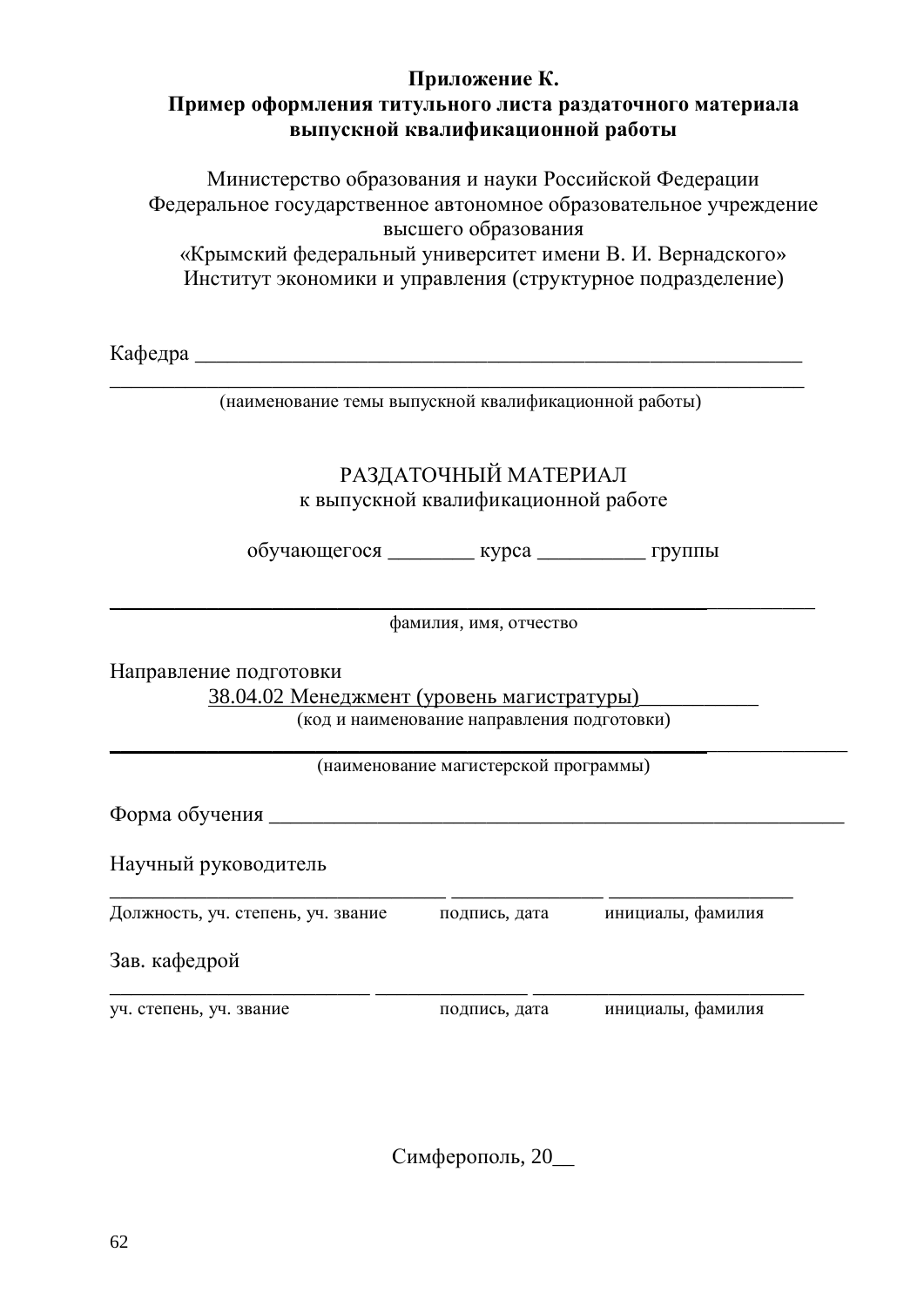# <span id="page-62-0"></span>Приложение Л. Пример оформления содержания

# Тема: «Оценка качества резервов конкурентоспособности деятельности гостиничного комплекса»

# СОДЕРЖАНИЕ

| Условные обозначения                                                  | $\overline{4}$ |
|-----------------------------------------------------------------------|----------------|
| Ведение                                                               | 5              |
| Глава 1. Концепция конкурентоспособности: современные тенденции       | 9              |
| 1.1. Конкурентоспособность деятельности: ресурсный подход (Раскры-    | 9              |
| вается объект исследования)                                           |                |
| 1.2. Анализ существующих методов оценки конкурентоспособности         | 19             |
| (Раскрывается сущность предмета)                                      |                |
| 1.3. Разработка методического подхода к оценке качества резервов кон- | 29             |
| курентоспособности деятельности гостиничного комплекса                |                |
| Выводы по главе 1                                                     | 39             |
| Глава 2. Анализ предпосылок оценки качества резервов конкурентоспо-   | 40             |
| собности деятельности гостиничного комплекса                          |                |
| 2.1. Анализ факторов внешней среды, влияющие на качество резервов     | 40             |
| конкурентоспособности                                                 |                |
| 2.2. Формирование системы показателей оценки качества резервов кон-   | 49             |
| курентоспособности деятельности гостиничного комплекса                |                |
| 2.3. Выбор инструментария оценки и шкалы идентификации результата     | 59             |
| Выводы по главе 2                                                     | 69             |
| Глава 3. Оценка качества резервов конкурентоспособности деятельно-    | 70             |
| сти гостиничного комплекса                                            |                |
| 3.1. Разработка методики оценки качества резервов конкурентоспособ-   | 70             |
| ности деятельности гостиничного комплекса                             |                |
| 3.2. Апробация методики оценки качества резервов конкурентоспособ-    | 79             |
| ности на примере гостиничного комплекса «Украина»                     |                |
| 3.3. Организационно-методическое обеспечение внедрения методики       | 89             |
| оценки                                                                |                |
| Выводы по главе 3                                                     | 95             |
| Заключение                                                            | 96             |
| Список использованных источников                                      | 101            |
| Приложения                                                            | 111            |